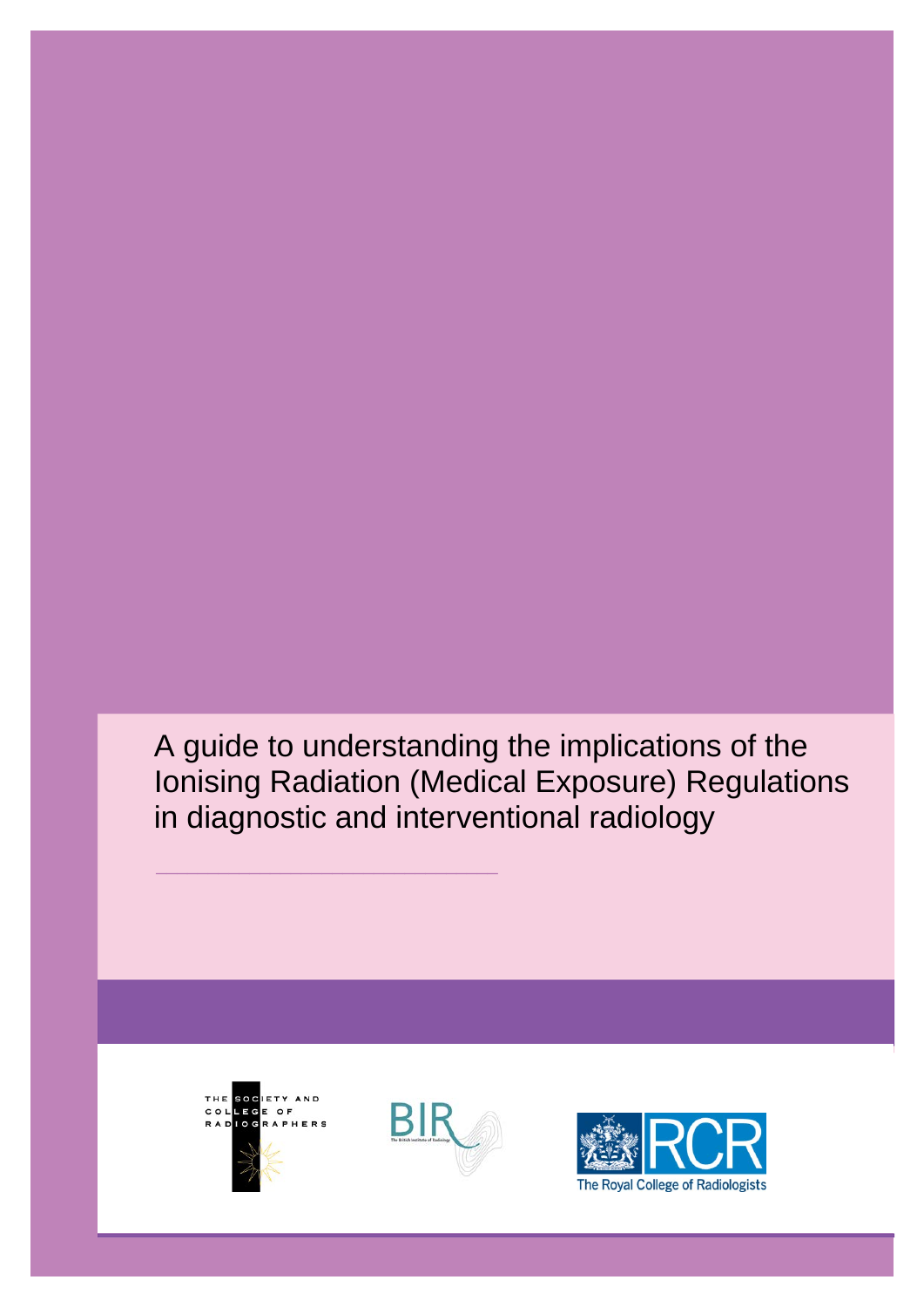# **Contents**

| Foreword                                        | 3  |
|-------------------------------------------------|----|
| 1. Introduction                                 | 4  |
| The purpose of the document                     | 4  |
| The regulations                                 | 4  |
| IR(ME)R amendments                              | 5  |
| Definitions - quick reference guide             | 5  |
| 2. Duties and definitions                       | 7  |
| The employer                                    | 7  |
| The employer's responsibilities                 | 7  |
| The employer's responsibilities for training    | 8  |
| The referrer                                    | 9  |
| Information required for a referral             | 9  |
| Electronic requesting                           | 10 |
| The practitioner                                | 10 |
| Detriments to be considered in justifying an    |    |
| exposure                                        | 12 |
| The operator                                    | 12 |
| Professional responsibility                     | 13 |
| Authorisation                                   | 13 |
| The role of the medical physics expert          | 13 |
| The role of individuals who are not registered  |    |
| healthcare professionals such as radiography    |    |
| assistant practitioners in practical aspects of |    |
| the exposure                                    | 14 |
| 3. Entitlement                                  | 15 |
| Scope of practice                               | 15 |
| 4. Training                                     | 17 |
| The employer's responsibility                   | 17 |
| Adequate training                               | 17 |
| Practitioner training records                   | 17 |
| Operator training records                       | 18 |
| Supervision including students and trainees     | 19 |
| Training records to be kept for inspection      | 19 |
| Continuing education and training               | 20 |
| Training for referrers                          | 20 |
| 5. Justification and authorisation              | 21 |
| Authorisation guidelines                        | 22 |
| Vetting                                         | 23 |
| 6. Patient identification                       | 24 |
|                                                 |    |

| 7. Pregnancy enquiries                      | 25 |
|---------------------------------------------|----|
| Inadvertent fetal exposures                 | 26 |
|                                             |    |
| 8. Optimisation                             | 27 |
| 9. Diagnostic reference levels              | 29 |
| National DRLs (NDRLs)                       | 29 |
| Local DRLs (LDRLs)                          | 29 |
|                                             |    |
| 10. Patient dose assessment and recording   | 31 |
| 11. Clinical evaluation                     | 32 |
| 12. Research                                | 34 |
| Ethics committee approval                   | 36 |
| <b>Practical considerations</b>             | 36 |
|                                             |    |
| 13. Health screening                        | 37 |
| Screening programmes                        | 37 |
| Individual health assessment (IHA)          | 37 |
| 14. Occupational health surveillance        | 39 |
| Military personnel, oil rig workers and air |    |
| crew                                        | 39 |
| Divers and other workers using compressed   |    |
| air                                         | 39 |
| Mining and other quarry workers             | 39 |
|                                             |    |
| 15. Medico-legal exposures                  | 40 |
| <b>Emigration chest X-rays</b>              | 41 |
| Imaging for suspected drug smuggling        | 41 |
| <b>16. Paediatrics</b>                      | 42 |
|                                             |    |
| 17. High-dose examinations                  | 44 |
| 18. Document control and audit              | 45 |
| Procedures and protocols                    | 45 |
| Quality assurance relating to IR(ME)R       | 45 |
| The relationship between a quality system   |    |
| and IR(ME)R                                 | 46 |
|                                             |    |
| 19. Inspection and reporting of incidents   | 47 |
| Incidents                                   | 47 |
| Inspections                                 | 48 |
| <b>References</b>                           | 49 |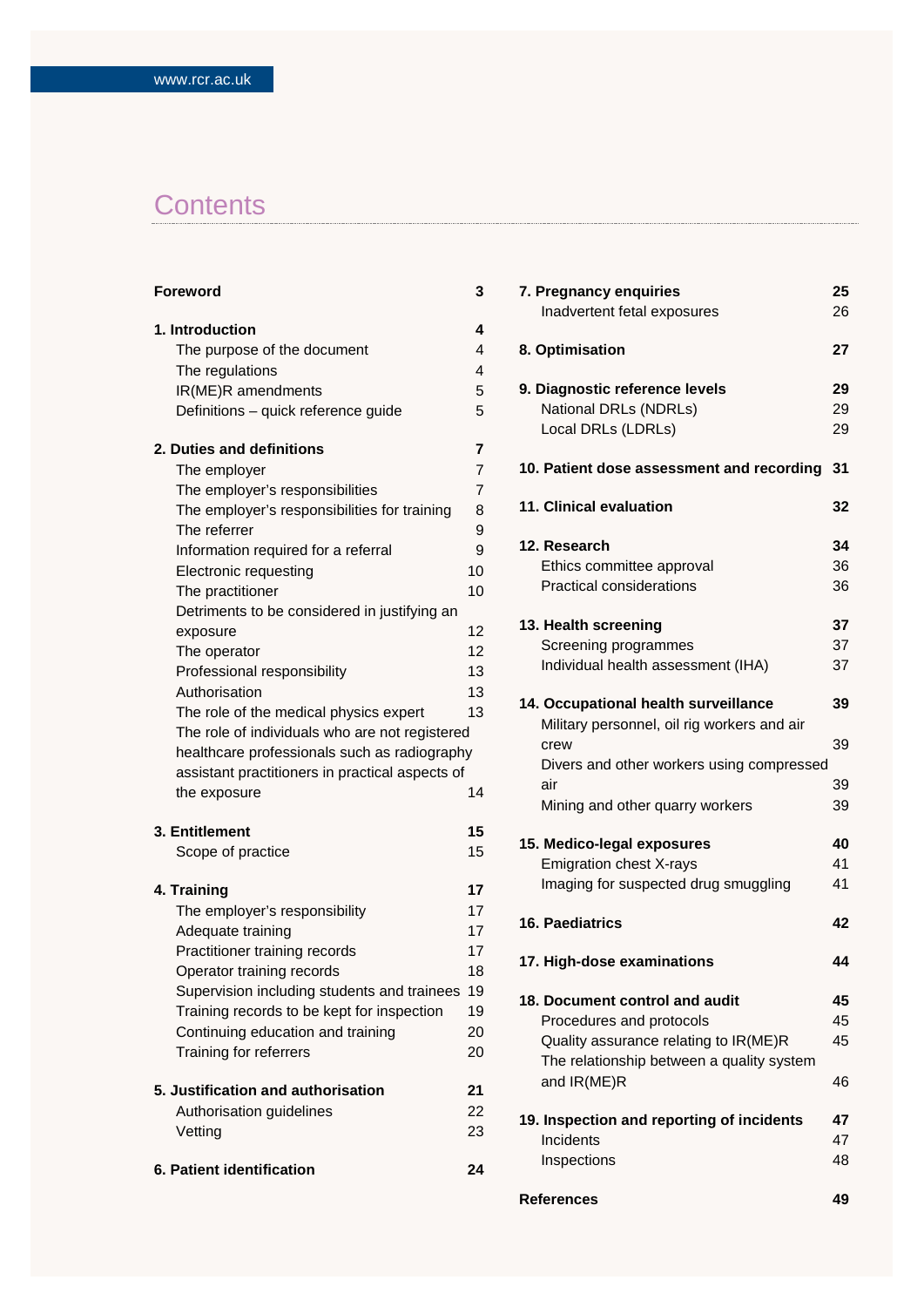| Appendix 1. IR(ME)R schedule 1              |    | Appendix 5. Example of authorisation     |    |
|---------------------------------------------|----|------------------------------------------|----|
| procedures <sup>1</sup>                     | 53 | guidelines                               | 62 |
| Appendix 2. Things to consider when writing |    | Appendix 6. Example of group entitlement | 63 |
| employer's procedures                       | 54 | Referrers                                | 63 |
|                                             |    | <b>Practitioners</b>                     | 63 |
| Appendix 3. Example scope of entitlement 58 |    |                                          |    |
|                                             |    | Appendix 7. Pregnancy flowchart          | 64 |
| Appendix 4. Example of a local training     |    |                                          |    |
| record                                      | 61 |                                          |    |
|                                             |    |                                          |    |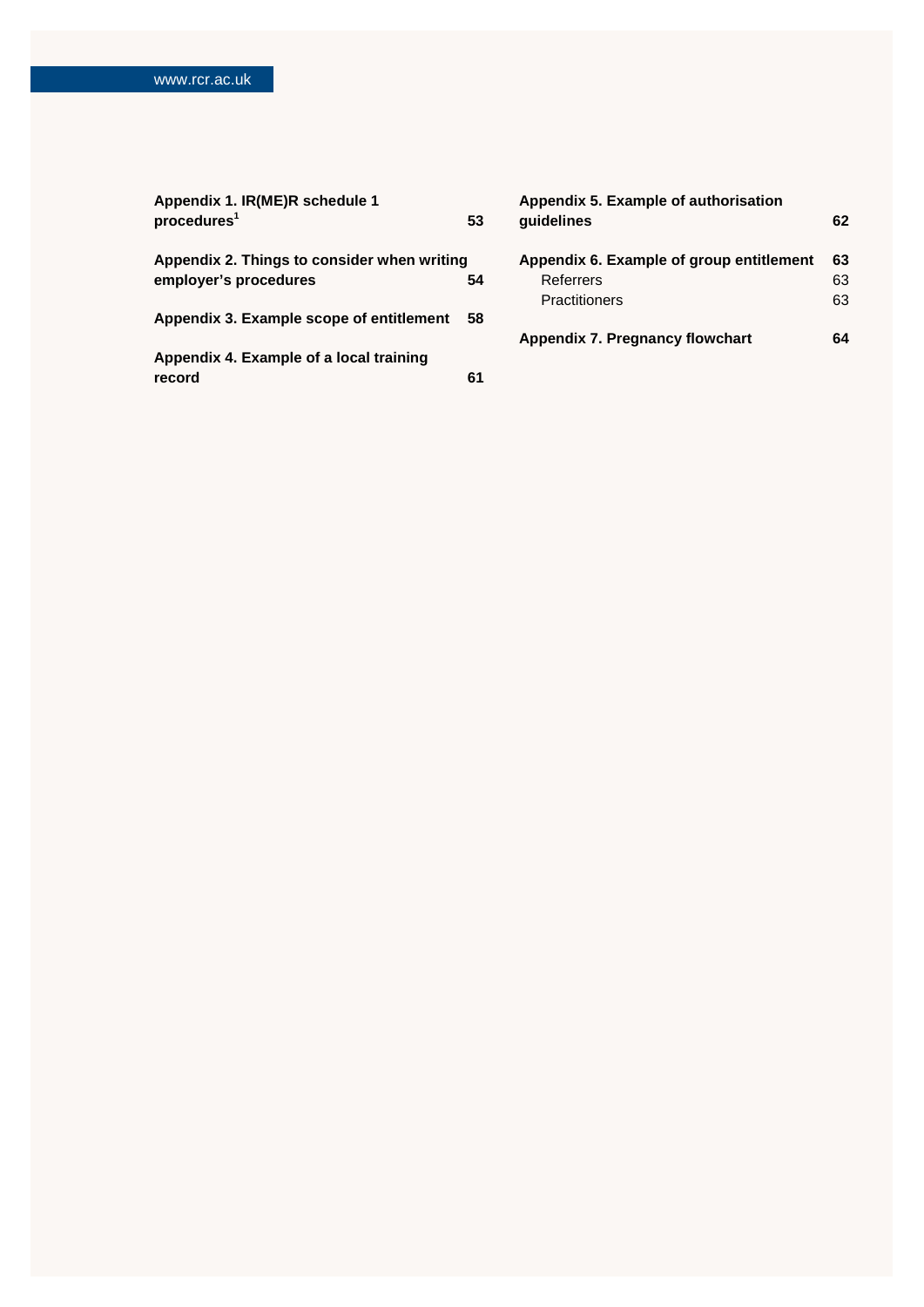## Foreword

The Ionising Radiation (Medical Exposure) Regulations (IR(ME)R) 2000 is legislation which provides a framework intended to protect patients from the hazards associated with ionising radiation.<sup>1</sup>

In 2008, a joint Royal College of Radiologists (RCR), Society and College of Radiographers (SCoR) and Institute of Physics and Engineering in Medicine (IPEM) document was published offering guidance on  $IR(ME)R$  for the radiotherapy community.<sup>2</sup> This was well received and became a respected guidance document. It is now apparent that practical guidance on the implications of IR(ME)R would benefit the radiology and interventional imaging community.

The RCR, the SCoR, and the BIR (British Institute of Radiology) have therefore produced this guidance, with support from Public Health England (PHE) and IPEM. The IR(ME)R working party brought together representatives from these bodies and sought to produce guidance to help employers and clinical colleagues to understand and implement IR(ME)R legislation as it pertains to clinical imaging in the United Kingdom (UK).

This document explains the principles behind the regulations and endeavours to clarify misconceptions. For the guidance to be user friendly for all staff groups, scenarios have been included to provide examples and advice on practical issues relating to the regulations. The advice given is wide-ranging and does not undermine an employer's legal responsibilities for implementing compliant local procedures.

This document should be read in conjunction with the Ionising Radiation (Medical Exposure) Regulations 2000 and other published guidance. $1$ 

We would like to take this opportunity to thank Dr Peter Riley (RCR), who led the development of this joint publication, alongside Ms Maria Murray (SCoR) and Dr Jonathan Eatough (BIR) and all members of the working party: Mr Andy Scally, Dr Alex Maclennan, Dr David Horton, Dr Andy Rogers, Dr Catrin Ferioli, Ms Gail Woodhouse, Dr Claire Cousins, Ms Sarah Peters and Ms Kathy Slack.

We are particularly grateful to colleagues from PHE, Ms Gail Woodhouse and Sarah Peters, for their advice and support in finalising this document. In addition, acknowledgement and special thanks for their support and contributions go to Dr Sue Barter (RCR Medical Director, Professional Practice), Ms Maria Murray (SCoR) and Mr Steve Ebdon-Jackson (Head of Medical Exposures, HPA).

Dr Richard FitzGerald Vice-President of Clinical Radiology The Royal College of Radiologists

Mrs Karen Smith President The Society and College of Radiographers

Dr David Wilson President The British Institute of Radiology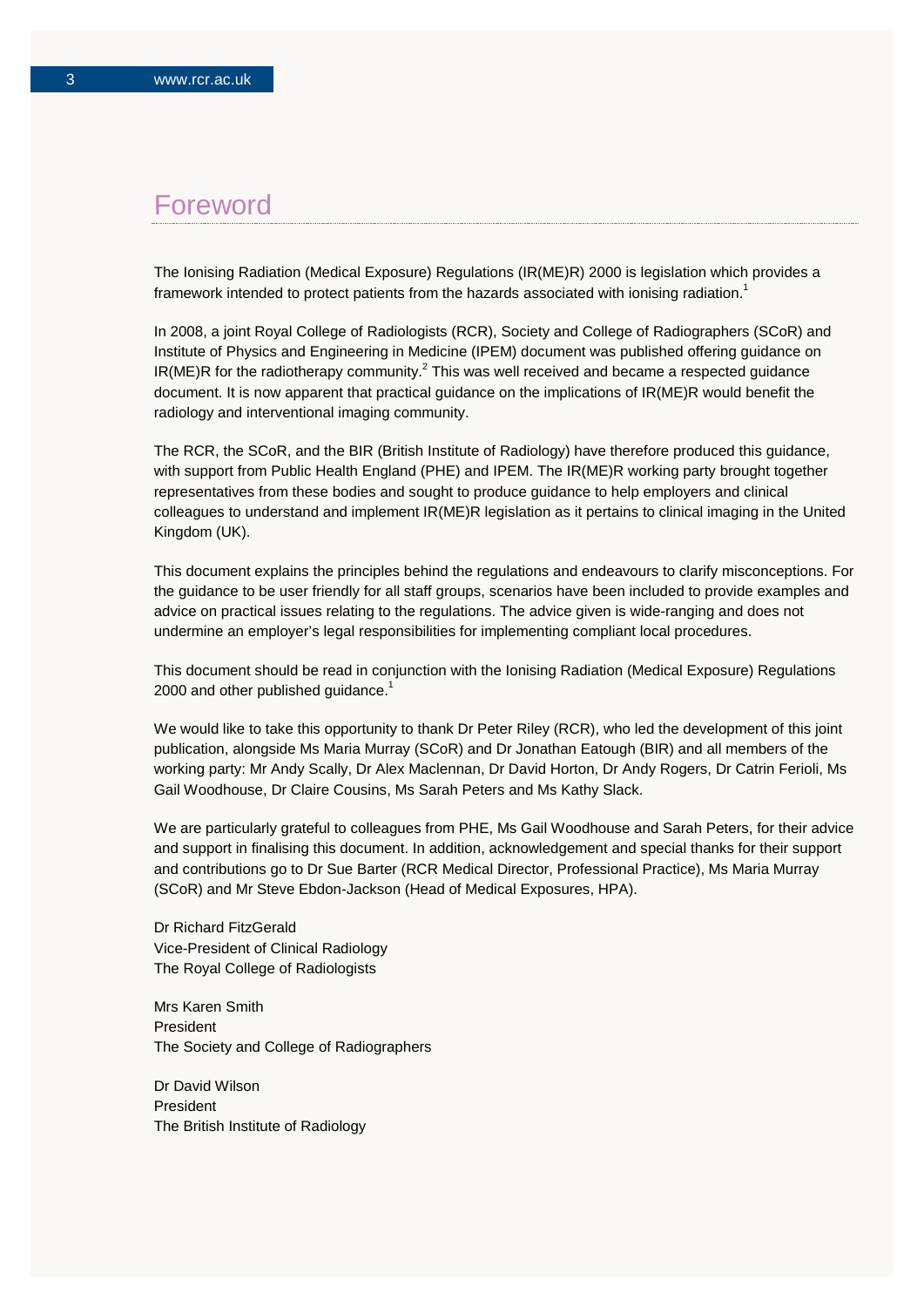## 1. Introduction

This guidance document is intended to provide a **practical approach** to implementing the Ionising Radiation (Medical Exposure) Regulations (IR(ME)R) for all staff groups delivering diagnostic and interventional imaging services involving ionising radiation.<sup>1</sup> These groups may include medical directors, chief executives, healthcare professionals, for example radiographers and radiologists, physicists and radiology managers. It also encompasses those providing medical exposures undertaken in areas outside the radiology department, such as in cardiology and imaging performed in operating theatres.

### The purpose of the document

It has been recognised that there is a requirement for a comprehensive guide to improve understanding and implementation of IR(ME)R within the clinical imaging community.

This document has been written by representatives from professional bodies, which include radiologists, radiographers and medical physicists in association with PHE. It is hoped this guide will facilitate fuller understanding of IR(ME)R.

IR(ME)R is legislation which places obligations on specific duty holders and provides a framework intended to protect individuals from the hazards associated with medical exposures involving ionising radiation. Breaches of IR(ME)R can result in civil or criminal proceedings, including the serving of Improvement or Prohibition notices (civil action). If the notice is not complied with, this may proceed to prosecution (a criminal activity).

To date, IR(ME)R compliance has not been tested in the courts. As a definitive interpretation of the law can only be established in the courts, the guidance given in this document should be regarded as an expression of professional opinion rather than a definitive statement of the legal position. IR(ME)R does not stipulate how the requirements of the regulations should be implemented. Therefore employers can meet these requirements in many different ways as

long as they can demonstrate that their approach is effective. Readers should not rely on this guidance as if it were a statement of the law and where necessary should seek their own legal advice.

The responsibility for compliance with IR(ME)R lies with the employer and each of the entitled duty holders. The duties and responsibilities of all duty holders are explained in detail and each duty holder has personal responsibility for ensuring the regulations are complied with.

An important aspect of IR(ME)R is that it allows for flexibility and professional judgement to be used as long as the reasoning is clearly defined. Each role and responsibility must be plainly described in written procedures, ensuring everyone is aware of their role and individual scope of practice.

This document seeks to explain the principles of the regulations and clarify some of the common misconceptions which have been highlighted in formal inspections or that have been brought to the attention of the working group by the experience of its members. Scenarios have been included in response to some of the frequently asked questions to clarify common misconceptions and provide examples of good practice. Any text that is directly quoted from the regulations will be in quotation marks.

### The regulations

IR(ME)R is derived from the European Council Medical Exposures Directive 97/43/Euratom.<sup>3</sup> The regulations are designed to ensure those individuals undergoing medical exposure to ionising radiation are protected from the associated hazards. The regulations in Great Britain are enforced under section 15 of the Health and Safety at Work Act 1974.<sup>4</sup> In Northern Ireland they are enforced under Article 17 of the Health and Safety at Work (Northern Ireland) Order 1978.<sup>5</sup>

Non-statutory guidance has been produced by the Department of Health (DH) which includes good practice notes to support and clarify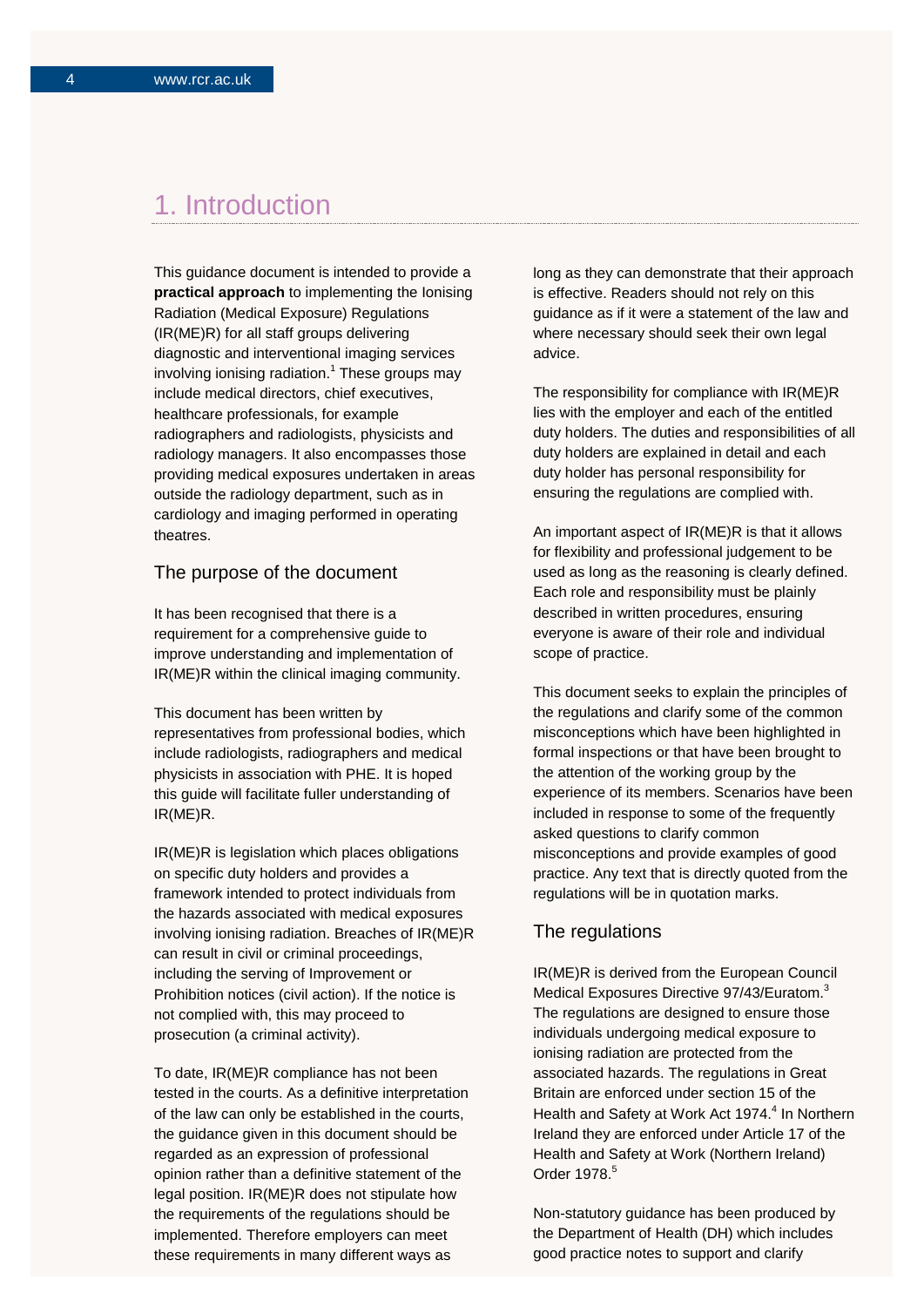$IR(ME)R<sup>6</sup>$  Since the implementation of the regulations, general guidance on the application of IR(ME)R has been published by a variety of organisations for specific areas, such as radiotherapy, dentistry, breast screening and for chiropractors.<sup>2,7–9</sup> The guidance contained within this document would need to be supported in court by an expert witness but provides a basis for information.

IR(ME)R incorporates the principles of radiological protection as described by the International Commission on Radiological Protection (ICRP) recommendations (ICRP 60 and ICRP 103).<sup>10,11</sup> For medical exposures, these are justification and optimisation. Dose limits for individuals undergoing medical exposures do not apply as these would not be practical or in the best interest of the patient.

IR(ME)R also requires adequate training for practitioners and operators. The training must relate to the tasks duty holders are required to carry out and be relevant to their scope of practice. This is to ensure that best practice can be achieved to keep doses as low as reasonably practicable.

## IR(ME)R amendments

IR(ME)R has undergone two amendments in Great Britain and one in Northern Ireland since it came into force.

In Great Britain:

- The 2006 amendment changed the definition of the referrer and practitioner and updated some of the requirements around research exposures and training records $12$
- $\blacksquare$  The 2011 amendment explicitly identifies individual health assessments of asymptomatic individuals as medical exposures.<sup>13</sup>

In Northern Ireland:

■ The 2010 amendment changed the definition of the referrer and practitioner and updated some of the requirements around research exposures and training records.<sup>14</sup>

### Definitions – quick reference guide

| Authorisation: | Documentation that the process of justification has occurred. Usually demonstrated by<br>a signature/initials on request form or, more frequently now, electronically on radiology<br>information system (RIS) (see section 5).                                                                    |
|----------------|----------------------------------------------------------------------------------------------------------------------------------------------------------------------------------------------------------------------------------------------------------------------------------------------------|
|                | Clinical evaluation: 'An interpretation of the outcome and implications of, and of the information resulting<br>from, a medical exposure. <sup>1</sup> This applies to any evaluation used to direct treatment and<br>does not simply refer to the formal radiological report (see section 11).    |
| Employer:      | 'Any natural or legal person who carries out (other than as an employee), or engages<br>others to carry out, medical exposures or practical aspects, at a given radiological<br>installation. <sup>11</sup> Equipment ownership has no impact on the employer responsibilities (see<br>section 2). |
| Entitlement:   | The process of defining the duty holder roles and tasks that individuals are allowed to<br>undertake (see section 3).                                                                                                                                                                              |
| Justification: | This is an intellectual process of weighing up the potential benefit of a medical<br>exposure against the detriment for that individual. It must include consideration of<br>techniques which involve less or no ionising radiation (see section 5).                                               |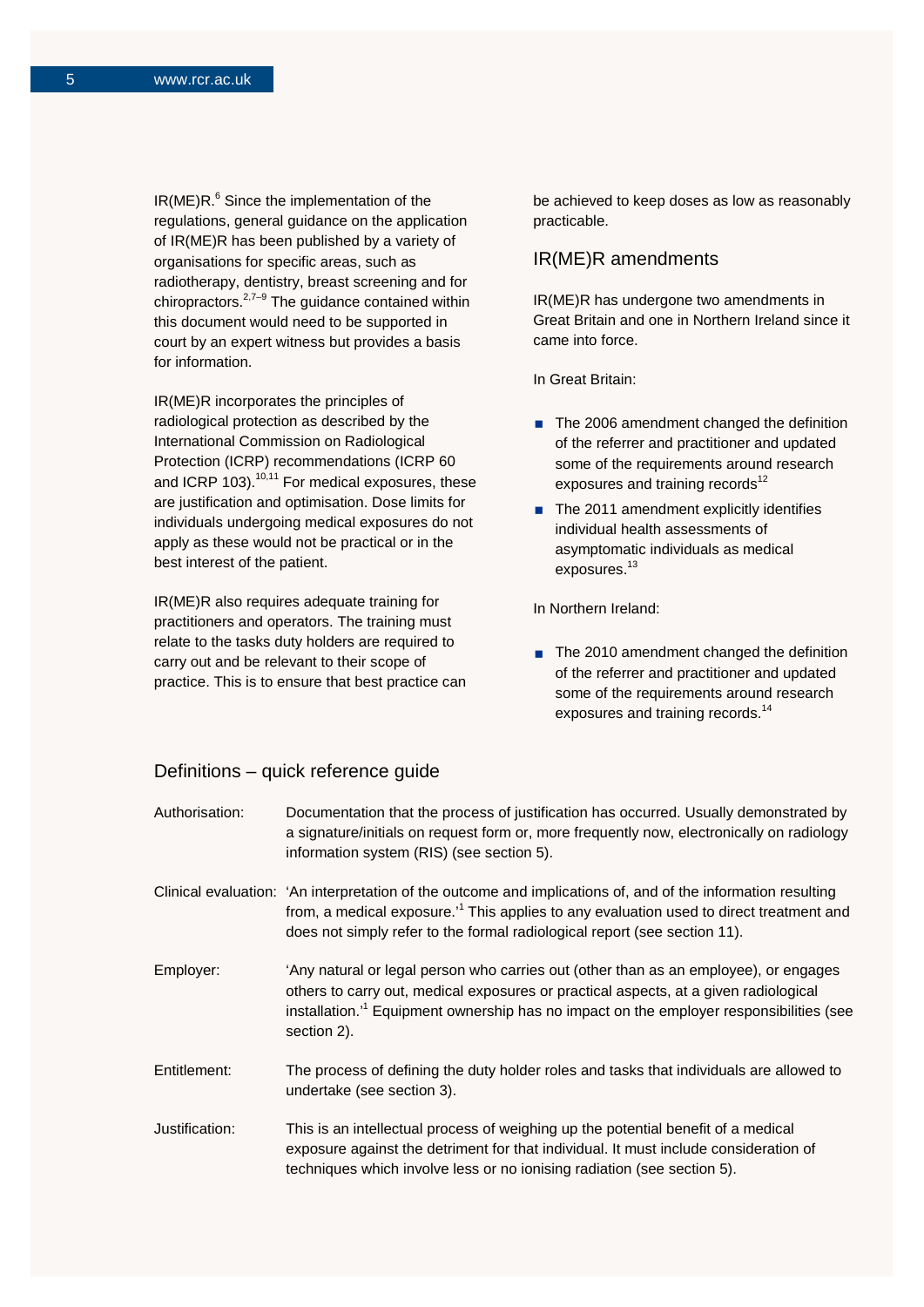| NHS trust:    | A division within the NHS generally serving a geographical area. In Scotland and Wales<br>these are referred to as health boards. Where the term 'trust' has been used in this<br>document, any comments apply equally to health boards and independent healthcare<br>providers                                                                    |
|---------------|----------------------------------------------------------------------------------------------------------------------------------------------------------------------------------------------------------------------------------------------------------------------------------------------------------------------------------------------------|
| Operator:     | Any person who is entitled, in accordance with the employer's procedures, to carry out<br>the practical aspects of a medical exposure (see section 2).                                                                                                                                                                                             |
| Optimisation: | This is the process by which individual doses are kept as low as reasonably practicable<br>(see section 8).                                                                                                                                                                                                                                        |
| Policy:       | A high level statement governing the conduct of activities in an organisation. Policies<br>outline what will be done with minimal details as to how this will be achieved.                                                                                                                                                                         |
| Practitioner: | A registered healthcare professional who is entitled, in accordance with the employer's<br>procedures, to take responsibility for an individual medical exposure. The primary role<br>of the practitioner is to justify medical exposures (see section 2).                                                                                         |
| Procedure:    | A more detailed description of the control mechanisms for a process indicating detailed<br>management arrangements and responsibilities. Procedures must be complied with by<br>practitioners and operators.                                                                                                                                       |
| Protocol:     | Guidance on the detail of each medical exposure based on a consensus of opinion.<br>They should be specific to each examination and machine. They must be written down<br>and their status clear. Protocols should allow latitude for professional judgement.                                                                                      |
|               | Quality assurance: 'Any planned and systematic action necessary to provide adequate confidence that a<br>structure, system, component or procedure will perform satisfactorily and safely<br>complying with agreed standards and includes quality control. <sup>1</sup> It does not refer to<br>equipment quality assurance (QA) (see section 18). |
| Referrer:     | A registered healthcare professional who is entitled, in accordance with the employer's<br>procedures, to refer individuals for medical exposures.                                                                                                                                                                                                 |
| Supervision:  | The action or process of watching and directing what someone does or how something<br>is done and being in a position to change this when required (see section 2).                                                                                                                                                                                |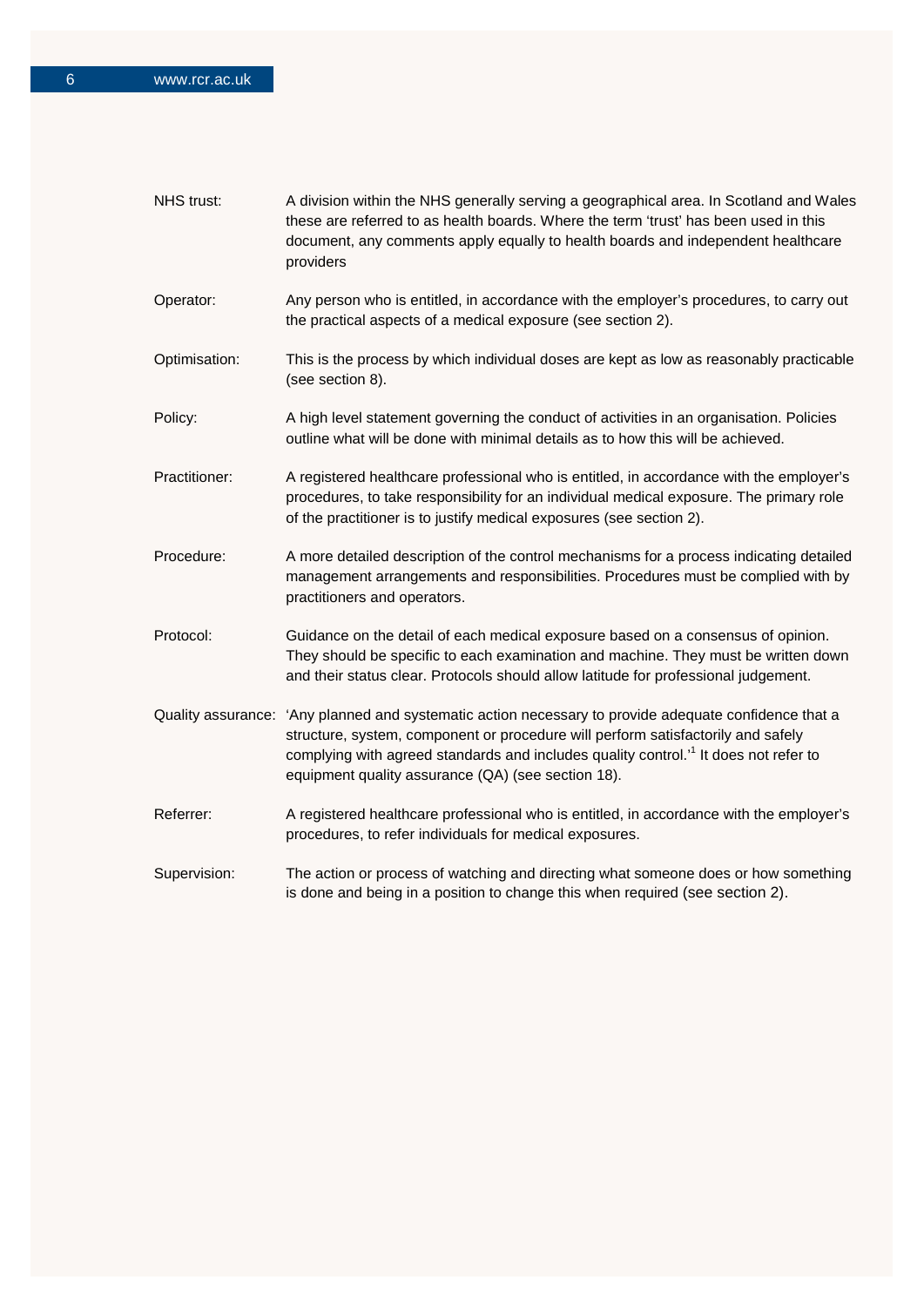## 2. Duties and definitions

## The employer

IR(ME)R defines the employer as 'any natural or legal person who, in the course of a trade, business or any other undertaking, carries out (other than as an employee), or engages others to carry out, medical exposures or practical aspects at a given radiological installation.'<sup>1</sup>

It is important to recognise that employer within IR(ME)R relates to health and safety functions rather than employment matters. The employer, as a duty holder under IR(ME)R, is responsible for providing a framework within which professionals undertake their functions (see Appendix 1). This framework is provided through written procedures, written protocols and QA programmes. The employer has a statutory duty to make sure that these are in place and has overall responsibility for ensuring compliance with IR(ME)R.

This also applies to the independent (private) healthcare sector where the hospital senior

manager may be the employer for all staff, including radiologists and clinicians with practicing privileges.

It is commonly seen that the chief executive is described as the employer unless an alternative individual has been designated as the employer. The individual undertaking the role of the employer must hold a senior position within the organisation, usually at board level. The individual's role must relate to all those professional groups that provide elements of the diagnostic and interventional radiology service and ideally should incorporate all other services using ionising radiation such as radiotherapy and nuclear medicine. It is usual for the detailed implementation of IR(ME)R to be delegated to an appropriately trained and experienced professional, for example clinical lead for radiology or medical director, however, the legal responsibility for safe IR(ME)R practice and procedures cannot be delegated and always remains with the employer.

During a radiology IR(ME)R inspection it is noted by the inspector that records of staff having signed to say they have read and agree to follow departmental procedures are incomplete, suggesting that not every practitioner/operator has read and committed to complying with the employer's procedures. The employer, in this scenario the chief executive officer (CEO) of the trust, delegates the task to the radiology clinical director for ensuring this is completed and records maintained. The employer always retains the legal responsibility.

### The employer's responsibilities

The duties of the employer are set out in Regulation 4, Regulation 7(8), Regulation 9, Regulation 10 and Regulation 11(4) and are mainly self-explanatory. Under IR(ME)R, the employer is legally responsible, when establishing practices for the safe delivery of a diagnostic and interventional radiology service, for ensuring that robust procedures exist, including those listed in Schedule 1 and (Regulation 4[1]). It is important that procedures are regularly reviewed and updated, for example every two years (Schedule 1[e]).

Such procedures must be documented and must outline the responsibilities of every individual

involved. Appendix 2 includes examples of points for consideration when writing these employer's procedures. The employer must identify who is entitled to act as a referrer, practitioner and operator, and take steps to ensure that all practitioners and operators comply with written procedures. Regulation 4(3)(a) describes how the employer also has responsibility for identifying referral criteria and making sure that these are available to referrers. In diagnostic imaging, referral criteria have been developed and established by the RCR (*iRefer: making the best use of clinical radiology*) which may be supplemented by local departmental referral criteria following agreement by a specialist multidisciplinary team (MDT).<sup>15</sup> Referral criteria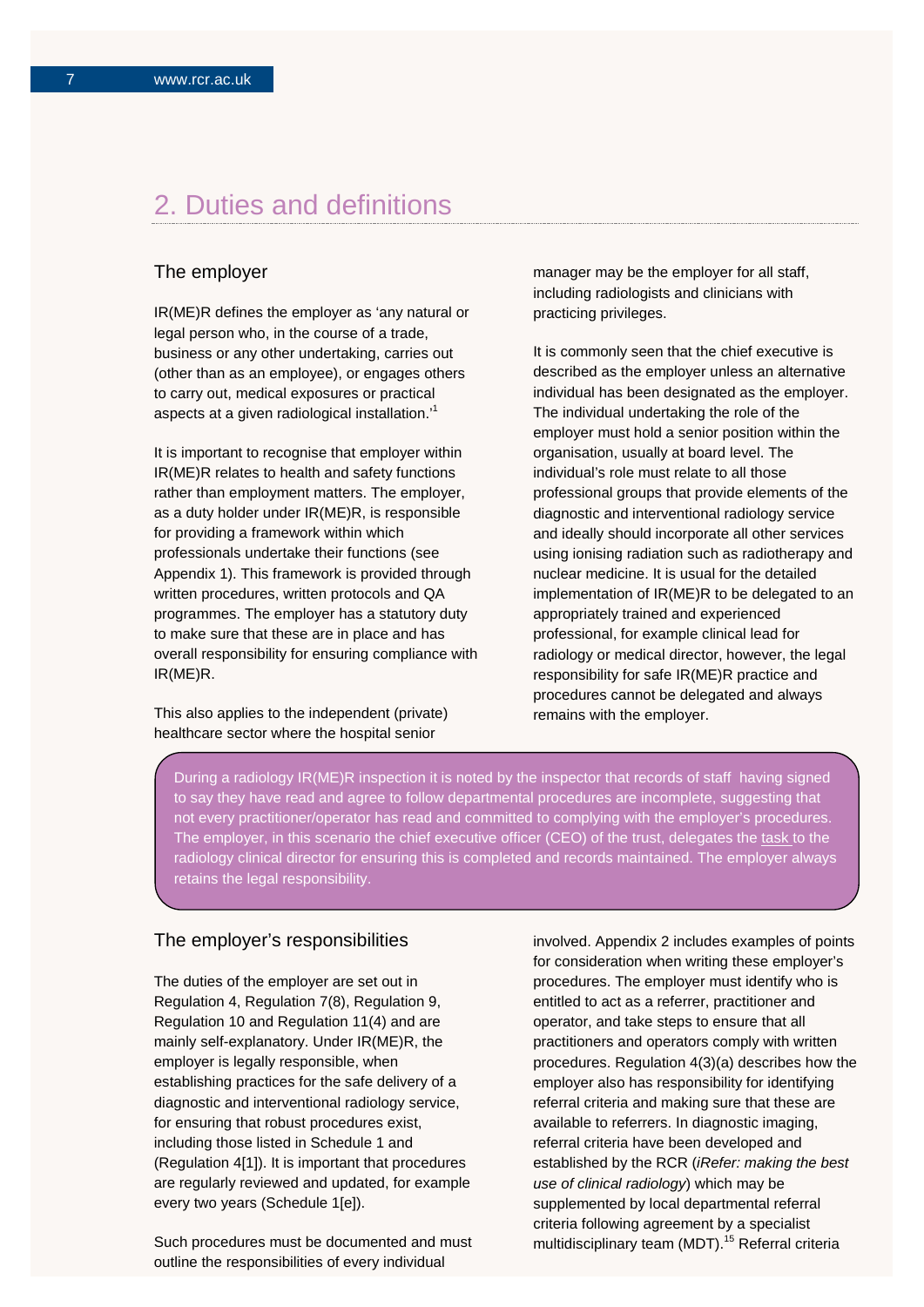should also include an indication of the expected dose of radiation attributable to each procedure.

Guidelines for referral to interventional radiology for frequently performed procedures are also provided in *iRefer,* together with a broader list of conditions for which such a referral should be considered. <sup>15</sup> In practice, a procedure is usually justified by an experienced practitioner (the interventional radiologist) often following discussion with a clinician or a member of a specialist MDT.

Referral for imaging or an interventional procedure requires a suitably trained and competent registered healthcare professional to assess the available patient information, taking into consideration any relevant previous examination results and alternative imaging modalities.

Those entitled to justify and authorise such a procedure must have this documented in the employer's procedures. For specialist crosssectional imaging investigations and interventional procedures it may be appropriate to limit this activity to trained competent radiologists.

Additionally the employer is responsible for:

- Having a QA programme in place specifically for documentation – Regulation 4(3)(b)
- **Establishing dose constraints for research** Regulation 4(3)(d)
- **Ensuring that practitioners and operators are** adequately trained and that they engage in continuing professional development (CPD) and education after qualification – Regulation 4(4)
- **Investigating and reporting incidents where a** dose much greater than intended has been delivered to a patient – Regulation 4(5)
- **Ensuring that provision is made within the** employer's procedures for the carrying out of clinical audit as appropriate – Regulation 8.

## The employer's responsibilities for training

The employer has a responsibility to ensure that practitioners and operators are adequately trained to perform the tasks in their defined scope of practice (Regulation 4(4)(a) and (4(b)) and similarly 'no practitioner or operator shall carry out a medical exposure or any practical aspect without having been adequately trained' (Regulation 11[1]). $<sup>1</sup>$ </sup>

'The employer shall keep and have available for inspection by the appropriate authority an up-todate record of all practitioners and operators engaged by him to carry out medical exposures or any practical aspect of such exposures … showing the date or dates on which training, qualifying as adequate training, was completed and the nature of the training,' Regulation 11(4).

Adequate training to achieve and maintain professional registration is determined by the relevant regulatory body as defined in the *National Health Service Reform and Healthcare Professions Act 2002.*<sup>16</sup> For the purposes of demonstrating adequate training to be a duty holder in diagnostic radiology under IR(ME)R, this training needs to have covered both theoretical and practical radiation safety issues specific to diagnostic radiology and any other relevant subjects as outlined in Schedule 2 of IR(ME)R.

Although not a requirement of the regulations, it is often the case that the employer identifies a member of senior staff to have responsibility for IR(ME)R documentation within the organisation. That individual should have these duties detailed within their personal development plan. The responsibilities may also involve the assessment of staff competence where appropriate, maintenance of training records and version control of documentation.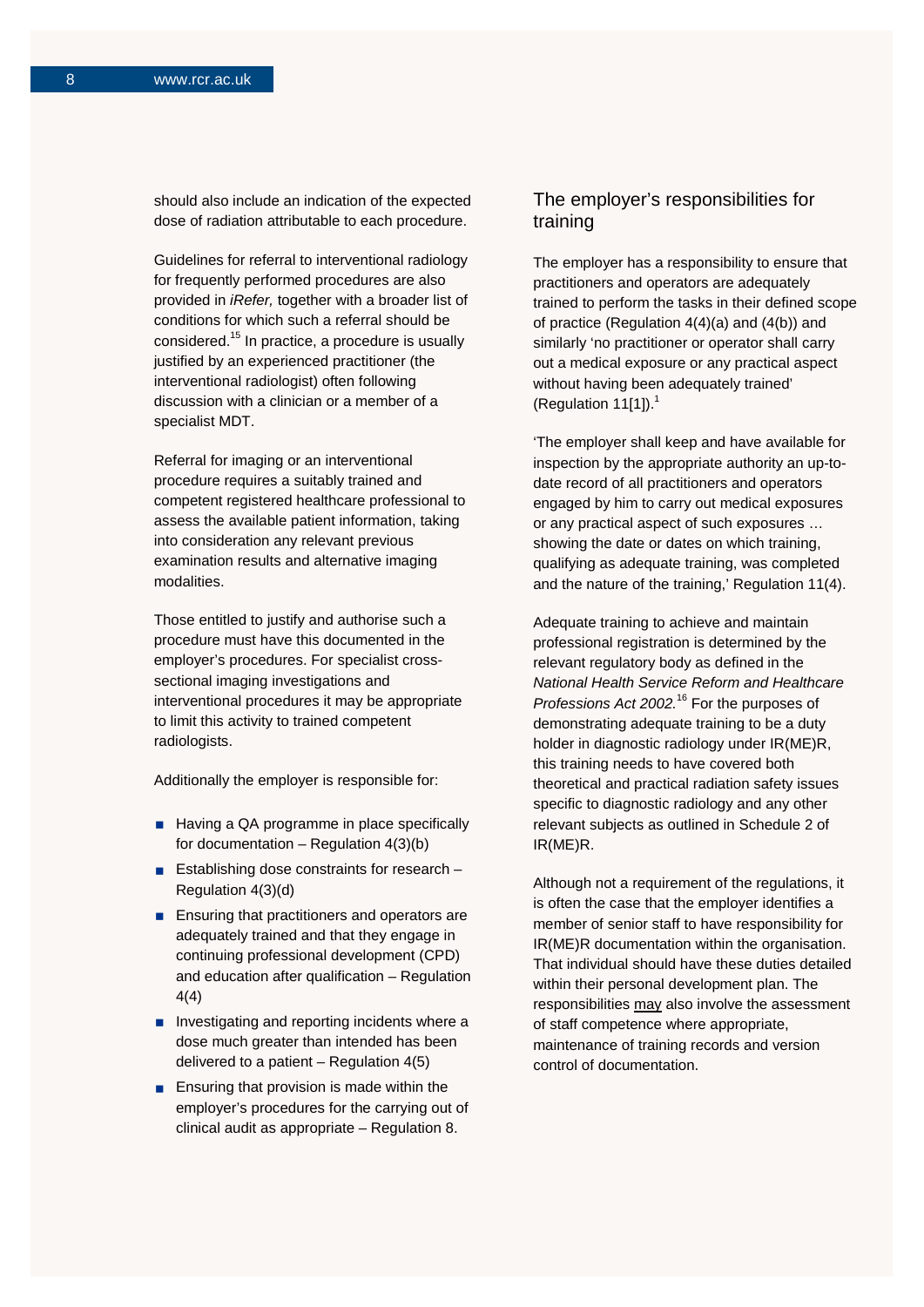## The referrer

The referrer must be a registered healthcare professional as defined in IR(ME)R.

Referrers are entitled, by the employer, to request that a patient is exposed to ionising radiation as part of an investigative or therapeutic process. Many radiology departments will accept referrals from outside their own organisation for example a general practitioner practice or chiropractor. In this situation, the employer's procedures must state from who they will accept referrals and how the referrer will be provided with referral criteria.

The employer should specify the scope of practice for which an individual can refer. In most situations where the referrer is medically qualified there will be no restriction on what examinations a referrer can request. However, this may vary depending on local arrangements. When a referrer is not medically qualified their scope of practice will usually be for X-ray examinations limited to specific parts of the anatomy.<sup>17</sup> It is important to clarify in written procedures, what examinations may be requested.

A patient is attending a physiotherapist for assessment and treatment of neck pain and stiffness. The physiotherapist refers the patient to the local hospital for an X-ray where there is a documented agreement in the employer's procedures allowing them to make X-ray referrals. However, the patient attends another X-ray department and the referral is declined as the referrer is not recognised by them as a referrer.

A patient attends the emergency department (ED) having had trauma to their right ankle. All ED nurse practitioners in this particular trust are entitled to refer for plain X-ray of the ankle in line with their scope of practice. According to the trust requirements, each individual nurse practitioner must have completed the prescribed training in order to understand, for example, how to use and access the requesting system and their legal responsibilities. They must be deemed competent before they can request imaging within their scope of practice. The employer's procedures must reflect this referral group, their scope of practice and training and competency records should be kept updated.

Physicians' assistants cannot be entitled as referrers under IR(ME)R as they are not registered healthcare professionals.

### Information required for a referral

IR(ME)R requires that the referrer provides the necessary information to the practitioner.

'The referrer shall supply the practitioner with sufficient medical data, such as results of previous diagnostic or imaging investigations or medical records, relevant to the medical exposure requested by the referrer to enable the practitioner to decide whether there is a sufficient net benefit as required by Regulation 6 (1)(a).'

It is essential that the referrer provides sufficient clinical data to ensure that the exposure can be justified and adequate demographic data so that the referred patient can be correctly identified. This should include full name, date of birth and address.

A diagnostic imaging referral should also include:

- Clinical diagnosis
- Clinical findings on examination
- Any available histology and relevant previous imaging investigations.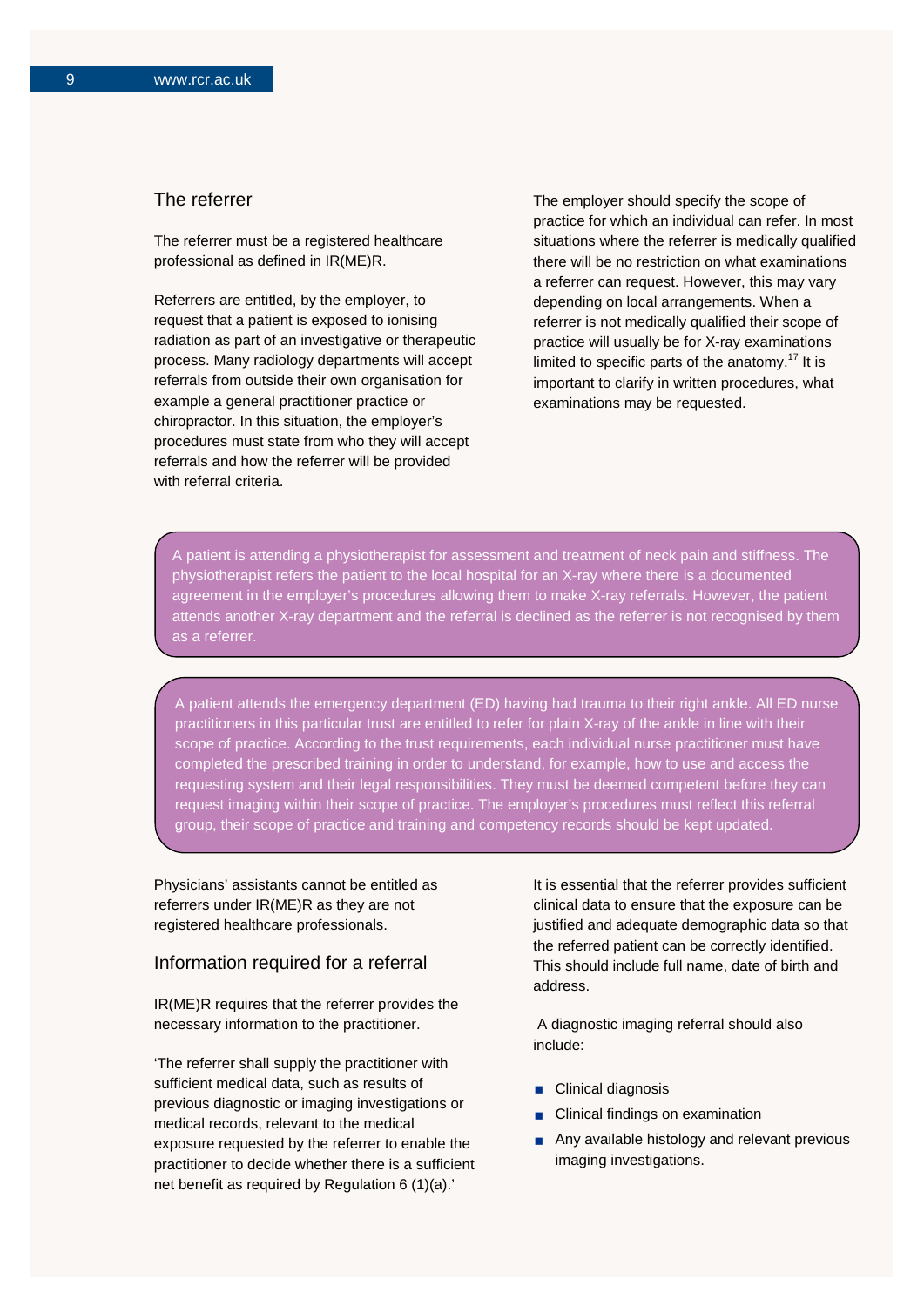A 23-year-old man presents for a chest X-ray. The referral states 'previous imaging demonstrates a pleural effusion in right lung. Planned drainage, reassess please.' The radiographer asks the patient when and where he had his chest X-rayed previously. It becomes apparent that this was only four hours earlier at the community facility when he had been urgently referred to the acute hospital for treatment and further investigation.

The community image is not currently available at the acute hospital. The radiographer feels the examination may not be justified as the image from four hours ago might be adequate to plan treatment. The radiographer discusses this with a radiologist to decide whether this examination should proceed.

In this scenario a repeat chest X-ray would not be indicated as ultrasound examination of the chest could provide the required information. National guidelines also advise that drainage of pleural effusions should be performed under direct ultrasound guidance.

## Electronic requesting

The use of electronic requesting (ER) systems has become widespread and has increased access to imaging for users. ER can assist the employer to comply with IR(ME)R by:

- Restricting referral access privileges to entitled referrers only
- $\blacksquare$  Providing the referrer with referral guidelines for medical exposures including information on dose
- **Ensuring the referrer provides the required** information for the practitioner to justify the procedure

**Providing a record of all requested** procedures which can assist the audit process.

These systems rely on a user log-in to identify the referrer rather than a signature. RCR guidance suggests the trust's procedures should ensure it is a disciplinary offence to request a procedure using someone else's log-in, just as it is to request a procedure on a pre-signed request card.'<sup>18</sup>

Users should receive appropriate training in the use of ER systems to minimise the risk of referrers requesting medical exposures for the incorrect patient.

A trust recognises early in the development of its electronic referral system that there may be significant risks with regard to radiation protection by implementing this new way of working. A full risk assessment is performed and control measures identified to mitigate the risks. These risks include:

- Multiple users referring patients using a single log-in
- Delays in issuing locum staff with user accounts.

The trust policy is amended to reflect the fact that the employer may remove referral rights if password abuse is demonstrated.

### The practitioner

IR(ME)R states that the practitioner must be a registered healthcare professional and that 'the practitioner and the operator shall comply with the employer's procedures' (Regulation  $5[1]$ ).<sup>1</sup>

The practitioner is entitled by the employer to justify and authorise the exposure of a patient to ionising radiation. To perform this action, the request for the exposure is assessed against the clinical data supplied by the referrer. The practitioner must have had adequate training and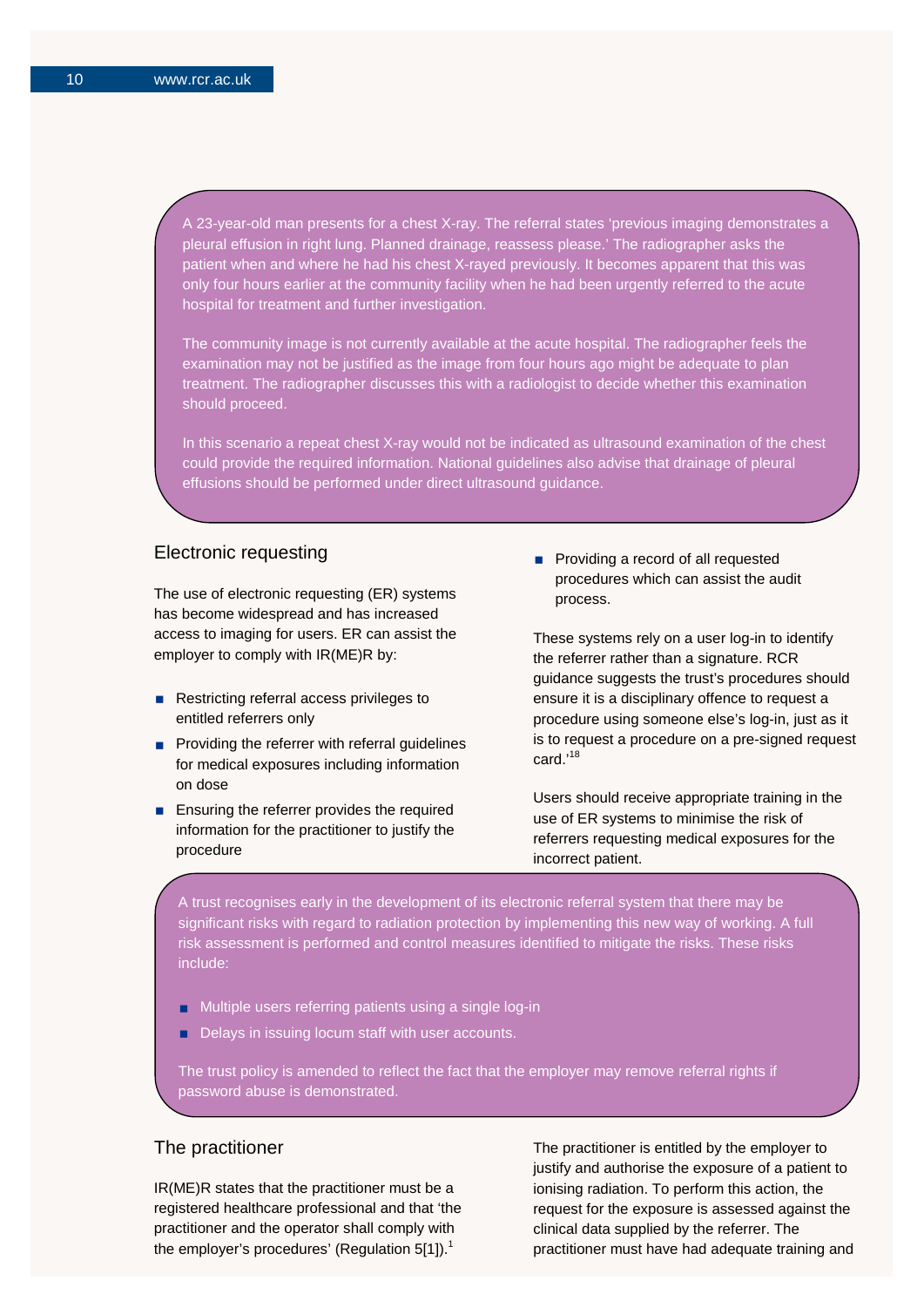be competent to consider the potential detriment of the exposure against the potential benefits for that individual. Previous imaging must also be taken into account if it is of relevance to the current problem. The possibility of alternative modalities which may not involve exposure to ionising radiation must also be considered. Previous imaging examinations should be available for review by the practitioner to allow appropriate justification of the examination.

The practitioner may allocate the task of authorisation of a requested medical exposure to an operator (Regulation 6[5]) but the practitioner retains responsibility for its justification. This requires the operator to follow precisely the authorisation guidelines provided by the practitioner.

A young patient is reviewed at the genetics clinic and is known to suffer from Von Hippel Lindau disease, which puts the patient at increased risk of developing renal cell carcinoma. The clinic refers the patient for an annual assessment and requests a computed tomography (CT) scan. The practitioner, given the patients clinical history, changes this referral to a magnetic resonance imaging (MRI) scan following discussion with the referring clinician.

#### It is not uncommon that one person may act as referrer, practitioner and operator, for example, in

dentistry and cardiology. In this situation each role must be separately considered.

A specialist orthopaedic hand surgeon assesses a patient in the fracture clinic where it is decided that the patient requires an operation. The surgeon has access to a mini C-arm in theatre for which he has received practical and theoretical training judged to be adequate by the employer. The surgeon then undertakes the operation using fluoroscopic guidance. At the end of the procedure the surgeon documents the clinical evaluation in the patient's notes stating that 'the fracture was reduced using fluoroscopy. Good position achieved.'

In this scenario the same individual is the entitled referrer, practitioner and operator and is required to fulfil all of those individual roles appropriately,

for example, they must be registered, adequately trained and entitled and must ensure a clinical evaluation is documented in the patient notes.

A newly qualified radiographer receives a referral for a wrist X-ray that does not appear to conform to the departmental justification guidelines to which the radiographer is working. The radiographer is unsure if the examination is justified. In this department there is a lead radiographer who is entitled to act as an IR(ME)R practitioner, justifying general radiography examinations. The newly qualified radiographer seeks advice and discusses the referral with the lead radiographer who reviews clinical information and previous imaging and considers the risk–benefit to the patient. The examination is deemed appropriate and the lead radiographer signs to justify the referral and the examination is performed.

The employer should specify the scope of practice for which an individual can act as a practitioner. The scope of practice may be limited, for example, to justification of general radiography. It is important that this is defined in written procedures.

It is also the practitioner's responsibility (in conjunction with the operator) to ensure that the radiation dose to the patient is as low as reasonably practicable; this does not mean that the practitioner personally needs to perform an examination or interventional procedure (Regulation 7[1]).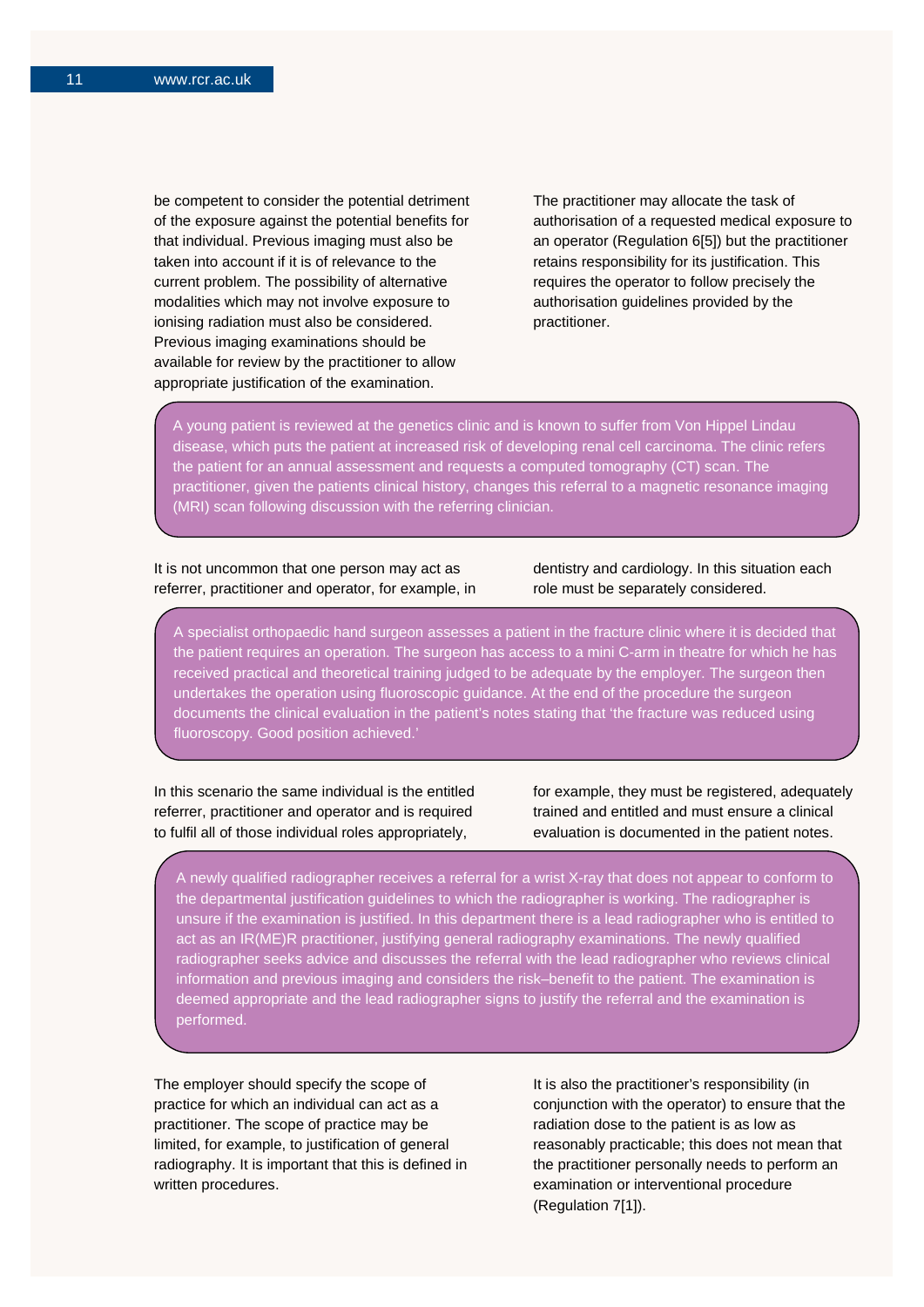## Detriments to be considered in justifying an exposure

The detrimental effects of ionising radiation associated with diagnostic imaging and imageguided interventional procedures are stochastic, essentially cancer induction and tissue reactions (formerly referred to as deterministic effects), mainly skin burns and cataract formation. These risks must be balanced against the potential benefit to the patient.<sup>19,20</sup> Consideration must also be given to the use of other imaging modalities which do not involve ionising radiation.

Staff should be familiar with these risks from their training and be aware of the thresholds at which skin erythema or cataract formation may occur. They should also be aware of the different susceptibility of various organs to radiation.

Special consideration should be given to young adults, children and females who are or may be pregnant in who risk of cancer is higher due to their tissues being biologically more sensitive.

#### The operator

The key responsibilities of the operator are outlined in Regulation 5(1) and 5(4), Regulation 7(3) and Regulation 11(1). The definition of operator is stated in IR(ME)R as any person who is entitled, in accordance with the employer's procedures, to carry out practical aspects. The operator does not have to be a registered healthcare professional. Some examples of practical aspects include:

- Operating the imaging equipment
- Patient identification
- Checking pregnancy status
- Clinical evaluation
- Image manipulation and archive.

Operator functions may also be carried out by the medical physics expert (MPE) or other trained medical physics staff including medical physicists and clinical technologists.

The operator is individually responsible for all practical aspects of a procedure that he/she undertakes.

The employer should specify the scope of practice and the tasks for which an individual can act as an operator and be able to demonstrate that they are adequately trained to perform these tasks. Using a matrix is a simple way to demonstrate this, as shown in Appendix 3. Individual training records for operators require regular review as individuals develop and equipment and techniques change.

A medical exposure using ionising radiation must be performed by an operator who has been trained, deemed competent and has been entitled to perform these procedures by the employer. The operator initiating the exposure is responsible for checking the correct patient is being examined. They are also responsible for ensuring the appropriate imaging protocol is used.

Department of Health non-statutory guidance on operators states that, 'Third party service engineers would not normally be considered as operators. Where significant changes to equipment have been made, these should be checked where practicable by an operator (for example, an employee of the NHS trust) before equipment is brought into clinical use.'<sup>5</sup>

In most circumstances in diagnostic radiology, third party engineers, whether providing initial installation or servicing, are responsible for presenting a machine in a safe condition and working to manufacturer's specifications. Following initial installation, third party engineers will release to the trust equipment that conforms to specification and will demonstrate this by presenting data on performance and so on, but further measurements and verification are needed before the equipment can be used clinically. It follows that the third party engineers have undertaken work that will be checked before equipment is used to make medical exposures so the work of third party engineers cannot be considered to directly influence practical aspects of an exposure and therefore they are not considered as operators.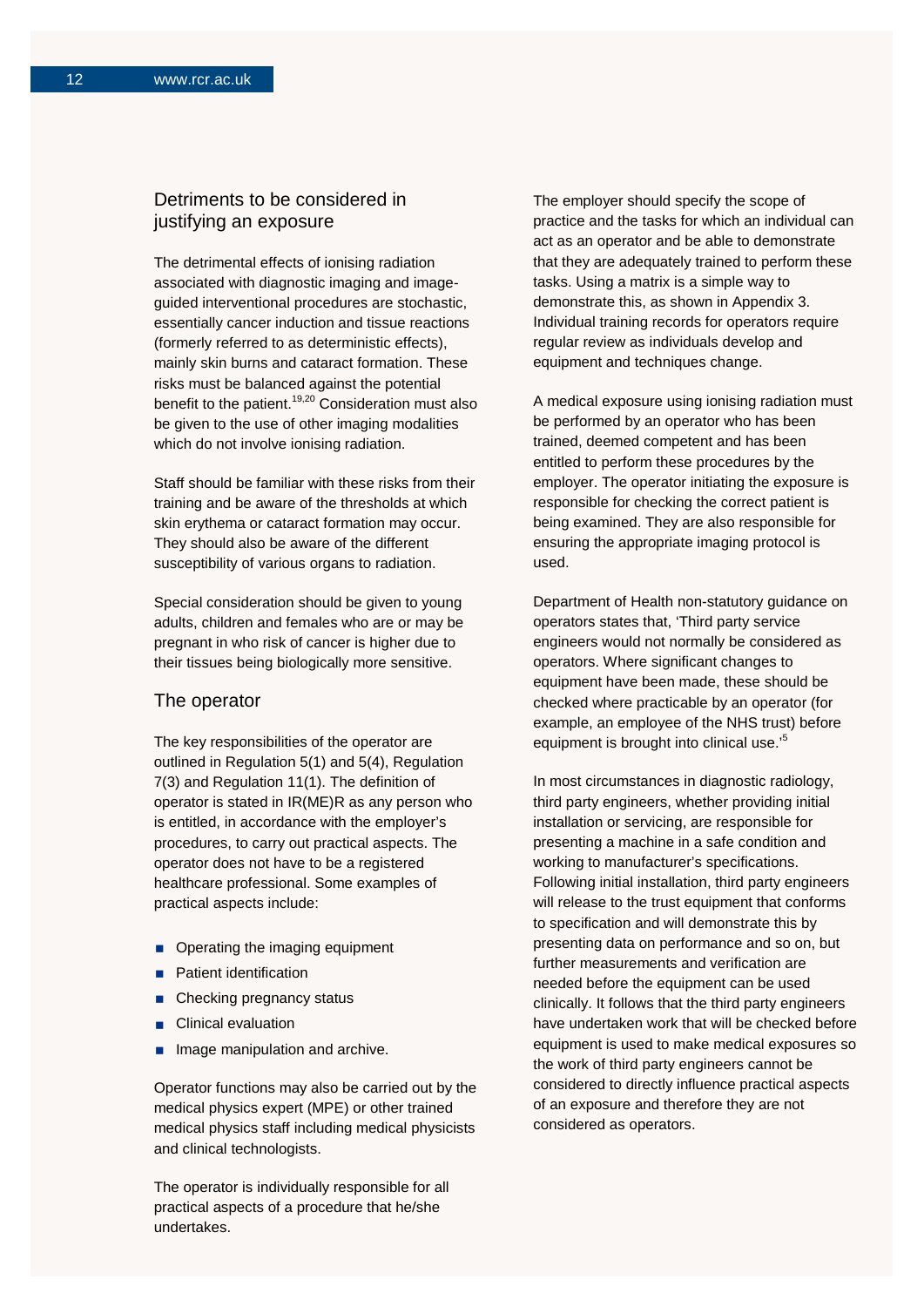Further assessment is undertaken by those who are responsible, as entitled by the employer, for presenting or returning the equipment in a fit state for clinical use, often a medical physicist employed by the hospital or clinic. These staff collect, provide or verify data that is used directly in determination of scanning parameters during imaging. It is they who are providing supporting aspects to the medical exposure that directly influence the radiation dose delivered to the patient and are therefore operators under IR(ME)R. An example of this would be when a replacement X-ray tube has been installed and medical physicists are required to check performance before the equipment is put back into clinical practice.

## Professional responsibility

Each individual duty holder must comply with the employer's procedures. If any duty holder considers that the employer's procedures or practices are unsafe or do not reflect local practice, they have a professional responsibility to bring this to the attention of a senior colleague as defined locally. All duty holders should also be constantly alert to the possibility of an error from any source. Each duty holder should exercise professional responsibility and be encouraged to challenge situations.<sup>21</sup>

A radiographer's individual professional responsibility is to:

- $\blacksquare$  Have and express a professional view, where appropriate
- $\blacksquare$  Be able to challenge, as appropriate, the actions and decisions of others if their performance is likely to result in an ineffective or unsafe delivery of diagnostic imaging services to a patient
- Raise with senior colleagues if it is considered that referrals/practices are unsafe.

## Authorisation

Authorisation is not formally defined in the Regulations. Regulation 6(1)(a) requires that all exposures be justified by the practitioner. In addition, Regulation 6(1)(b) requires that no person shall carry out a medical exposure unless it has been authorised by the practitioner or by an operator (who would be working to guidelines provided by the practitioner). Regulation 6(5) permits an operator to authorise an exposure 'in accordance with guidelines issued by the practitioner' if the practitioner is unable to do so.<sup>1</sup>

A patient arrives in the emergency department in the middle of the night, the on-call radiologist is not on site and a chest X-ray is requested. In this particular hospital the radiographer is able to authorise the examination using guidelines provided by the practitioner who in this case is the person who issued the guidelines.

The guidelines will clearly state the author (possibly by a signature) and the date of issue and review.

Authorisation is the verification or assurance that the process of justification (see section 5) has taken place and is usually demonstrated by the signature or electronic equivalent of the practitioner or operator as described above.

## The role of the medical physics expert

A medical physics expert (MPE) is defined in the legislation as someone who holds a science degree or its equivalent and who is experienced in the application of physics to the diagnostic and therapeutic uses of ionising radiation. In relation to diagnostic radiology, Regulation 9(2)(c)

requires the MPE to be 'involved as appropriate for consultation on optimisation, including patient dosimetry and quality assurance, and to give advice on matters relating to radiation protection concerning medical exposure.'

The MPE, under IR(ME)R, fulfils a similar function to that of the radiation protection advisor (RPA) under the Ionising Radiations Regulations 1999. However, these are two distinct roles and in any given organisation they may or may not be undertaken by the same individual(s).The MPE would normally be a medical physicist, though this is not an explicit requirement of the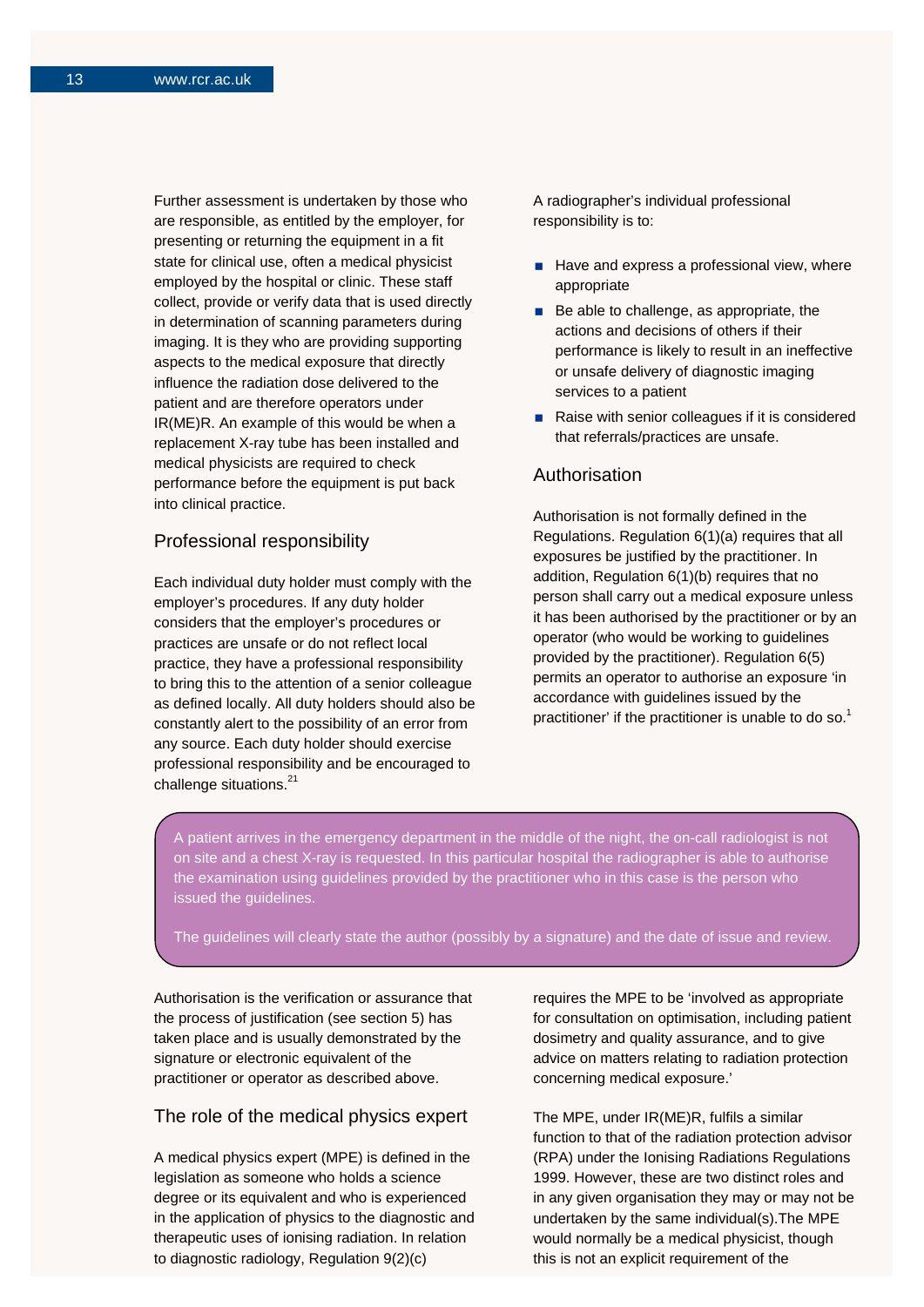legislation. However, implicit in the definition and purpose of this role is the expectation that the MPE's relevant knowledge and experience goes beyond that expected of a practitioner and operator.

More recently, European guidelines on the medical physics expert have been published following the adoption of the updated European Basic Safety Standards Directive.<sup>22,23</sup>

The role of individuals who are not registered healthcare professionals such as radiography assistant practitioners in practical aspects of the exposure

Suitably trained and competent assistant practitioners (APs) are not registered with a formal regulatory body. They may be accredited by the College of Radiographers (CoR) and entered onto the CoR public voluntary register or they may have completed an in-house training programme and been successfully assessed as competent to carry out specific practical aspects of an exposure. It is important to note that the

term 'practitioner' in this context is different from the term as defined by IR(ME)R.

Once an assistant practitioner has been trained and deemed competent they can be entitled as an operator with a specific scope of practice. $24$ However, a radiographer should always be available to provide support and advice on radiographic practice. The responsibility for the episode of care for the patient lies with the supervising radiographer.

Before entitling an assistant practitioner to act as an IR(ME)R operator, the employer must ensure that the person is adequately trained and that the training meets the requirements of Schedule 2 of the regulations. The scope of such entitlement must be clearly documented, as it is for all staff groups.

Although assistant practitioners operate professionally under the direction of an health and care professions council (HCPC) registered radiographer, when these individuals are acting as entitled IR(ME)R operators, they are legally responsible for their actions.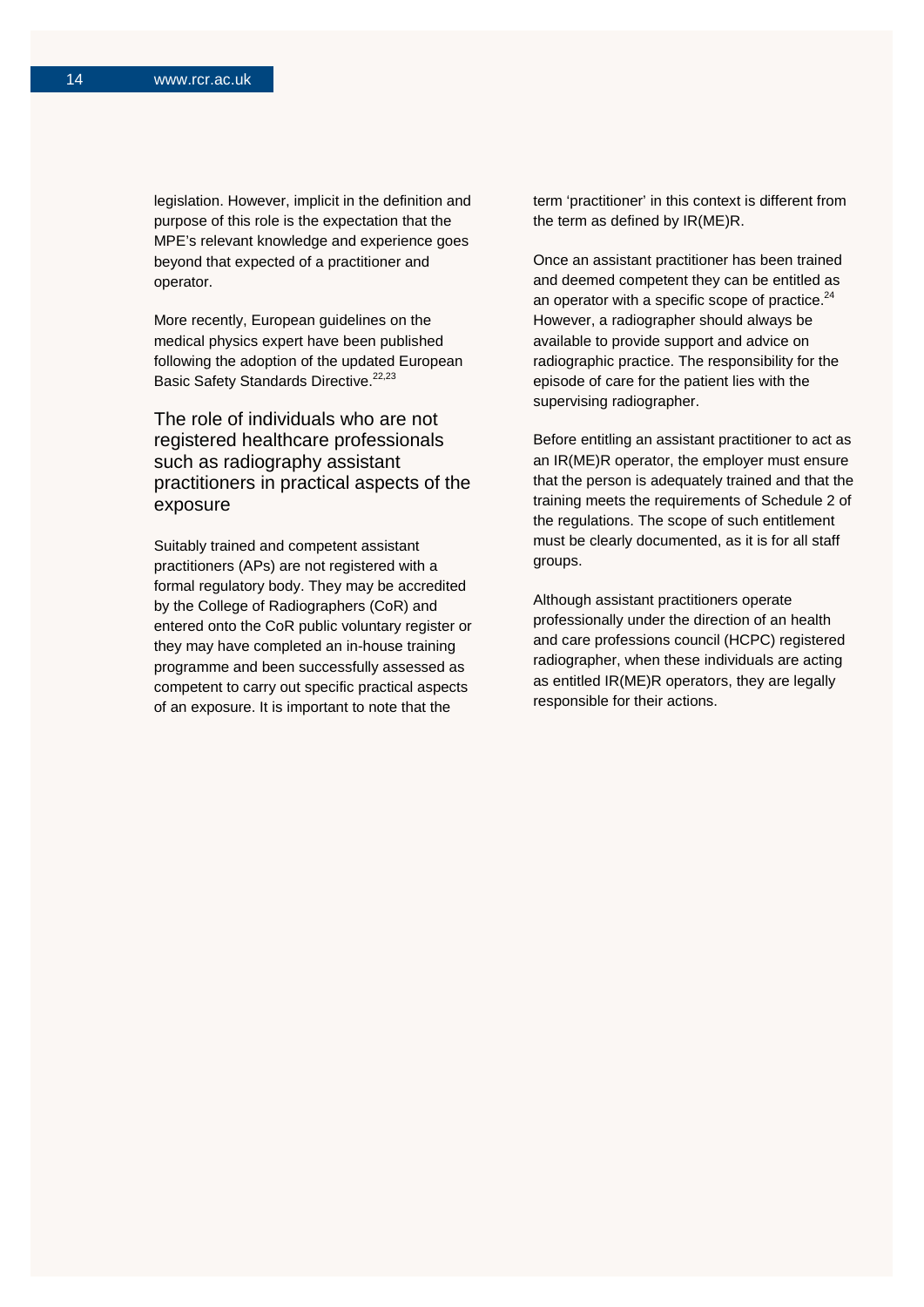## 3. Entitlement

The definition of the referrer, practitioner and operator are stated within Regulation 2 along with a description of the duty holder roles they are entitled to perform.

Schedule 1(b) describes the requirement for there to be employer's 'procedures to identify individuals entitled to act as referrer or practitioner or operator.'<sup>1</sup>

The employer has several obligations under IR(ME)R and one of these is to ensure duty holders are appropriately entitled to perform the tasks required. It is common for the employer to delegate the task of entitling duty holders to another person who is familiar and experienced in the area of practice, for example, the clinical lead in radiology. While the task may be delegated, the legal responsibility always remains with the employer. The lines of delegation from the employer should be clearly documented in the employer's procedures.

It may be appropriate to entitle by staff group, however, each individual in a group must be trained, assessed and entitled before performing the task.

When entitling persons to act as referrers, practitioners and operators, the employer should also specify the extent of their entitlement. This is commonly known as a scope of practice.

Regulation 4(4)(a) says that the employer has a responsibility to ensure their entitled practitioners and operators are adequately trained for what they are entitled to do in their defined scope of practice.

## Scope of practice

A scope of practice describes a range of tasks which, when supported by knowledge, training and experience, duty holders will be able to perform while maintaining safe and effective practice. It encompasses the competencies and training required to be permitted to perform specific tasks.

Each duty holder should have a scope of practice outlining the tasks they are entitled to perform and they should be clear about what they are allowed to undertake. This scope of practice should be flexible; for example, when there is a new service requirement or an installation or upgrade of equipment, training, assessment of competencies and scope of practice must be reviewed and updated where appropriate. This also applies when a duty holder has not been involved in a task for a significant period of time.

It is common to see sign off for training, assessments and changes to a scope of practice by the assessor and the employee. Training records, which should be maintained for all practitioners and operators, offer documentary evidence and protection for both the employee and employer. A competence assessor should be familiar with, and experienced in, the tasks and requirements of the duties they are assessing.

See Appendix 3 for examples of scopes of entitlement.

Schedule 2 of IR(ME)R sets out details of the adequate training which practitioners and operators must have completed before they are entitled. Areas of training need only reflect the tasks that the duty holder will undertake.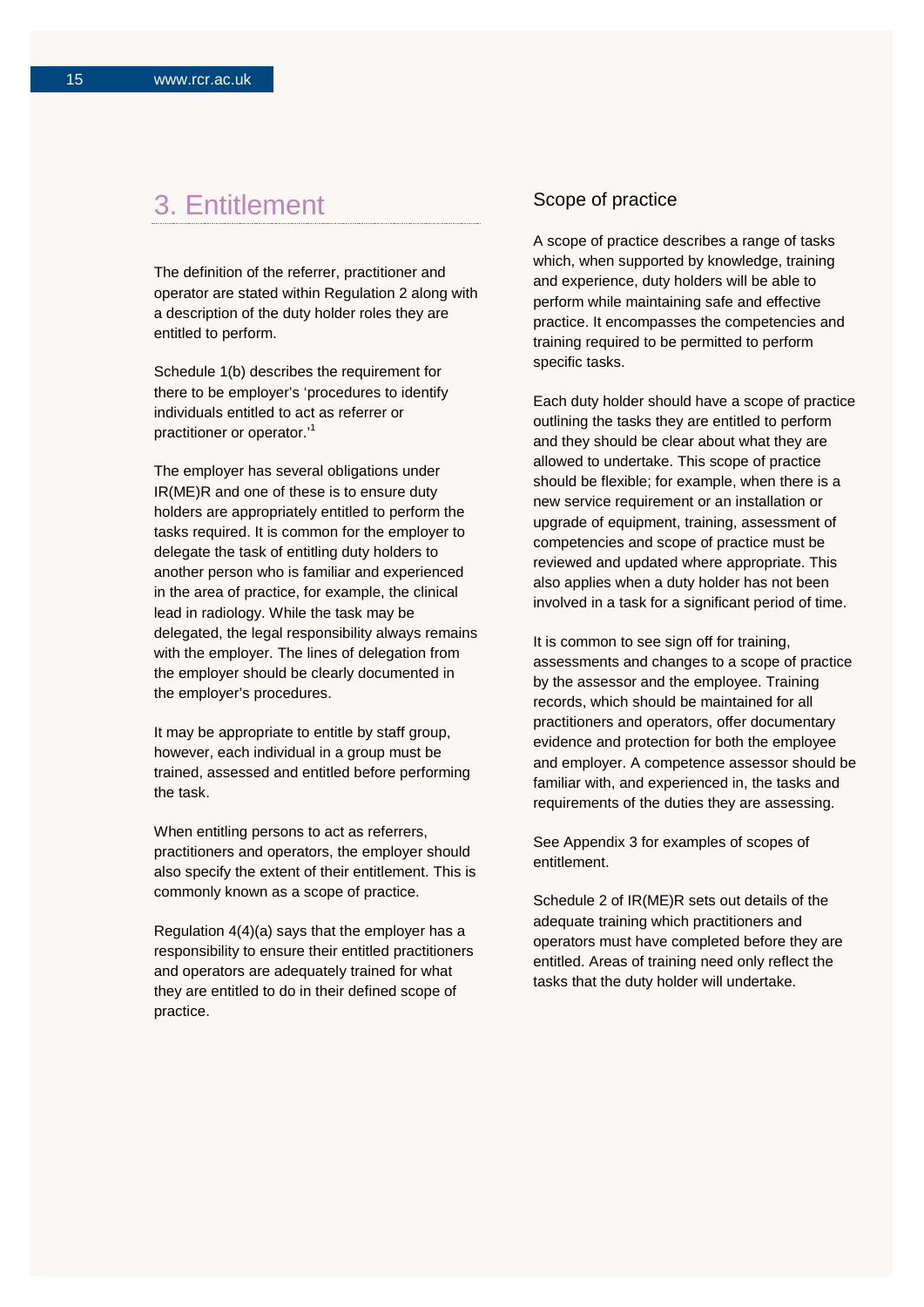#### **Figure 1. The process of entitlement**



The process of entitlement is described as follows:

- Training supported by training records
- Assessment of competence by an appropriate person – this must be documented
- **Entitlement** this may be by staff group (when practicable) or for an individual.

Regulation 11(1) requires that all entitled practitioners and operators must be adequately trained.

An up-to-date record of training and competency in the practical aspects of medical exposures (including dates and nature of training) must be maintained by the employer. This record should

be easily accessible and available for inspection if requested (Regulation 11[4]). It is common practice to see records kept by clinical lead radiologists, radiology managers, heads of physics or MPEs and department superintendents. For ease of access, one person could be identified to keep records for all staff groups.

See Appendix 4 for an example of a local training record.

Referrers and practitioners must be registered healthcare professionals. There is no such requirement for operators although they still need to be adequately trained for the tasks they undertake.

A radiographer, new to a department, for example an interventional room, goes through a period of training and induction. This period includes supervision and competency assessment, by an experienced radiographer, on specific equipment and departmental practices and procedures.

Once the new member of staff has satisfactorily completed all training and competencies and their training records are updated, including dates and nature of training, they can then be entitled to act as an operator in this area. This should be reflected in the entitlement documentation.

The CT clinical lead radiologist in a radiology department is keen to develop staff and improve efficiency within the department. The radiologist spends a period of time training and supervising the CT clinical lead radiographer in the justification of CT head scans for head injury/suspected stroke.

Once the CT clinical lead radiographer is deemed competent by the supervising radiologist, the employer's procedures are updated with the new scope of practice. The competency documentation relating to this training is signed off by the supervising radiologist and is added to the CT radiographers training records. Once this has been completed the CT radiographer may then be entitled, by the employer, to act as a practitioner for these specific examinations.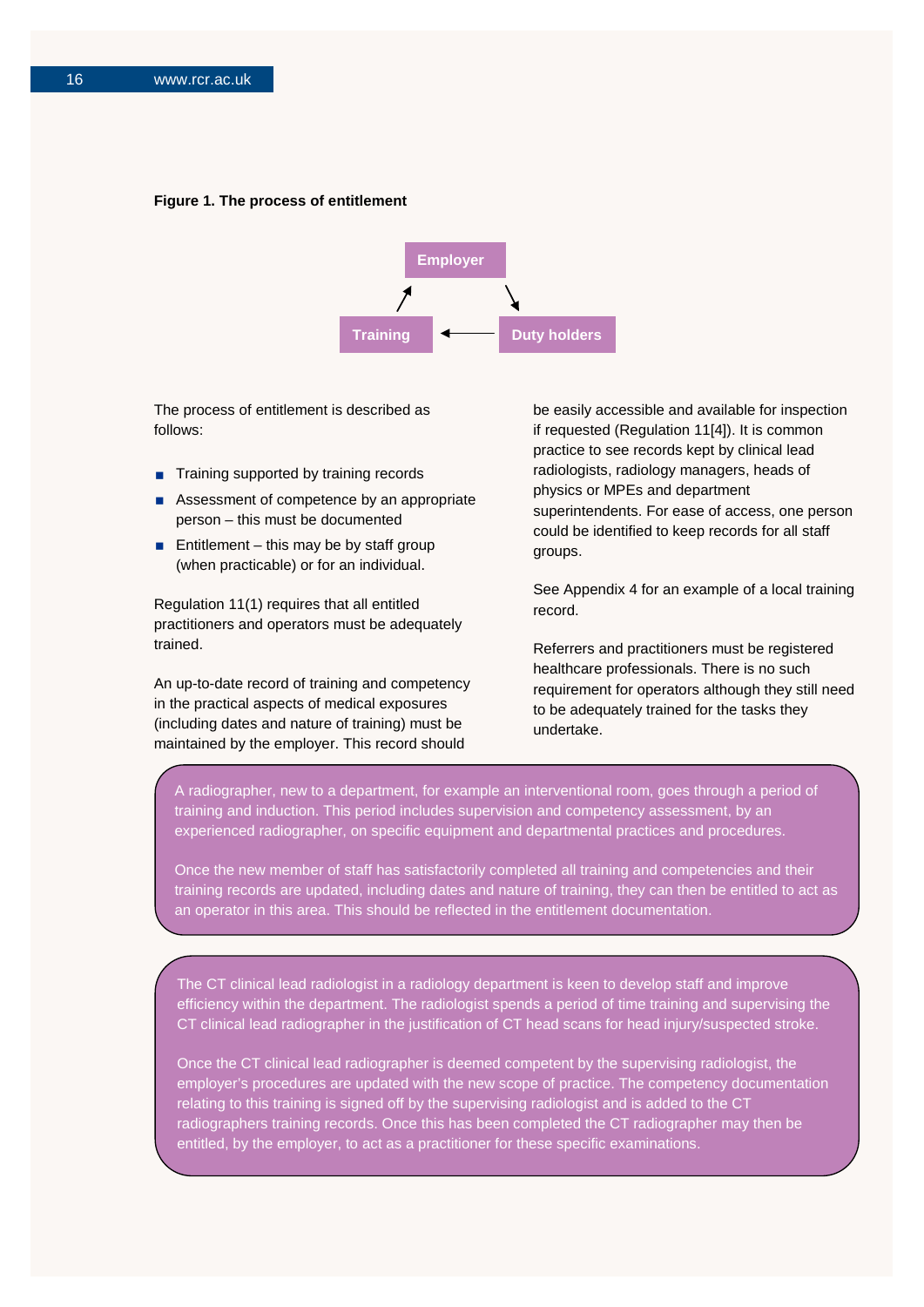## 4. Training

### The employer's responsibility

The employer has a responsibility to ensure that all practitioners and operators are adequately trained to perform the tasks in their defined scope of practice (Regulation 4[4][a] and 4[4][b]). Equally, no practitioner or operator can undertake a medical exposure without having been adequately trained (Regulation 11[1]).

## Adequate training

Schedule 2 of IR(ME)R outlines the areas of theoretical and practical training that would be expected to be covered for the training to be considered adequate. It also sets out details of the adequate training which practitioners and operators must have completed before they can be entitled. Areas of training need only reflect the tasks that the duty holder will undertake.

The subject areas in Schedule 2, section A, as relevant to a practitioner's or operator's role, should be covered in adequate breadth and depth so that an individual may function optimally in their role. Section B details supplementary areas of knowledge and training relevant to specific areas of practice (diagnostic radiology, radiotherapy and nuclear medicine). Although initial radiology/radiography training will provide adequate education and practical training relevant to each profession, there will be much

scope for further development in many of these areas and there will be a clear need for supplementary training in some of them. For example, when upgrading an imaging room from computed radiography (CR) to direct radiography (DR) all relevant staff will need to be trained on how to use this new equipment. Similarly, some clinical techniques which were once common are now all but obsolete and have been replaced by new techniques and technologies for which training will be required where this has not formed part of a practitioner's or operator's initial training.

### Practitioner training records

Professional qualifications in clinical radiology, for example, Fellowship of the RCR (FRCR) by examination and the subsequent award of a Certificate of Completion of Specialist Training (CCT) by the General Medical Council (GMC), are suitable evidence of competence to act as a practitioner. Practitioners in nuclear medicine require an Administration of Radioactive Substances Advisory Committee (ARSAC) certificate issued on the basis of specialist training and experience. <sup>25</sup> This may be further guided by recognition of subspecialisation and entitlement should be appropriate to the skills and level of training and experience of the individual.

A specialist registrar who is undergoing their second year of specialist training in interventional radiology (IR) would be expected to decide whether a request for an IR procedure is appropriate. They should be aware of the evidence for justifying the request and any alternative examinations involving less or no exposure to ionising radiation. They might also be expected to perform the procedure under direct or indirect supervision.

Registered healthcare professionals, who are not medically qualified, for example radiographers, can be entitled by their employer to act as practitioners. This may be for a defined scope of practice, for example, justification of plain film requests, where it would be impractical for a radiologist to justify and authorise every request submitted to an imaging department. Their formal professional education, training and subsequent

qualification may be used as evidence of the training necessary to perform such roles.

This evidence requires review on an individual basis. It is necessary that this formal training includes benefit versus detriment of exposure to ionising radiation. Consideration should be given locally to any additional training or experience required and the imaging modalities in use.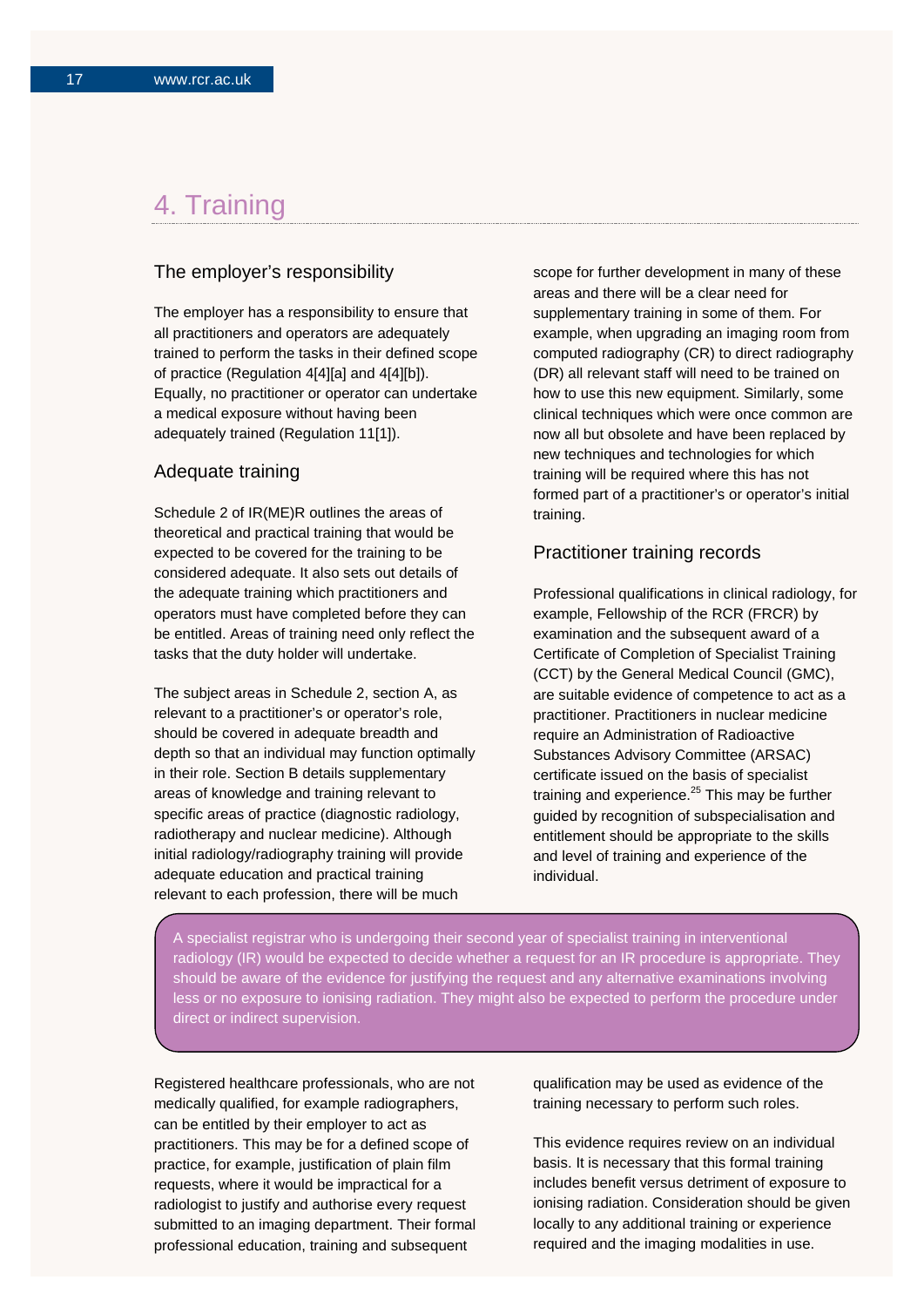There is a requirement for additional training and documented training records for both medical and non-medical staff as new technologies are implemented (Regulation 4[4][b]). This requires assessment on an individual basis.

### Operator training records

The employer must maintain documented and up-to-date evidence of training. Training records for physicists and radiographers to undertake operator tasks (that is, practical aspects of the

exposure) are often well developed and up to date, reflecting training and competency achieved as they learn different skills.

To simplify writing procedures and avoid lengthy descriptions about different staff groups at different levels of training having to be defined in such procedures, it can be helpful to include a statement such as the text below.

Diagnostic and interventional exposures can only be carried out by an adequately trained, entitled operator. A trainee can undertake such procedures under direct supervision of an entitled operator who is responsible for the task being completed correctly.

All documentation, including scopes of practice and training records, should be maintained and available in the department for staff to access.

In the case of radiographic APs, successful completion of a College of Radiographers CoR approved education course would provide the necessary evidence of adequate training for a defined scope of practice. For those whose training is not CoR approved, a process of AP accreditation may be made to the CoR which, if successful, would also provide evidence.<sup>26</sup>

In practical terms, for radiographers, proof of adequate initial training will be provided (Regulation 11[2]) by an appropriate qualification that entitles registration with the HCPC.

For radiologists, adequate proof of initial training would be provided by their medical training, supplemented by specialty training, conducted and assessed through the RCR training scheme and leading to the award of a CCT.

For all practitioners and operators, initial training should only be considered as a starting point in demonstrating adequate training within a local department. Responsibility for ensuring that adequate and up-to-date local training is delivered and recorded rests with the employer and must be consistent with the tasks the

individual is entitled to carry out. The training should include equipment specific training for all staff groups including radiographers, radiologists, APs, cardiologists, orthopaedic surgeons and anyone else using the equipment.

Medical staff from non-radiology specialties, for example, orthopaedic surgeons and other advanced-skills health professionals may be able to undertake a practitioner role with appropriate theoretical and practical training. They are also able to undertake practical aspects (the operator role) of a medical exposure. Their specialty training may not have included an in depth understanding of the physical and radiobiological principles underpinning the use of ionising radiation. Additional training on certain aspects is required to be able to make the practical decisions necessary to optimise a medical exposure. A formal record of their training must be retained by the employer including:

- The design features of imaging technology
- The effect of exposure parameters on image quality and patient dose
- **Appropriate practical training in the operation** of imaging equipment.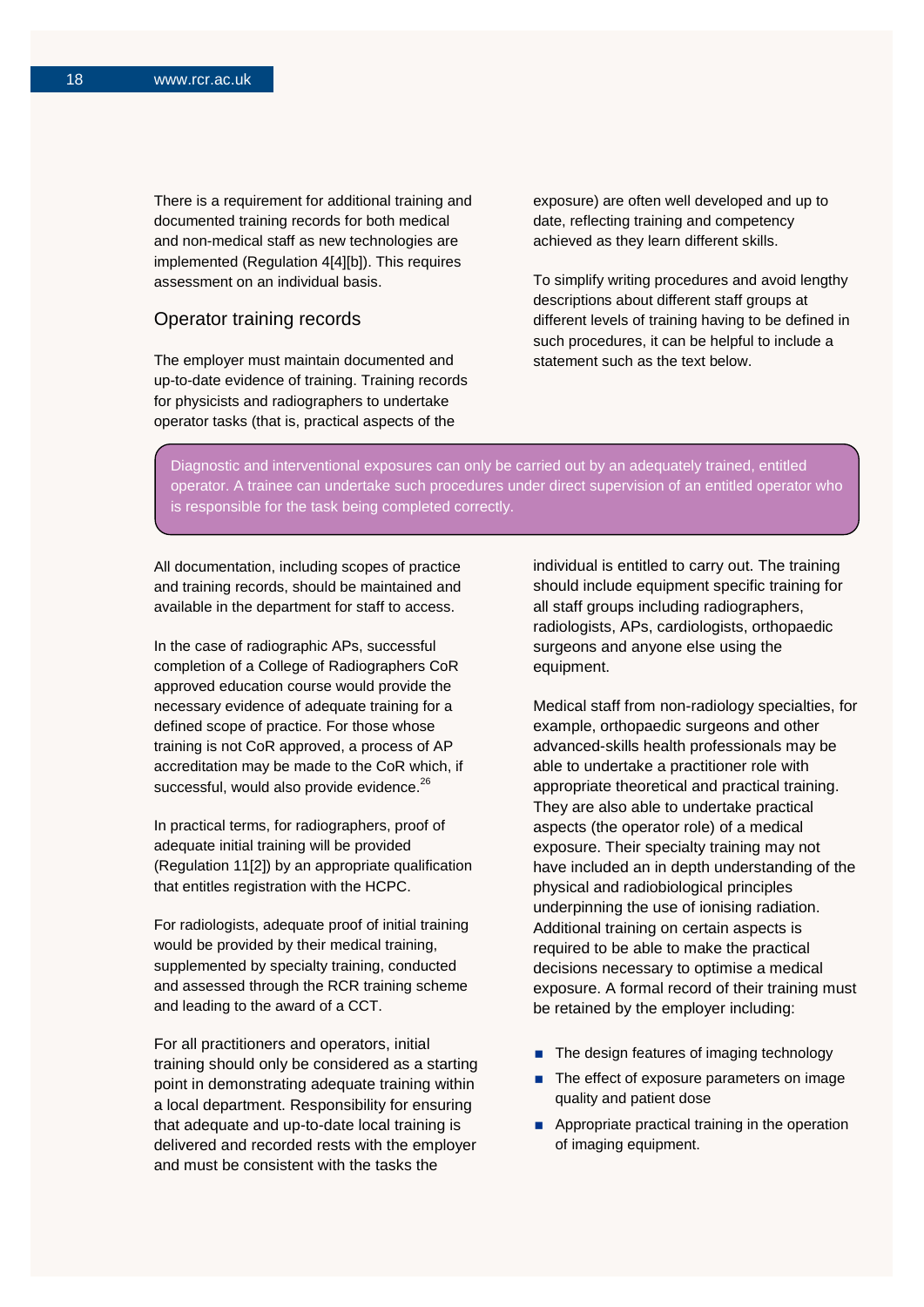A diagnostic imaging department employs a short-term agency radiographer to support safe service provision. The employing agency has checked the original qualifications of the radiographer through its own recruitment processes.

## Supervision including students and trainees

When an operator task is being performed under supervision, the person supervising has full responsibility as the operator for that task.

For those undergoing training (for example, student radiographers) the requirements of Schedule 2 are unlikely to be fully met and in these cases Regulation 11(3) of IR(ME)R is relevant, where supervision still applies.<sup>27</sup>

A student radiographer or trainee AP who is not fully trained in a specific aspect cannot act without being directly supervised. In this situation the supervisor may need to be constantly present and observing the task being performed.

It is essential that the supervisor has agreed to oversee a particular task before it commences and that the student or trainee is clear who is supervising them. Since the supervisor, who may, for example, be a radiographer, is taking full responsibility for the task once it is complete, they have the right to decide the level of

supervision required. Very close supervision and observation will be required when the trainee is in the early stages of their training, whereas a student radiographer nearing the end of their training may require only that the procedure they plan to undertake is approved by the supervisor before any radiation exposure takes place.

The SCoR advise that adequate supervision cannot be provided by telephone and if trainees are working in a separate area the supervising radiographer may not be in a position to intervene or provide advice.

Where a person carrying out a task is considered to be fully trained and competent to do so, it is normally appropriate that they should be entitled to act as an operator in their own right.

For trainee radiologists, who will already be medically qualified but not necessarily trained in radiation protection, the scope of their entitlement, as both practitioner and operator, should be commensurate with their knowledge and experience. There also should be clarity as to which aspects of their role require supervision.

A radiology registrar moves from one training department to another. As part of an earlier placement the registrar received training on interventional X-ray equipment and procedures that entitled them to act, for that employer, as an operator and practitioner in that area. The trainee keeps copies of the signed off records. These training records are reviewed by the supervising consultant radiologist in the new work area. Any equipment or procedure differences are highlighted and new training is put in place, assessed and recorded to cover gaps in knowledge or processes.

#### Training records to be kept for inspection Š

As individuals join a department, there is often a period of induction into local practice. Training thereafter is continuous, as part of CPD and in response to the introduction of new equipment, new techniques or as upgrades to operating software and systems of work occur.

#### The inspector may ask to see records of:

- Registration and qualification
- Induction
- **Equipment specific training**
- CPD.

For this reason training records need to reflect this continuous development and local department-specific training, as well as that achieved through additional external qualifications and courses.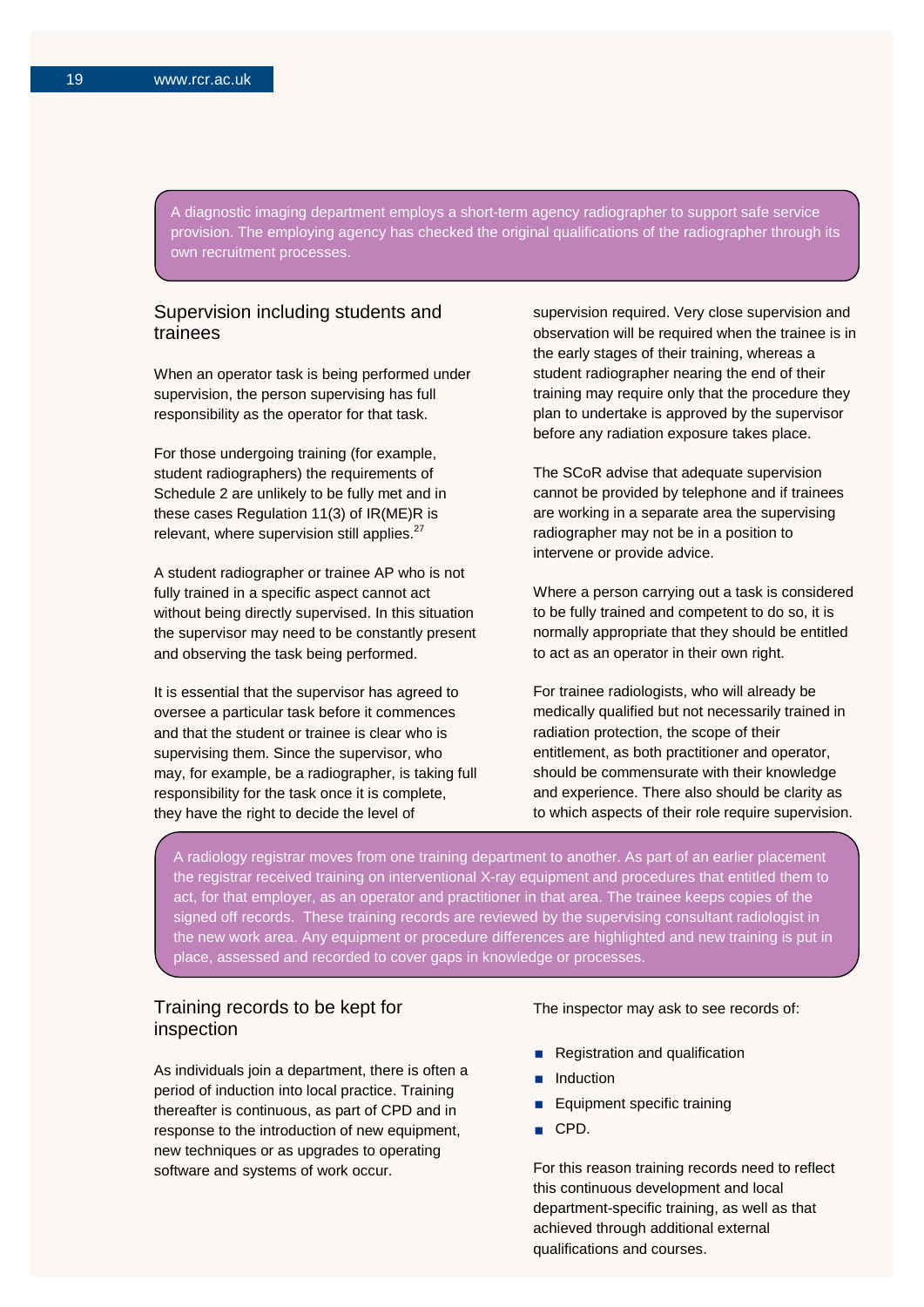.

## Continuing education and training

Even for appropriately qualified staff, the scope of practice for which initial training is adequate will be limited. Regulation 4(4)(b) requires employers to ensure that all practitioners and operators engage in continuing education and training after qualification which is relevant to their role and its development, with particular reference to the clinical use of new techniques and their radiation protection requirements.

Regulation 11(4) states that 'the employer shall keep and have available for inspection by the appropriate authority an up-to-date record of all practitioners and operators engaged by him to carry out medical exposures or any practical aspect of such exposures … showing the date or dates on which training qualifying as adequate training was completed and the nature of the training.' This should include further relevant postgraduate training and qualifications, in-house training and attendance at external training events, seminars, conferences and so on. Although not mentioned explicitly in the regulations, the employer could have a procedure for periodically reviewing the training records of

all staff entitled to act in the practitioner and/or operator role and for assessing the adequacy, currency and completeness of staff training. This is particularly important when the introduction of new clinical techniques or technology is planned.

## Training for referrers

Formal training is not a legal requirement for referrers, though professional guidance has been published by an alliance of health professional organisations including the RCR, SCoR and the Royal College of Nursing (RCN), that advocates local training for non-medical referrers in conjunction with the clinical imaging service provider and medical physics department.<sup>16</sup> It is commonly seen that non-medical referrers (for example, emergency department nurse practitioners) undergo locally agreed and appropriate training before being entitled as referrers for a specific scope of practice. Training for referrers is helpful when, for instance, an organisation introduces electronic requesting into its radiology service. Advantages include clarification of the clinical information required, how to cancel requests and how to access referral criteria.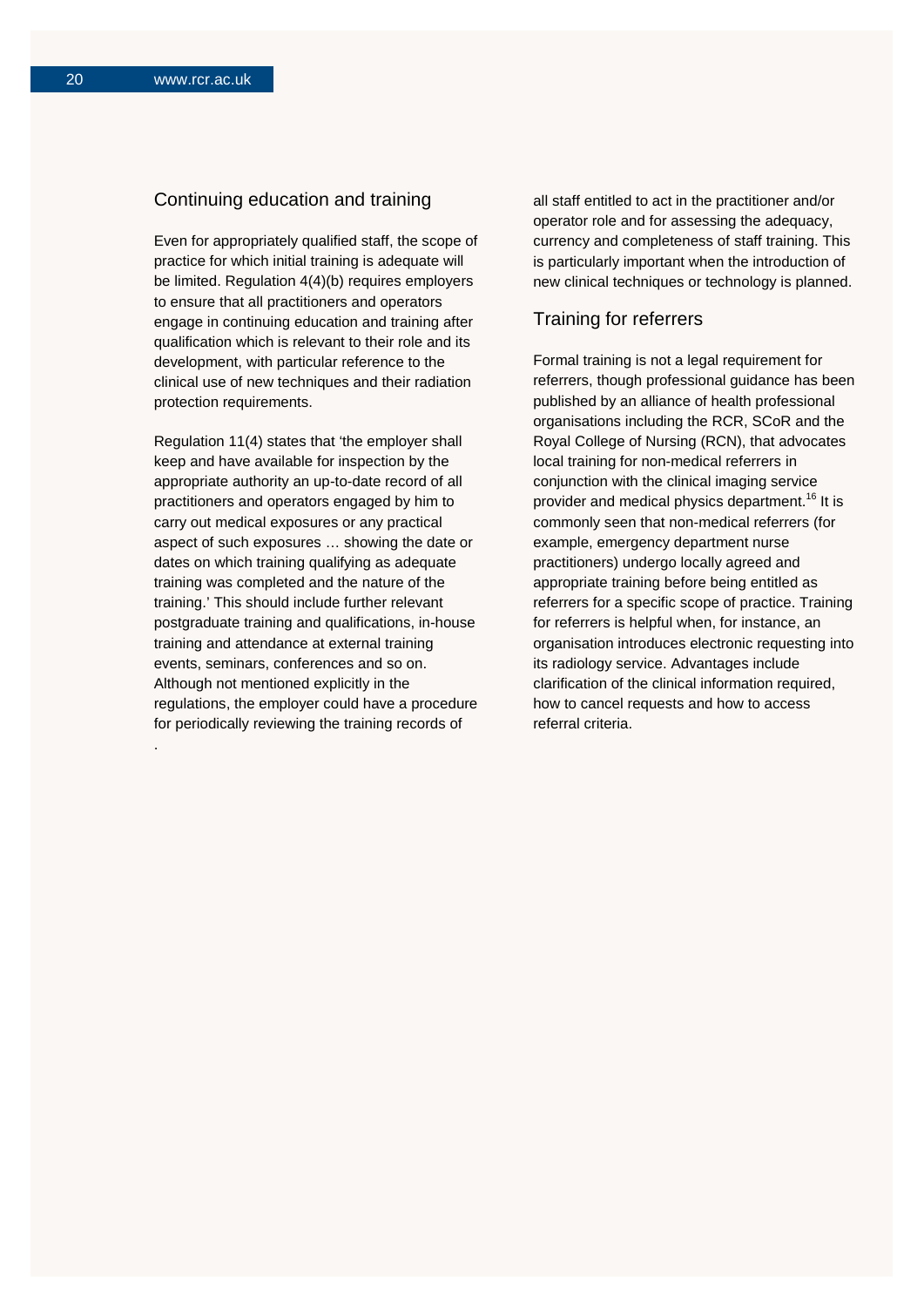## 5. Justification and authorisation

Justification is the process of weighing up the expected benefits of an exposure against the possible detriment of the associated radiation dose. The benefit versus detriment may not only be to the individual but to society as a whole. An example may be emigration chest X-rays which may also safeguard the community the individual joins.

When justifying an exposure, there are a number of considerations for healthcare professionals to take into account, for example, will the exposure contribute to or change the individual's healthcare management, what relevant previous

imaging is available and are there alternative techniques that will answer the question but do not involve ionising radiation?

Regulation 6(1) says that a medical exposure may not be carried out unless it has been justified and authorised. This means that all medical exposures on each individual must be justified and authorised before being undertaken.

**Justification** is an intellectual activity and is the primary role of the practitioner. When justifying an exposure, appropriate weight must be given to the matters outlined in the Table 1.

| IR(ME)R Regulation 6(2) |                                                                                                                                                      | <b>Consider</b>                                                                                                                           |
|-------------------------|------------------------------------------------------------------------------------------------------------------------------------------------------|-------------------------------------------------------------------------------------------------------------------------------------------|
| a                       | The specific objectives of the exposure                                                                                                              | What is to be gained by carrying out the<br>exposure?                                                                                     |
|                         |                                                                                                                                                      | How may the outcome affect the management<br>of the patient?                                                                              |
| $\mathsf{b}$            | The characteristics of the individual involved                                                                                                       | Such as previous imaging, medical history, age<br>or pregnancy status of the patient, body habitus.                                       |
| C                       | The potential diagnostic or therapeutic                                                                                                              | What is the expected benefit of the medical<br>exposure?                                                                                  |
|                         | benefits to the individual from the exposure                                                                                                         | Will the patient's treatment be altered?                                                                                                  |
| d                       | The detriment the exposure may cause                                                                                                                 | What is the possible detriment from the<br>associated radiation dose?                                                                     |
| e                       | The efficacy, benefits and risk of alternative<br>techniques having the same objective but<br>involving no or less exposure to ionising<br>radiation | What other alternative imaging modalities are<br>available that could answer the diagnostic<br>question but involve less or no radiation? |

| Table 1. Considerations for justification of medical exposure to ionising radiation |  |  |
|-------------------------------------------------------------------------------------|--|--|
|-------------------------------------------------------------------------------------|--|--|

Authorisation is the documentation that the intellectual activity of justification has taken place. Authorisation may be carried out by either the practitioner or an operator working to guidelines issued by the practitioner (Regulation 6[5]). It may be demonstrated by, for example, signing or initialling the referral in a predetermined place or by entering an electronic password. The employer's procedures should describe clearly how authorisation is to be demonstrated.

When the regulations came into force, it was neither efficient nor feasible for a radiologist, as a practitioner, to review every imaging request, therefore the regulations allowed for an appropriately entitled operator to authorise an exposure using guidelines that a practitioner has written. For the purposes of this document these will be referred to as authorisation guidelines.

**NB** When employing this approach, the practitioner remains responsible for the justification element while the operator is responsible for authorisation and following the guidelines.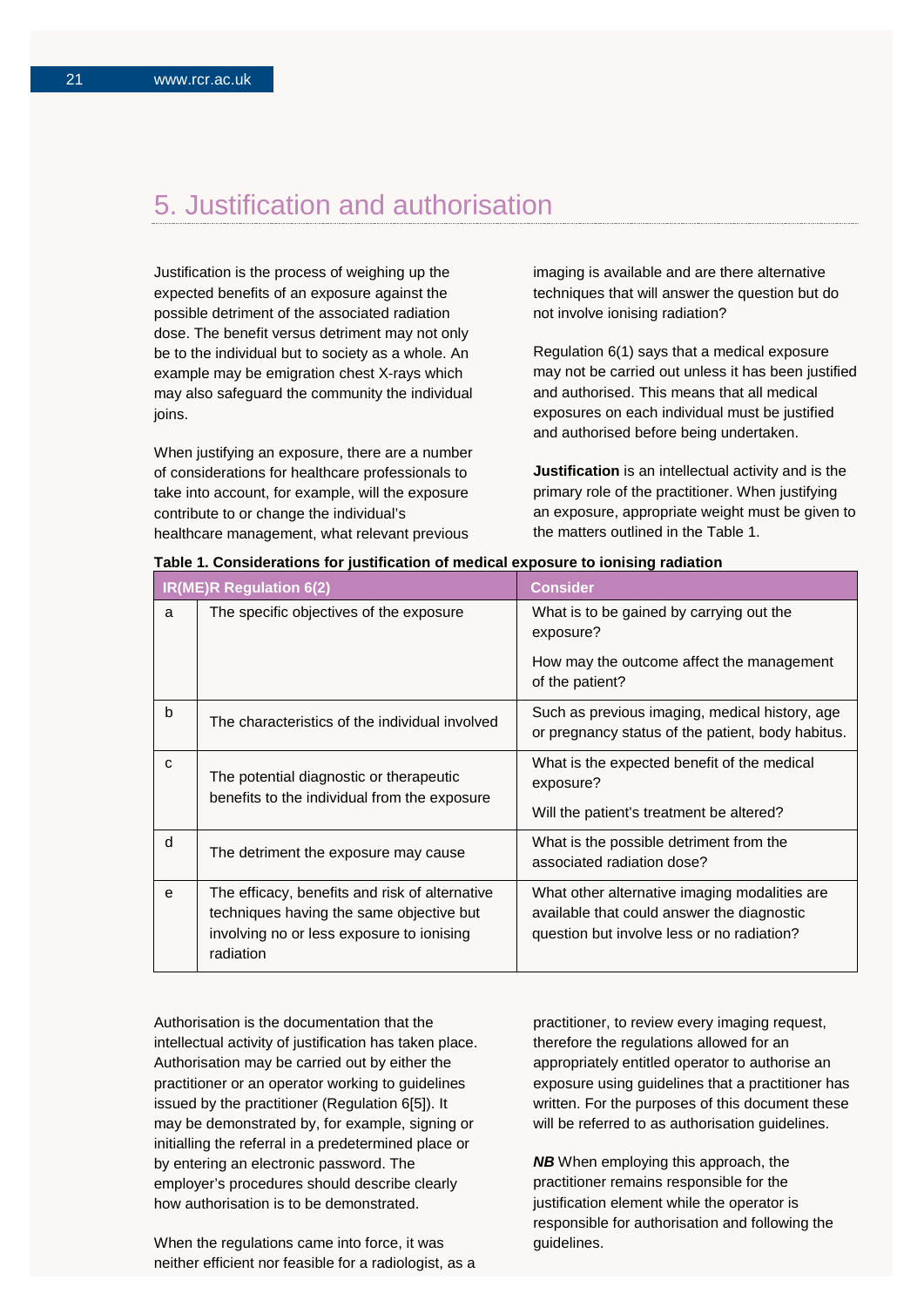Since the regulations came into force, practice has changed and, in many centres, radiographers and some other healthcare professionals, for example, orthopaedic surgeons and speech and language therapists, are now entitled as practitioners for a specific range of diagnostic procedures.

### Authorisation guidelines

Authorisation guidelines must be produced by a named practitioner (often, but not always, the lead radiologist). The individual who produces these guidelines takes responsibility for any exposure authorised using these guidelines that is they are the practitioner. The author and review/revision dates should be clearly stated. The guidelines should reflect the most current accepted practice and take into account local service provision. In a hospital that has a number of subspecialty areas such as paediatric

radiology, neuroradiology or cardiology, there may be a set of authorisation guidelines for each area, each produced by a different practitioner. In some imaging departments, guidelines may be used in one area, say CT scanning, but not in others, such as general radiography. However, where they are used, the person responsible for authorising under the guidelines must be clearly identified and appropriately entitled as an operator in the employers procedures.

While referral guidelines such as those produced by the RCR (for example, *iRefer*) are not sufficiently detailed for use as local authorisation guidelines, they could be considered to be a suitable starting point for their development. See Appendix 5 for an example of authorisation guidelines.<sup>28</sup>

In general radiography, a referral is received by a radiographer who will review the clinical information provided by the referrer, together with the question the referrer needs to answer. The radiographer, acting as the practitioner, will consider the benefit of the medical exposure as well as any potential risk associated with that use of ionising radiation. If the radiographer considers the procedure to be justified they will authorise the exposure which can then be carried out.

In this scenario the radiographer is acting as the practitioner in justifying as well as the operator in authorising the medical exposure. They must be י

appropriately entitled by the employer to do so within a defined scope of practice.

A CT scanning unit receives a referral which is reviewed by a radiographer to check the clinical information provided by the referrer. The radiographer will consider this information against a set of authorisation guidelines produced by the lead consultant radiologist. If the information matches the guidelines, the radiographer documents that the examination is authorised and the medical exposure gardemice, the rearcy.up

In this scenario the lead consultant radiologist is the practitioner justifying the medical exposure. The radiographer is acting as an operator authorising the medical exposure against the guidelines. The radiographer may or may not be the same operator who then carries out the exposure. Both the radiologist and the radiographer must be appropriately entitled in their respective capacities by the employer to act within a defined scope of practice.

It should be noted that if an employer has decided that authorisation guidelines are to be used, if operators (such as radiographers) do not use these guidelines, they are acting outside the hospital's agreed framework and their entitlement and may be in breach of the legislation. Healthcare professionals can only legally function as practitioners if they are entitled to do so. Entitlement by the employer offers a level of protection for both the employer and employee; the employer is assured that staff members are working within a defined and agreed scope of practice and the individual staff members cannot be forced to do anything for which they are not entitled or trained.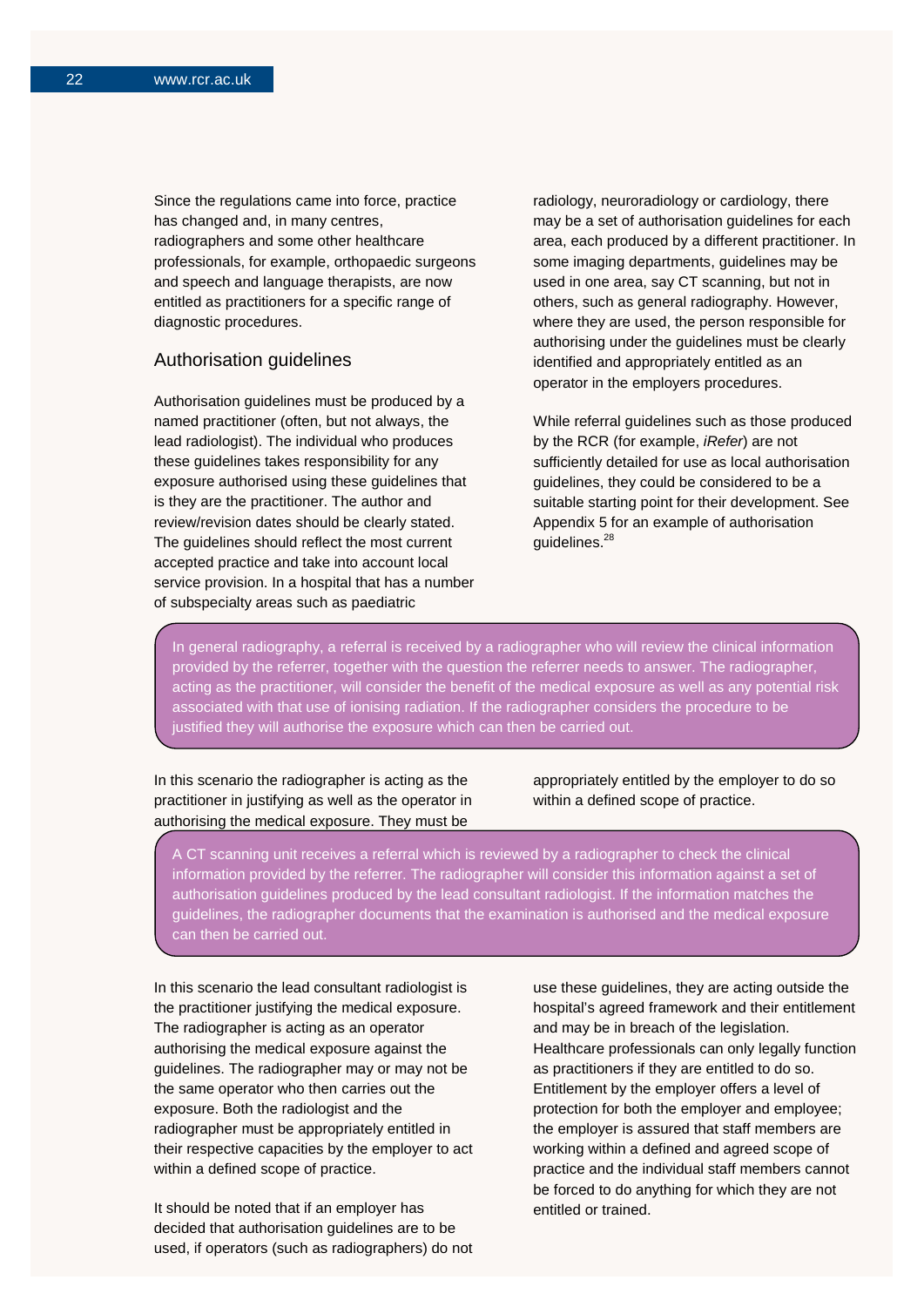## **Vetting**

This term is commonly confused with justification, however, these may be separate activities that occur at different stages in the imaging pathway. The term vetting is not referred to in IR(ME)R and it is not synonymous with the process of justification. Vetting is a term often used for those procedures that require a patient appointment, such as CT scanning or fluoroscopic examinations and is linked to the scheduling of an examination; however, this does not mean that the examination has been justified. It should be noted that irrespective of the process used, all

medical exposures must be justified by an appropriately trained and entitled practitioner before the exposure takes place. Vetting describes different activities for different imaging departments. It can describe, for example, booking/scheduling, setting protocols, justifying/authorising or checking previous imaging. It is important to clarify the process of 'vetting' for each trust or imaging department and this should be clearly described in local procedures.

A referral for a CT scan is checked for completeness and scheduled by a radiographer. The supervising radiologist reviews all the referrals for that session and justifies and authorises each one in advance of the scan taking place. The radiologist will be the practitioner for the examinations performed during that session.

On some occasions, a radiologist may be responsible only for the 'vetting' or checking of a referral such as a CT scan. On others, it may be that more than one radiologist is involved in the

justification of a procedure. It is possible to have two people who are responsible for the justification of different parts of the scan. This must be clearly recorded.

A referral for a CT scan of the head is checked by a radiologist, who simultaneously justifies, authorises and protocols the scan. The patient is then booked onto a session supervised by a different radiologist. On attendance the patient undergoes the CT scan as indicated by the first radiologist. On reviewing the images, the radiologist supervising that CT list decides that a second, post-contrast CT scan of the same area is required and this is carried out. The checking radiologist is responsible for the justification of the first pre-contrast scan. The supervising radiologist is responsible for the second post-contrast scan. A clear record must be made of each practitioner's involvement in the justification of this scan.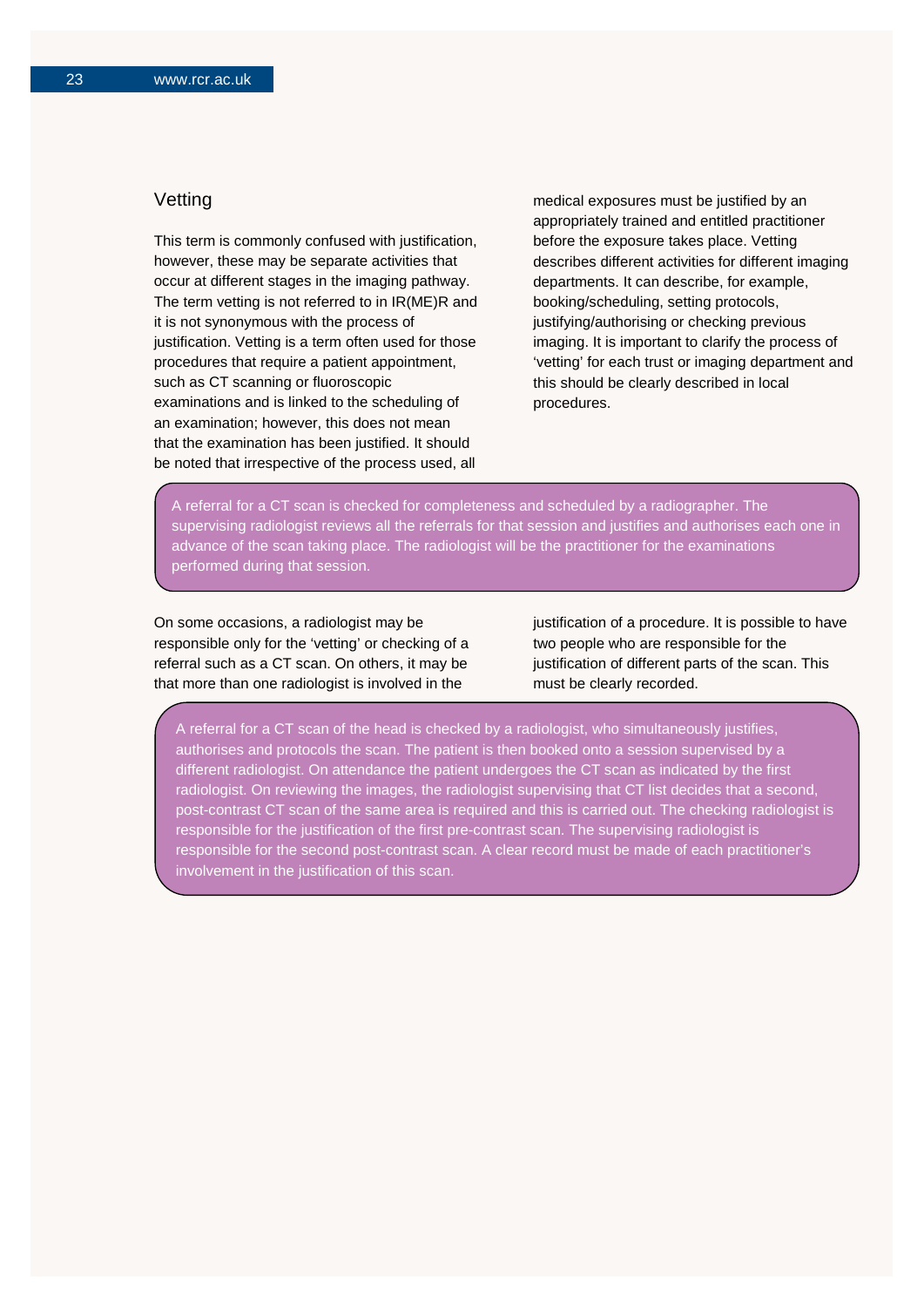## 6. Patient identification

Schedule 1(a) requires the employer to establish 'procedures to identify correctly the individual to be exposed to ionising radiation.' Guidance is available for the process of patient identification. 29,30

For the majority of requested examinations, direct questioning of the patient requiring an active response would be deemed to be appropriate and adequate. Typically, the questions to be asked would be:

- What is your name?
- What is your date of birth?
- What is your address?

All responses must match the information provided on the request form.

Correct identification of the patient is an operator task which must be undertaken before any medical exposure is made, however, correct identification of the patient always starts with the referrer. The operator undertaking this responsibility must be identifiable by their signature on the request form or electronically on the radiology information system (RIS).

There are several circumstances under which this procedure would not be appropriate or possible to implement; it is important that these eventualities are anticipated and the employer's procedure identifies alternative means of satisfactorily establishing the correct identity of the patient. Some examples of how this could be achieved are included in Table 2.

| Table 2. Alternative methods of patient identification                                              |                                                                                                                                                    |  |
|-----------------------------------------------------------------------------------------------------|----------------------------------------------------------------------------------------------------------------------------------------------------|--|
| <b>Patient type</b>                                                                                 | <b>Things to consider</b>                                                                                                                          |  |
| Unconscious patients                                                                                | Could hospital wristbands be used?                                                                                                                 |  |
|                                                                                                     | Cross reference hospital unknown patient and<br>major incident policies.                                                                           |  |
| Theatre patients                                                                                    | With who does the radiographer confirm patient<br>ID? The anaesthetist? The nurse in charge of the<br>theatre? The surgeon?                        |  |
| Patients with mental capacity issues and those<br>under the influence of drugs or unable to respond | Could patient identification be checked with an<br>accompanying person?                                                                            |  |
| Patients with sensory impairment                                                                    | Could ID be checked using written cards? Could<br>other forms of ID, for example, a photo ID driving<br>licence, be used?                          |  |
| Speakers of other languages or patients with<br>inadequate command of English                       | How can staff access hospital translation<br>services?                                                                                             |  |
| Paediatric patients                                                                                 | Could patient identification be completed with an<br>accompanying nurse, carer or parent if the child is<br>unable to answer all of the questions? |  |

In all circumstances, the operator should assess whether the clinical information provided by the referrer to inform the justification process is in

accordance with the patient's understanding of the reasons for their referral.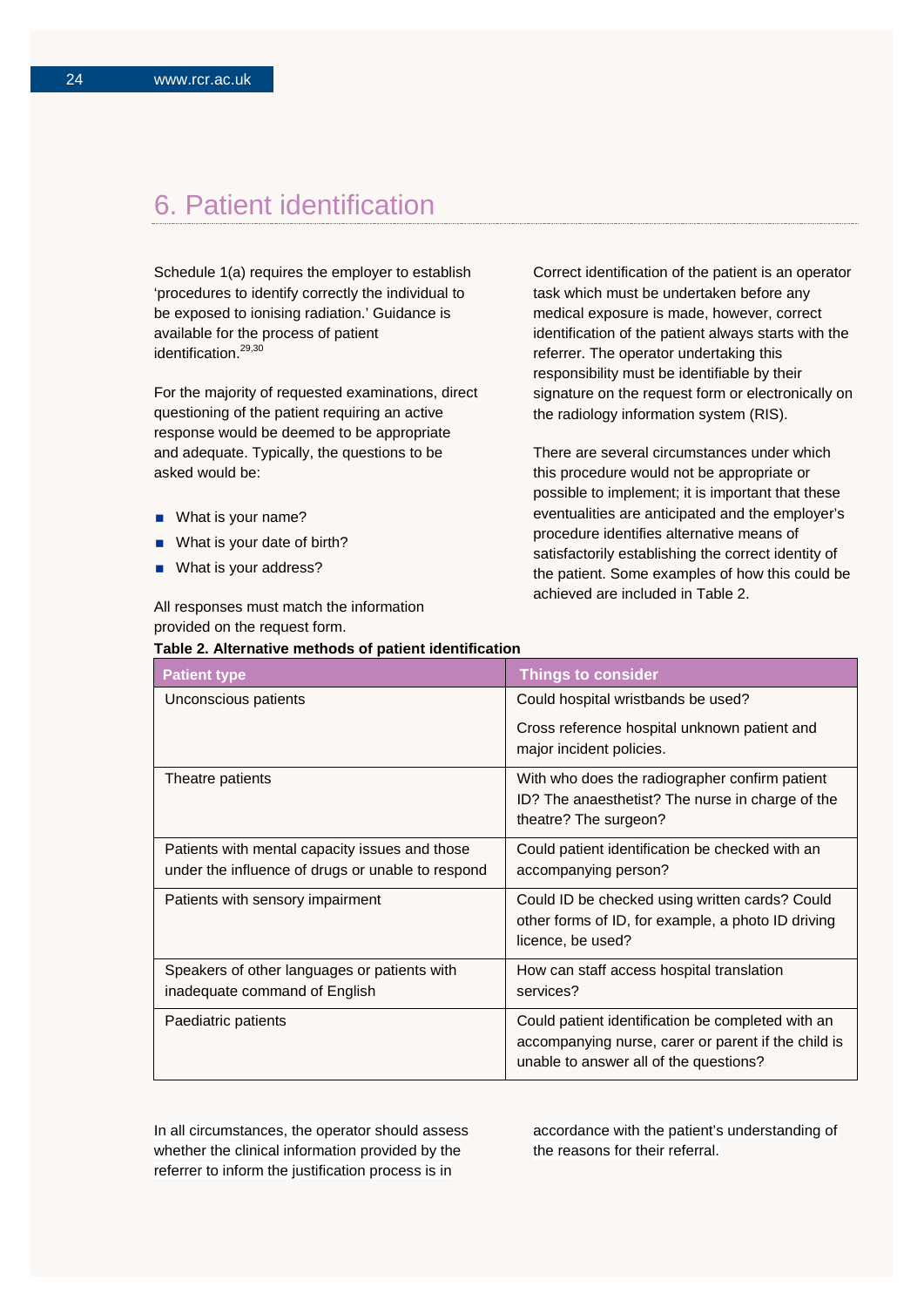## 7. Pregnancy enquiries

Schedule 1(d) requires the employer to ensure there are 'procedures for making enquiries of females of childbearing age to establish whether the individual is or may be pregnant,' while Regulation 6(1)(e) says that no one can carry out a medical exposure without first checking whether females of childbearing age may be pregnant. Regulation 6(3)(c)(i) requires the practitioner to pay special attention when justifying an exposure for a female where pregnancy cannot be excluded.

Regulation 7(7)(e) states that the practitioner and operator must pay special attention to the optimisation of exposures, where appropriate, to 'females in whom pregnancy cannot be excluded and who are undergoing a medical exposure, in particular, if abdominal and pelvic regions are involved, taking into account the exposure of both the expectant mother and the unborn child.

Making pregnancy enquiries in advance of a medical exposure is an operator task. IR(ME)R states that these enquiries should be made 'if relevant' therefore it is for the employer to describe when and how pregnancy enquiries should be made.

In many radiology departments it is seen that pregnancy enquiries are only required for examinations on females within the age range 12–55 years, where the primary beam may irradiate the pelvis (that is, those examinations involving the area between the diaphragm and knees). However, some departments have liaised with their trust obstetrics team to set an age range that more accurately reflects local patient demographics. Establishing pregnancy status can be a sensitive matter, especially when asking those under the age of 16 years. Consideration should be given as to where and how these personal questions are delivered for all female patients.

When a female who falls into the category where pregnancy enquiries are required attends for a medical exposure, she should be asked whether she is or might be pregnant. This question is likely to result in one of three answers; 'No,' 'Yes,' or 'I'm not sure.'

Where the patient is unsure about her pregnancy status, many departments will apply either the '28-day rule' or the '10-day rule' depending on the examination that has been requested.

For examinations considered to be high dose (usually CT scans involving the abdomen and pelvis and a few nuclear medicine examinations) the 10-day rule is often applied as it is unlikely that a female will become pregnant during the first 10 days of her menstrual cycle. The employer's procedures should clearly define the examinations classed as high dose where the 10 day rule must be used.

For all other relevant examinations the 28-day rule is used. In the case of the 28-day rule if a female's period is not overdue then the examination can continue. Consideration could also be given to deferring the examination when there is uncertainty but this will be influenced by the urgency of the examination. Further information has been produced jointly by the HPA, the RCR and the SCoR.<sup>28</sup>

Some departments also incorporate the use of pregnancy testing as part of their pregnancy enquiries procedure. Guidance is available on the use and accuracy of pregnancy testing.<sup>31</sup>

Table 3 describes actions that departments might take dependent on the response to the pregnancy enquiry. An example of a pregnancy enquiries flow chart can be found in Appendix 7.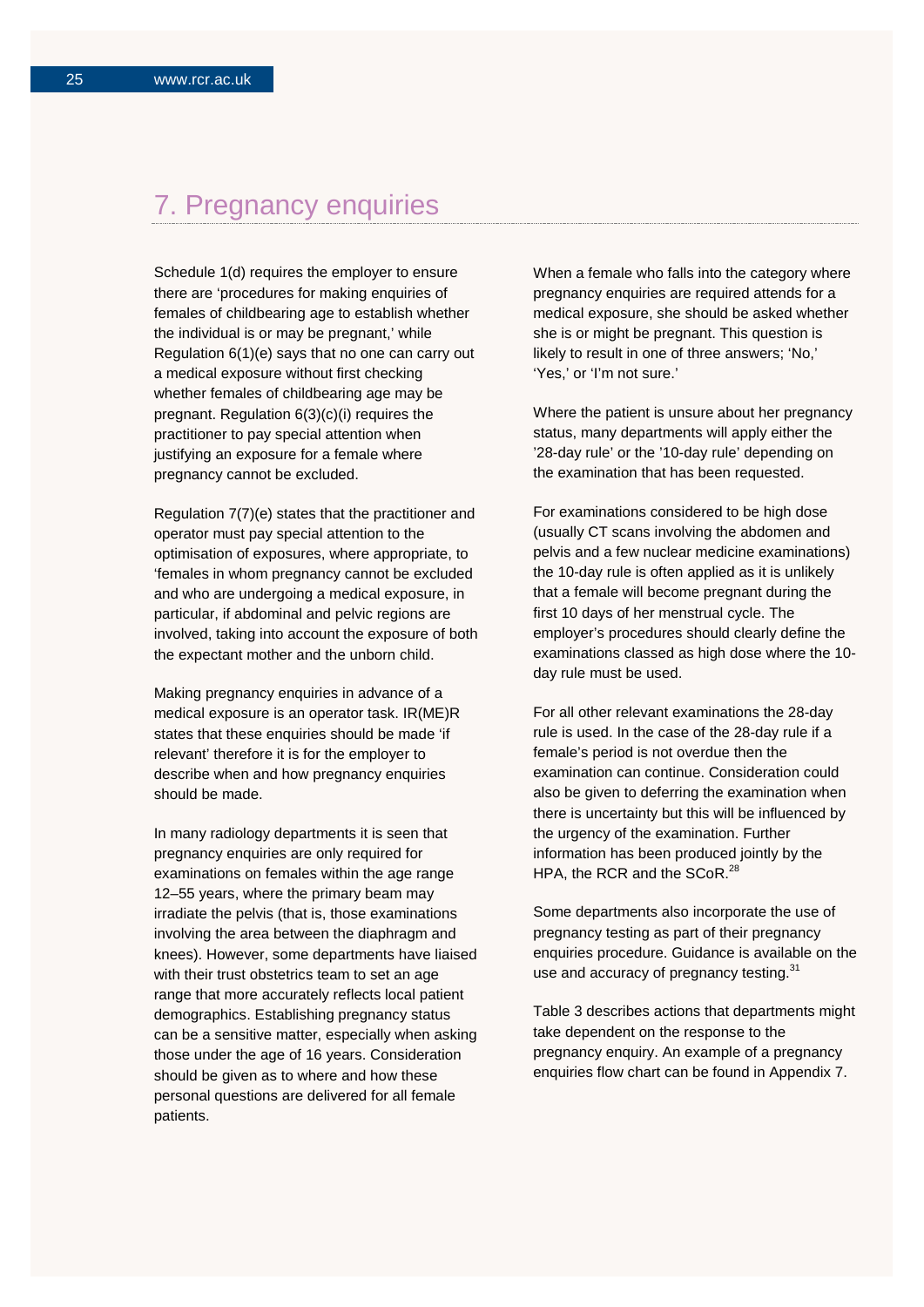| <b>Pregnancy status</b>      | <b>Possible action</b>                                                                                                                                                                                                                       |
|------------------------------|----------------------------------------------------------------------------------------------------------------------------------------------------------------------------------------------------------------------------------------------|
| Definitely not pregnant      | Proceed with the examination.                                                                                                                                                                                                                |
| Definitely/Probably pregnant | Operator to discuss the examination with a radiologist and possibly the<br>medical physics department to decide whether the exposure could be<br>further optimised, taking into consideration the potential exposure of<br>the unborn child. |
|                              | This could include using a different modality, reducing the number of<br>images taken and using facilities such as 'fluoro grab.'                                                                                                            |
|                              | Consideration could be given to deferring the examination if not urgent.                                                                                                                                                                     |
|                              | Requires sign off before examination proceeds by the practitioner.                                                                                                                                                                           |
| Unsure                       | Apply 10/28-day rule as appropriate.                                                                                                                                                                                                         |
|                              | Consideration could be given to deferring the examination if not urgent.                                                                                                                                                                     |
|                              | If the patient's period is overdue, consideration could be given to the<br>use of a pregnancy test, in discussion with the referrer and the<br>practitioner justifying the examination.                                                      |

### **Table 3. Pregnancy enquiry responses and possible actions**

The process for making pregnancy enquiries should be described in an employer's procedure (Schedule 1[d]). The procedure should cover the areas discussed previously in this section but should also include matters such as what happens in emergency situations where it is not possible to ascertain pregnancy status. The employer's procedure should also include how to make enquiries where there is a communication barrier such as an unconscious patient, patients for who there is a language barrier and those with special needs, in a similar way to when checking patient identification (see Table 2 in section 6).

The response to pregnancy enquiries should be documented as evidence that the appropriate questions have been asked.

Staff may also find it helpful if references to any paediatric and vulnerable adult safe-guarding policies are included in the employer's procedure.

#### Inadvertent fetal exposures

Inadvertent fetal exposures can arise in two circumstances.

- $\blacksquare$  At the time of the examination the operator was assured by the patient that there was no possibility of pregnancy and/or the employer's procedure was correctly followed.
- At the time of exposure no enquiry was made about the patient's pregnancy status, contrary to the employer's procedure.

Following an inadvertent fetal exposure, an investigation is required, often with input from the MPE. Counselling of the patient by the relevant radiologist/clinician, particularly in the case of higher fetal doses, and with sending relevant information to the patient's GP, may be helpful once the investigation has been completed.

Failure to comply with an employer's procedure for making pregnancy enquiries that leads to an inadvertent fetal exposure could be considered to be a breach of regulations. These instances should be notified to the appropriate inspectorate. The reporting of inadvertent fetal exposures where there has been no breach of IR(ME)R is to be encouraged as it demonstrates a culture of openness.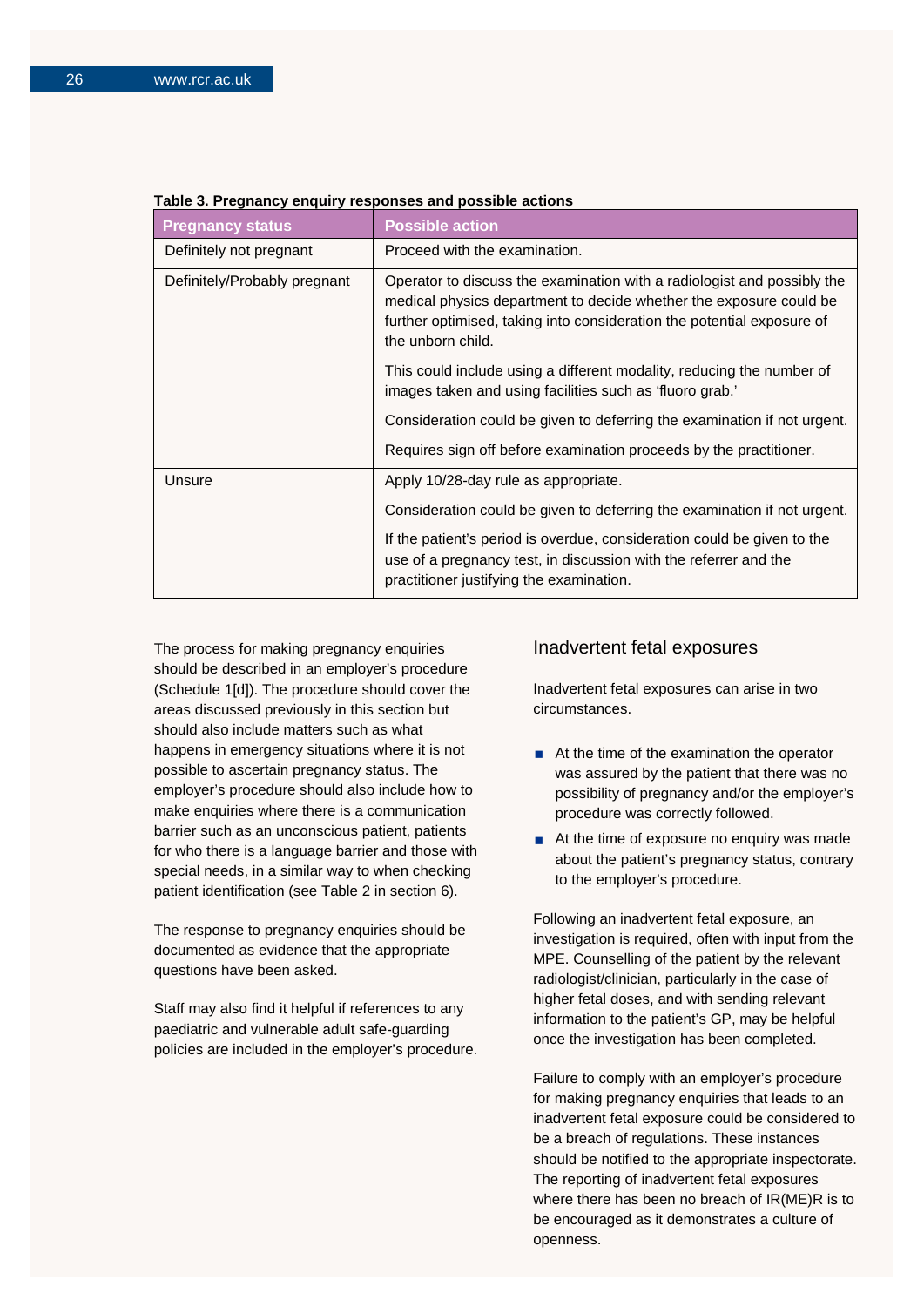## 8. Optimisation

All medical exposures require optimisation.

The optimisation process is the joint responsibility of the practitioner and operator and requirements for optimisation of medical exposures are described in Regulation 7.

Regulation 7(1) states that 'the practitioner and operator … shall ensure that the doses … are kept as low as reasonably practicable (ALARP) consistent with the intended outcome.'<sup>1</sup>

Deciding the appropriate dose for each individual exposure involves team work. Radiographers, radiologists, medical practitioners, other nonradiology staff (such as cardiologists) and

medical physicists should work with manufacturers and application specialists to ensure new (and updated) equipment is optimised. Exposures and protocols may require modification to meet local image-quality standards while giving due consideration to keeping patient doses ALARP.

Optimisation should be reviewed on a regular basis if practice changes or when equipment is updated. Staff training should be considered and included in the optimisation process.

The table below describes areas for consideration when optimising medical exposures, however, this list is not exhaustive.

| rable 4. Optimising medical exposures |                                                                       |  |  |  |
|---------------------------------------|-----------------------------------------------------------------------|--|--|--|
| <b>Optimisation</b>                   | <b>Things to consider</b>                                             |  |  |  |
| Training                              | There is a robust training programme in place to ensure all operators |  |  |  |
| Regulation 11(1)                      | are competent and aware of new or updated equipment.                  |  |  |  |
| Protocols                             | Written protocols are in place to ensure the appropriate technique is |  |  |  |
| Regulation 4(2)                       | performed to answer the clinical question.                            |  |  |  |
| Equipment                             | Equipment appropriate for the purpose is selected and due             |  |  |  |
| Regulation 7(3)                       | consideration is given to ensuring each medical exposure is ALARP.    |  |  |  |
| MPE advice                            | MPE to be consulted on optimisation including patient doses and       |  |  |  |
| Regulation 9(c)                       | protocols.                                                            |  |  |  |
| Clinical audit                        | Image quality and technique may be audited and learning shared.       |  |  |  |
| <b>Regulation 8</b>                   |                                                                       |  |  |  |

**Table 4. Optimising medical exposures**

Regulation 5(6) makes it clear that the optimisation process, as it relates to practical aspects of the exposure, may require cooperation with other specialist staff. In practical terms, this could involve consultation with the medical physics expert on technical issues such as protocol optimisation or the referrer should further clinical details influence a more tailored examination and reduce the dose to the patient.

Regulation 7(7) explains that the practitioner and operator are required to pay special attention to the optimisation of medical exposures. Table 5 includes some areas for consideration.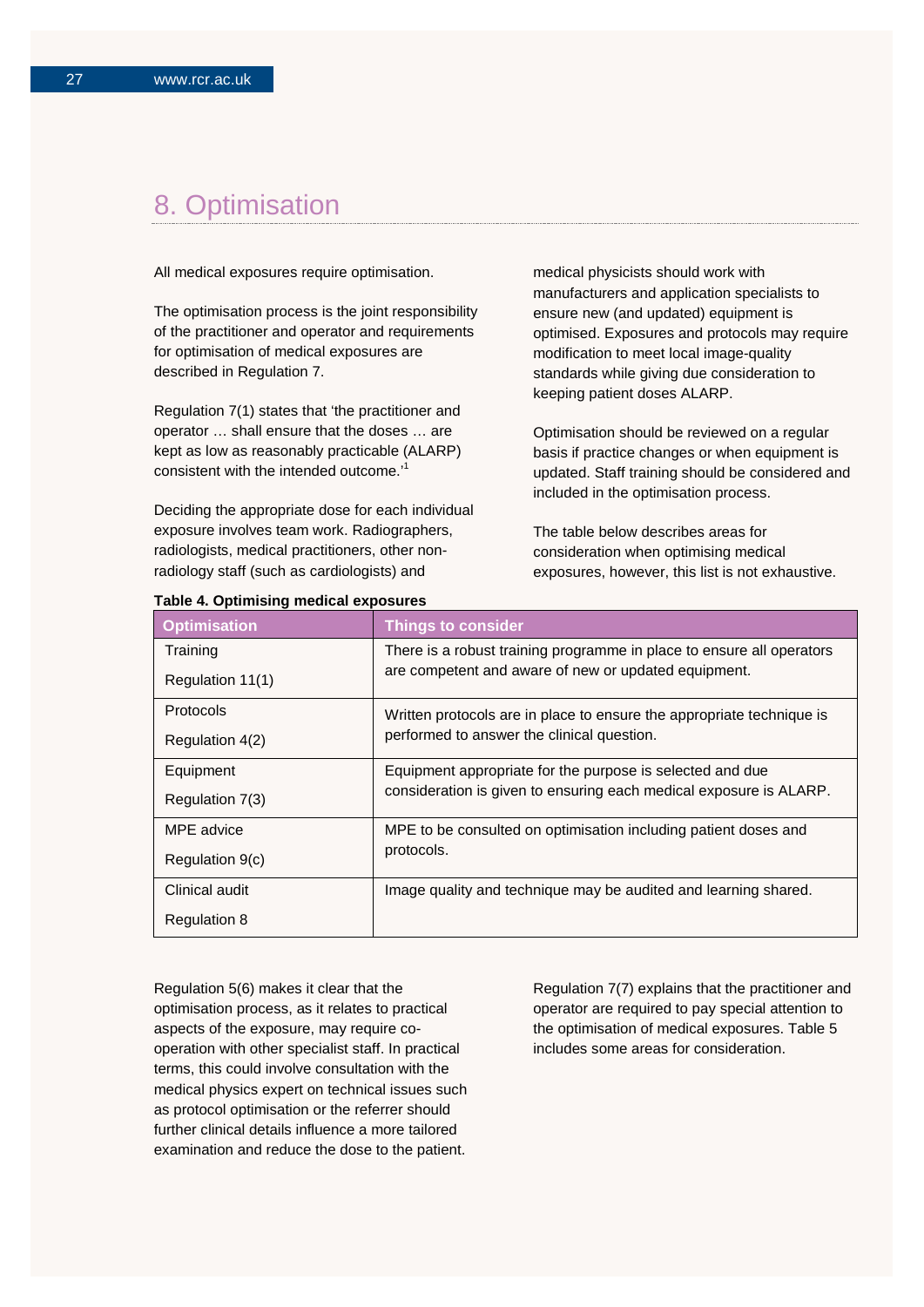| <b>Special attention</b> | <b>Things to consider</b>                                                                                        |
|--------------------------|------------------------------------------------------------------------------------------------------------------|
| Doses for medico-legal   | Medico-legal exposures may have specific protocols involving                                                     |
| exposures are ALARP      | fewer projections.                                                                                               |
| Exposures of children    | Appropriate protocols are available for several paediatric size,<br>weight, age or body mass index (BMI) ranges. |
| Exposures in a health-   | Exposures may have strict inclusion criteria and there is a                                                      |
| screening programme      | comprehensive image-quality assurance programme in place.                                                        |
| Exposures involving high | Consider using dual-phase contrast for trauma CT scan, thereby                                                   |
| doses                    | reducing the number of scan 'runs' required.                                                                     |
| Females where pregnancy  | These exposures may be justified and protocolled by a consultant                                                 |
| cannot be excluded       | radiologist with advice from the MPE.                                                                            |

### **Table 5. Optimisation of medical exposures**

While standard protocols should be determined through an optimisation process, operators are still required to use their professional judgement and adjust technique and exposure parameters according to patient age, size or other pertinent clinical information.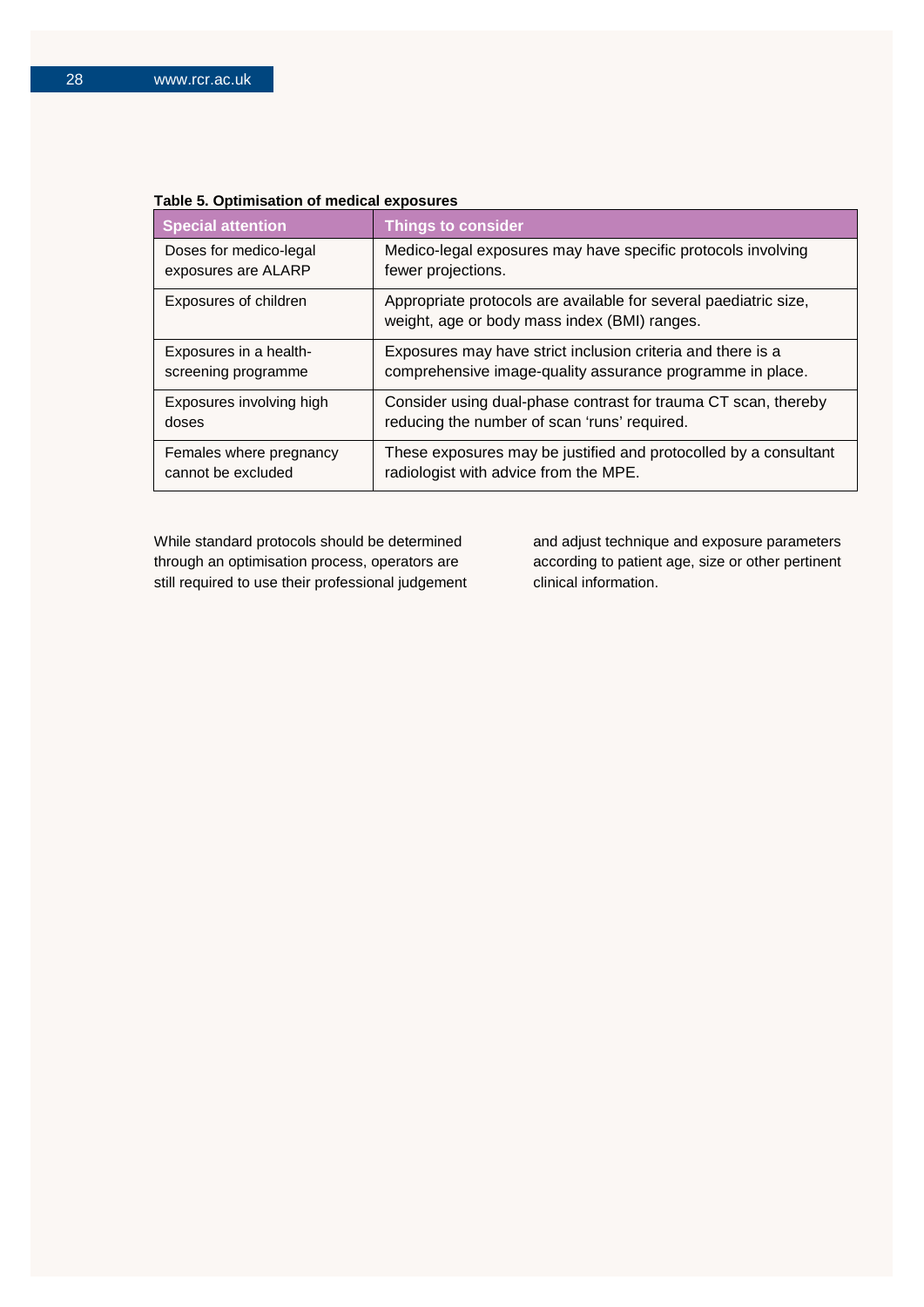## 9. Diagnostic reference levels

Diagnostic reference levels (DRLs) are dose levels for typical examinations on standard size adults and children for broadly defined types of equipment (for example CT, fluoroscopy or general radiography) (Regulation 2[1]).

DRLs are used as a guide to help promote improvements in radiation protection practice. They can help to identify issues relating to equipment or practice by highlighting unusually high radiation doses. DRLs are a trigger to one of the steps of optimisation of patient dose and are not expected to be exceeded when good and normal practice is applied.

DRLs are average dose levels for typical diagnostic examinations on standard size adult patients and are not individual patient doses. They should be used in addition to professional judgement.

Regulation 4(3)(c) says that the employer must establish diagnostic reference levels (DRLs) for examinations applying to individuals undergoing:

- **Medical diagnosis or treatment**
- Occupational health surveillance
- Health-screening programmes
- Medico legal exposures.

## National DRLs (NDRLs)

While European DRLs are available, National DRLs may better reflect UK practice and these should be considered when establishing dose levels. <sup>32</sup> National DRLs are reviewed and formally adopted by the Department of Health from national dose surveys using data submitted by hospitals in the UK.<sup>33-35</sup>

## Local DRLs (LDRLs)

Local dose surveys can be carried out by, for example, medical physicists or radiographers. Advice should be sought from the MPE about setting levels to reflect local practice, equipment and patient cohorts. These dose levels could be provided to the employer to be used as LDRLs and ideally should be reviewed as part of a regular dose-audit programme or when new equipment is installed or if clinical practice changes.

Consideration should be given to setting LDRLs for children for commonly requested examinations. 36

An employer may decide to adopt NDRLs or choose to set LDRLs, however, if the latter are higher than those set nationally an investigation and explanation would be required.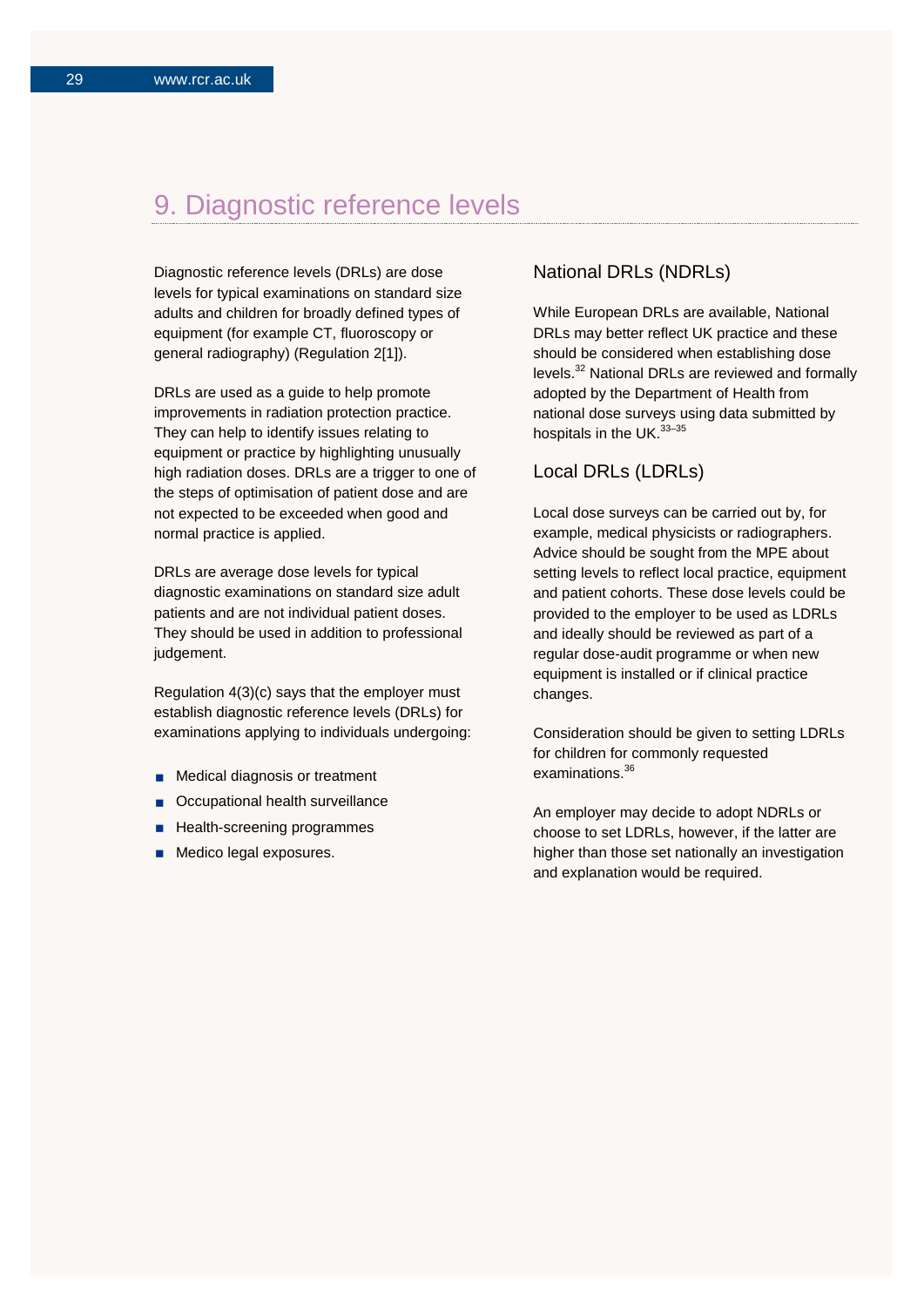A radiographer in a general X-ray room notes that exposures for chest X-rays in the room he/she is working in today are consistently higher than the LDRL. Chest X-rays performed in another general room on the previous day were noted to be generally lower or the same as the LDRL. The radiology manager is informed and an initial investigation is carried out. This confirms there is a disparity and the medical physics department is notified. Further equipment tests are performed and an analysis provided.

## Having the adopted DRLs displayed in the

work area demonstrates good practice.

| <b>Special attention</b>                                                                                                                                                                                        | <b>Things to consider</b>                                                                                                                                  |
|-----------------------------------------------------------------------------------------------------------------------------------------------------------------------------------------------------------------|------------------------------------------------------------------------------------------------------------------------------------------------------------|
| Regulation 4(6)<br>The employer shall undertake appropriate reviews<br>whenever diagnostic reference levels are<br>consistently exceeded and shall ensure that<br>corrective action is taken where appropriate. | Provide a process for how staff should report<br>consistently exceeded DRLs.                                                                               |
| Regulation $4(1)$ and Schedule1(g)<br>Adopted DRLs are not expected to be exceeded<br>for standard procedures when good and normal<br>practice is applied.                                                      | The employer must have a written procedure<br>describing the adopted DRLs, how they should be<br>used and what to do if they are consistently<br>exceeded. |
| Regulation $7(3)(c)$<br>Appropriate equipment should be chosen and<br>methods to ensure patient doses are kept ALARP,<br>taking in to consideration the diagnostic purpose.                                     | Procedures for assessing equipment when<br>tendering.<br>Regular review of optimisation.                                                                   |
| The operator should pay special attention to<br>adhering to the adopted DRLs.                                                                                                                                   | DRLs available and visible at every control area.                                                                                                          |

### **Table 6. DRL regulations and recommendations**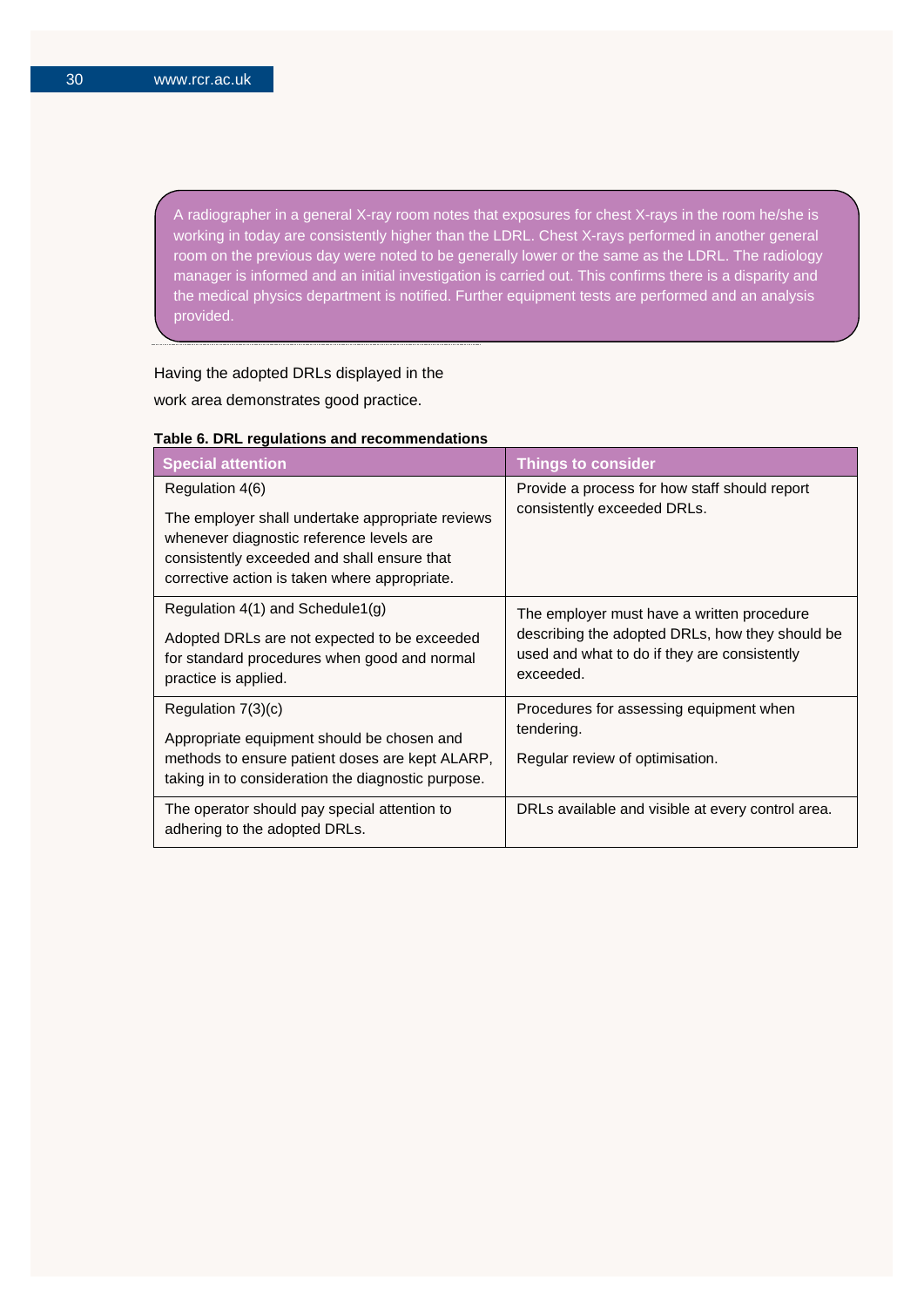## 10. Patient dose assessment and recording

Under IR(ME)R, the method of assessment and recording of patient doses by an employer must be specified in their procedures. It is also a requirement that an operator should pay special attention to patient dose when selecting equipment or methods to expose an individual (Regulation 7[3]).

As well as the need to ensure compliance with the regulations, recording and assessing patient dose may be necessary for a number of different reasons. This could be to:

- Assist with dose optimisation
- Compare against or establish diagnostic reference levels
- **Enable the operator to determine if a dose** has been given which is much greater than intended
- Satisfy an ethics committee for the use of radiation in research
- Compare different techniques or equipment.

Best practice is to ensure that individual patient exposure information is recorded for each exposure. Since 2000, there has been a legal requirement under The Ionising Radiations Regulations 1999 (IRR99) for the manufacturers of equipment to provide the user with a suitable means of informing the operator of the quantity of radiation produced during a radiological procedure. 37 Most modern equipment will display

a dose indicator, which is dependent on the modality, this can be recorded on the patient record or referral card and is available within the digital imaging and communications in medicine (DICOM) header of the image when stored on the picture archiving and communications system (PACS).

The quantity dose area product (DAP), which is defined as absorbed dose to air, averaged over the area of the X-ray beam, multiplied by the beam area, is most commonly used for general radiology and fluoroscopy. It is displayed in units of Grey.centimetres2 (Gy.cm2) or various submultiples. Operators must be aware of the units for their particular system and ensure they are noted in the patient record.

For old equipment or that which does not have a DAP display, a record of kilovolts (kV) and postexposure mAs, should be made. It may only be necessary to record the exposure factors where there has been deviation from the standard protocol.

For CT, the dose quantity displayed is dose length product (DLP) or CT dose index (CTDI).

The employer should seek advice from the local MPE about the most appropriate methods for recording and assessing the patient dose for the systems that they have in place.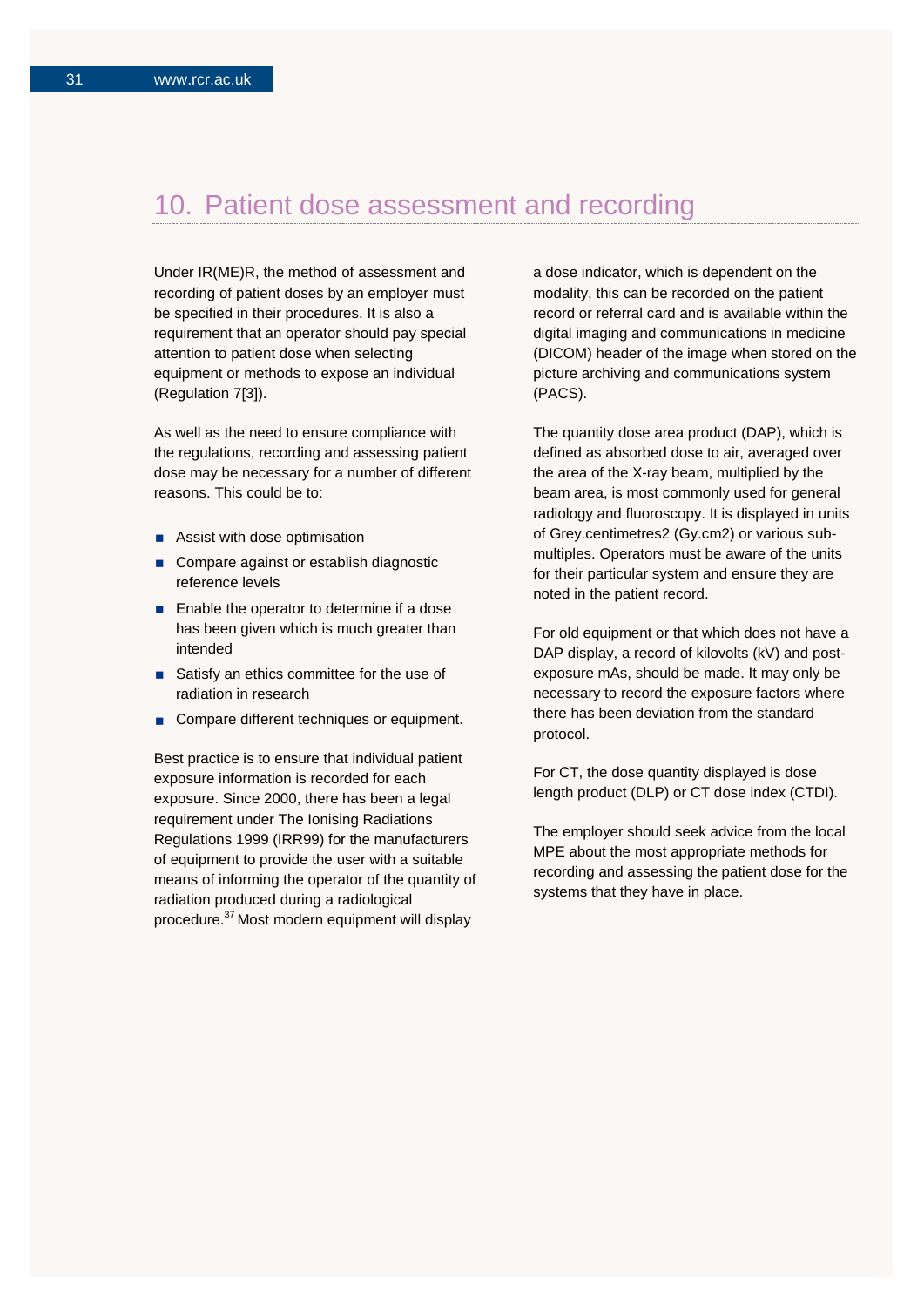## 11. Clinical evaluation

The term evaluation is defined in Regulation 2(1) as the 'interpretation of the outcome and implications of, and of the information resulting from, a medical exposure.'<sup>1</sup>

Clinical evaluation is most commonly considered to be a written radiology report, which is frequently recorded on the RIS. It may, also include entitled radiographers and other healthcare professionals who provide initial image interpretation which could support ongoing patient management.<sup>38</sup>

There are instances where evaluation is recorded directly in the patient's clinical notes. Any assessment of an image that has an impact on patient management should be considered a clinical evaluation.

Regulation 7(8) requires the employer to ensure that a clinical evaluation and factors relevant to dose, for example exposure factors, are recorded. Schedule 1(j) states that the employer must have 'procedures for the carrying out and

recording of an evaluation for each medical exposure including, where appropriate, factors relevant to patient dose.' Adherence to these tasks could be assessed through audit (Regulation 8).

Non-statutory IR(ME)R guidance (Section 9.10.3) recommends that relevant dose factors, which may include exposure time, are recorded so that an estimation of effective dose can be calculated at a later date if required.<sup>5</sup> This information should be easily accessible and, while, these exposure factors do not form part of the formal evaluation, they are often seen recorded on the RIS by the operator.

Clinical evaluation is considered to be an entitled operator function and this must be reflected in the scope of practice.

A mobile chest X-ray is performed on an intensive care unit (ICU) following insertion of a central venous pressure line (CVP) line. To effectively manage patient treatment, the image is clinically evaluated on the unit by a suitably trained and entitled (documented in the employer's procedures as an operator for the purpose of clinical evaluation) ICU clinician. The evaluation confirms the line is appropriately positioned for immediate use. This evaluation is documented in the patient's notes by the clinician. In this scenario it may be that no further written evaluation (report) from radiology is required.

An orthopaedic surgeon refers a patient for an X-ray of their wrist in plaster to assess union of a scaphoid fracture. Immediately following the X-ray procedure the patient returns to outpatients for the result. The orthopaedic surgeon reviews the images, sends the patient for the cast to be removed and records in the patients notes his evaluation of the images. To be able to perform this task, the surgeon must be deemed competent and be entitled as an operator in the employers procedures. To ensure the employers procedures are complied with, the radiology department performs regular (annual) audit of evaluations not recorded on the RIS.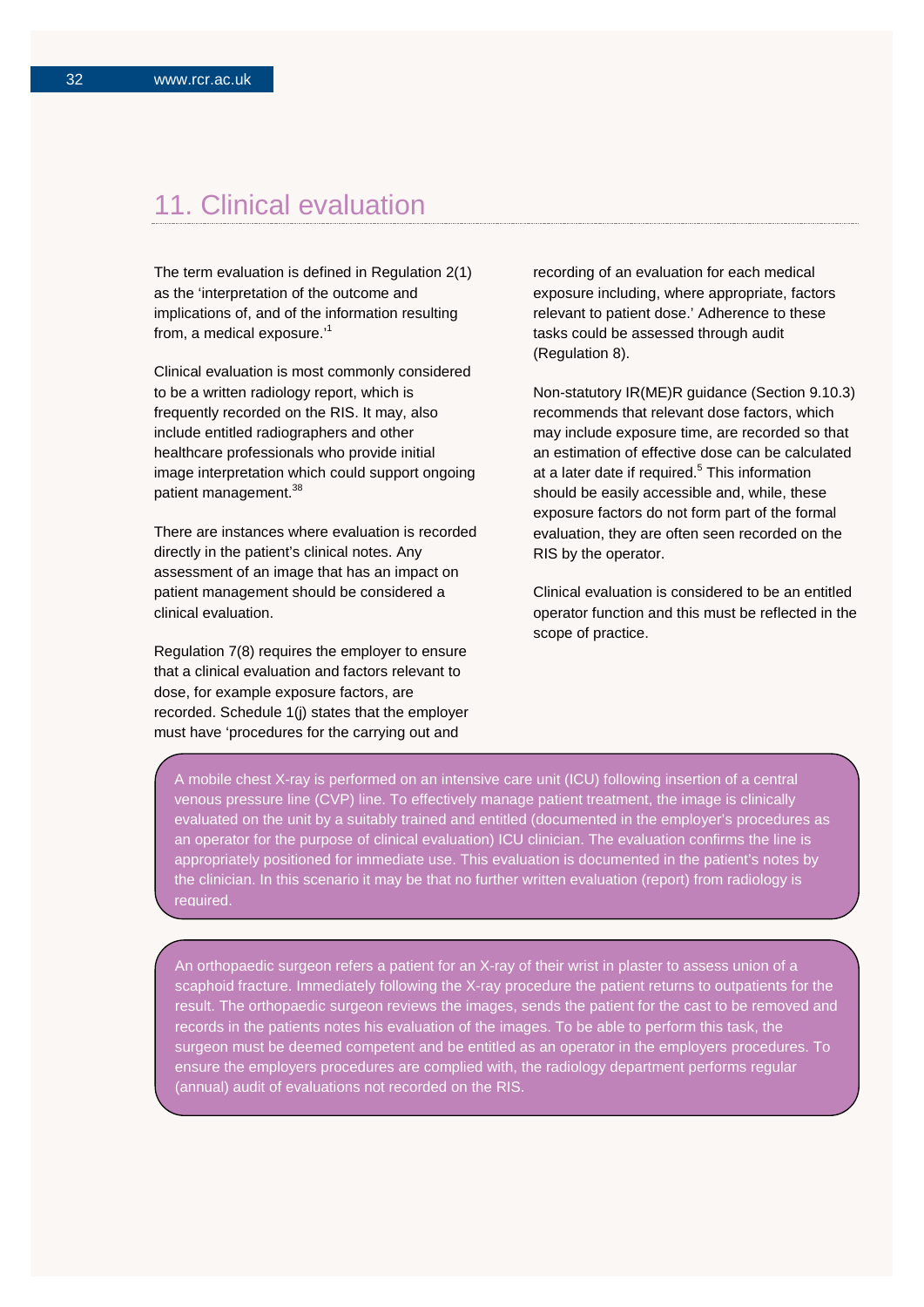An orthopaedic surgeon performing a hip pinning in theatre uses fluoroscopic guidance to accurately position the pins. The operation is satisfactorily completed and the surgeon records the screening evaluation in the patient's postoperative notes. The radiographer involved with the fluoroscopy records dose-related factors, such as screening time, on the RIS. The radiology department undertakes regular audit of patient notes to monitor whether the evaluation process is being performed appropriately.

Where image interpretation is undertaken by nonradiology staff (for example cardiologists, orthopaedic surgeons, dentists or chiropractors) the employer, through their procedures, must reflect who is delegated the task of ensuring the expertise and appropriate training of these individuals to provide a clinical evaluation of an exposure. It is often the case that medical directors or clinical leads for a specialty may be

delegated the task for this group of medical practitioners.

The RCR has produced standards for the reporting and interpretation by non-radiologist medically qualified practitioners.<sup>39</sup>

The decisions made following clinical evaluation should be consistent with safe and effective practice guidance.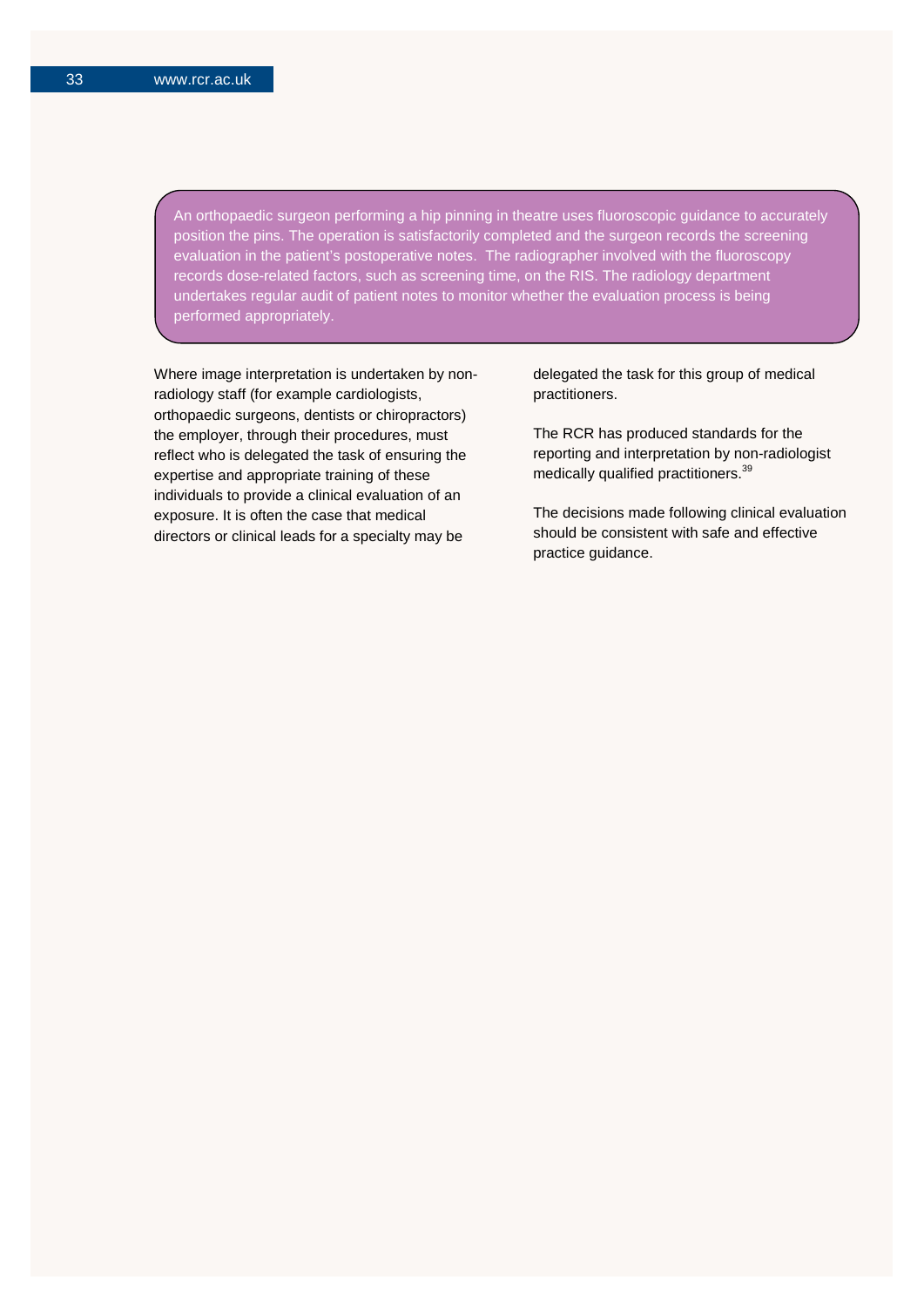## 12. Research

The regulations contain a number of requirements that must be met in addition to those that apply to all medical exposures. These research-specific requirements are described in Regulations 4(3)(d), 6(1)(c) and 7(4). Additionally, Regulation 6(3)(b) applies to individuals for who there is no health benefit, including healthy volunteers.

The requirements are that:

- All research programmes must be approved by an ethics committee before commencing
- The individuals concerned must participate voluntarily
- $\blacksquare$  The individuals must be told in advance about the risks of the exposure
- Individual target levels of dose are planned where the participants are expected to receive a medical benefit
- A dose constraint must be in place for individuals where no direct medical benefit is expected
- Any dose constraint is adhered to
- $\blacksquare$  The practitioner pays special attention to the justification of exposures that have no direct health benefit for the individual.

The employer is also required to have in place a written procedure regarding medical exposures for research purposes (Schedule 1[h]). Table 7lists the requirements under the regulations and gives some examples of how the written procedure could describe how they may be addressed in practice.

| <b>Requirement</b>                                                 | <b>Things to consider</b>                                                                                                                                                                                     |
|--------------------------------------------------------------------|---------------------------------------------------------------------------------------------------------------------------------------------------------------------------------------------------------------|
| Approval by an ethics committee                                    | A description of the ethics process including any<br>local research and development approval process.                                                                                                         |
| Individuals participate voluntarily                                | A description of the research consent process.                                                                                                                                                                |
| Individuals informed in advance about the risks of<br>the exposure | The participant information sheet (PIS).                                                                                                                                                                      |
| Dose constraints                                                   | Are research programmes where no direct medical<br>benefit is expected (for example, studies on<br>healthy volunteers) undertaken at this institution?<br>If they are not then dose constraints do not apply. |
| Dose constraints are adhered to                                    | Periodic dose audits.                                                                                                                                                                                         |
| Individual levels of target dose                                   | How are operators informed about the target dose<br>for each research programme?                                                                                                                              |
| Special attention                                                  | Applicable where no direct medical benefit is<br>expected that is, studies on healthy volunteers.                                                                                                             |

The first question that needs to be addressed when designing a research study is 'Does this study include a research exposure?' The National Research Ethics Service (NRES) has issued guidance which defines a research exposure as:

includes all exposures carried out on the participant as determined by the protocol, including those which would otherwise be part of routine clinical care for patients treated outside the research setting.'40

'Any exposure required by the research protocol following initial consent from the participant. It

#### **Table 7. IR(ME)R research requirements**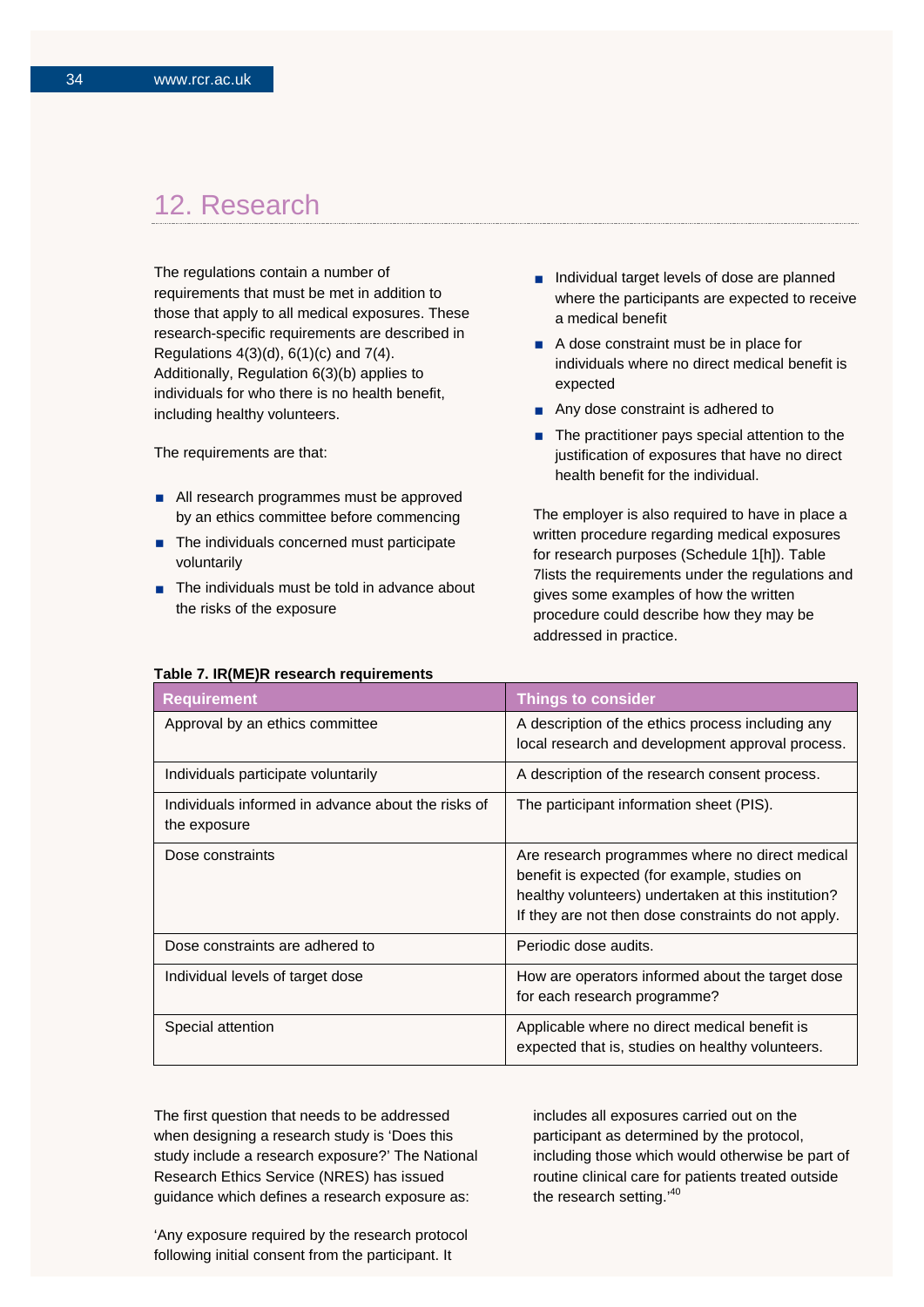## The following scenarios include some examples of research exposures that are commonly

encountered in a radiology department.

A 25-year-old male is invited to be considered for inclusion on a clinical trial in human immunodeficiency virus (HIV) infection. The trial eligibility precludes patients with tuberculosis (TB). Potential participants must have a chest X-ray to exclude TB before recruitment onto the trial.

This medical exposure is a research exposure as the X-ray is an integral part of the protocol to inform decisions about study eligibility.

A study is carried out investigating patient reactions following administration of different types of X-ray contrast media during CT examinations which are undertaken as part of a course of standard care.

The medical exposure is justified and authorised as part of normal clinical care outside the context of the research therefore this is not a research exposure.

A physiology student is undertaking a Masters of Science (MSc) study involving tests on healthy volunteers. Dual-energy X-ray absorptiometry (DXA) scans will be carried out in accordance with standard protocols in place at the university. While exposure from one DXA scan may be minimal, the study involves radiation as an integral part of the protocol and this is a research exposure.

DXA scans are seen in university research in disciplines such as physiology. Although the research may be undertaken with healthy volunteers rather than NHS patients, research ethics committee (REC) approval of such research is a legal requirement under IR(ME)R.

A manufacturer-led clinical investigation is being undertaken for CE marking of a novel cardiac stent for treatment of patients with coronary heart disease, requiring X-ray guided insertion of the device. Requirement for a stent is part of the inclusion criteria and normal care outside the study would also involve X-ray guided insertion of a standard stent.

The radiation exposure is integral to the procedure required to undertake the investigation and will be authorised in the context of participation in the research rather than as part of normal clinical care. This position is not altered by the fact that the same procedure would be received outside the study by a patient opting not to take part. This is a research exposure. *NB* Although X-rays are used in standard care, there may be changes in the radiation dose delivered to study participants due to the novelty of the device.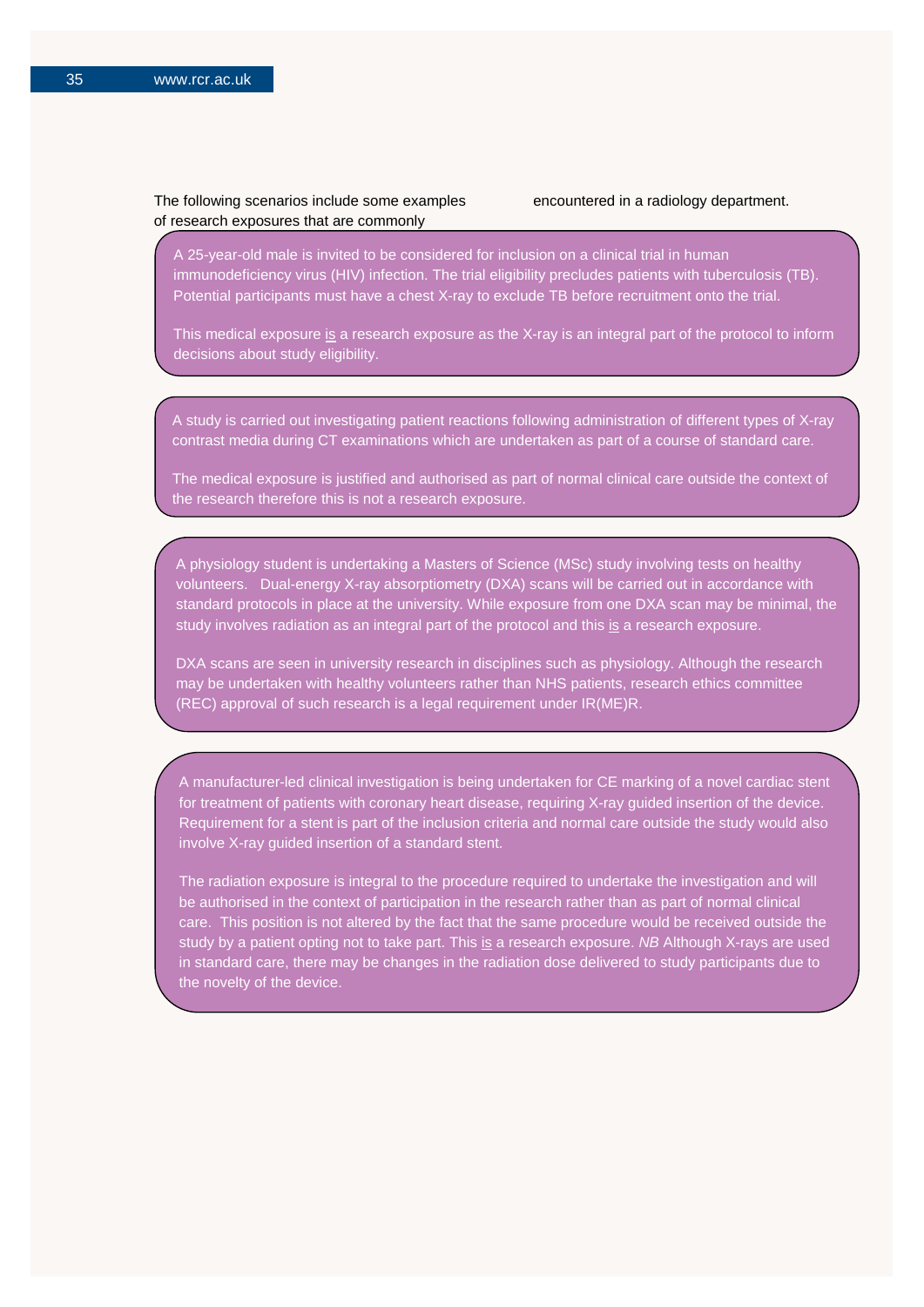A clinical trial will use MRI scans to assess response to treatment. The standard screening for contraindications to MRI includes questions to check whether patients could have metallic foreign bodies present in biologically sensitive areas. Patients presenting with this possibility will be referred for X-ray.

The MRI scans are required by the protocol to assess the study endpoints and are an integral part of the research. If a patient requires an X-ray to take part in the study, this would be a research exposure.

Studies have found that the presence of metallic objects is extremely low in the general population. Therefore, unless the study targets a population in who this is likely to be a feature (for example, wounded military personnel), the simplest approach would be to exclude patients presenting with the need for X-ray. The study would not then involve radiation exposure.

#### Ethics committee approval

Before any research can go ahead it must have ethics committee approval. Detailed information on this process can be found via the [NRES](http://www.nres.nhs.uk/) website.<sup>41</sup>

NB Ethics committee approval does not automatically mean that all the research exposures included in the study have been justified and authorised on an individual patient level. These are separate activities.

## Practical considerations

It is important that radiology staff can identify those exposures that are for research purposes. This can be achieved in several ways, for example selecting a drop down menu on the RIS or using a specific study code on the referral.

These processes should be described in the employer's procedures.

- A specific protocol is required for each research programme. This should include:
- The dose constraint or target dose as appropriate
- The number and type of required exposures.

These protocols should be readily available to staff. It may helpful to consider having a radiology research file where all documentation can be easily accessed. The file could also include contact details of the local research team members, the expected end date of the trial and a copy of the ethics approval.

Regular communication between the radiology department and the research team should be encouraged.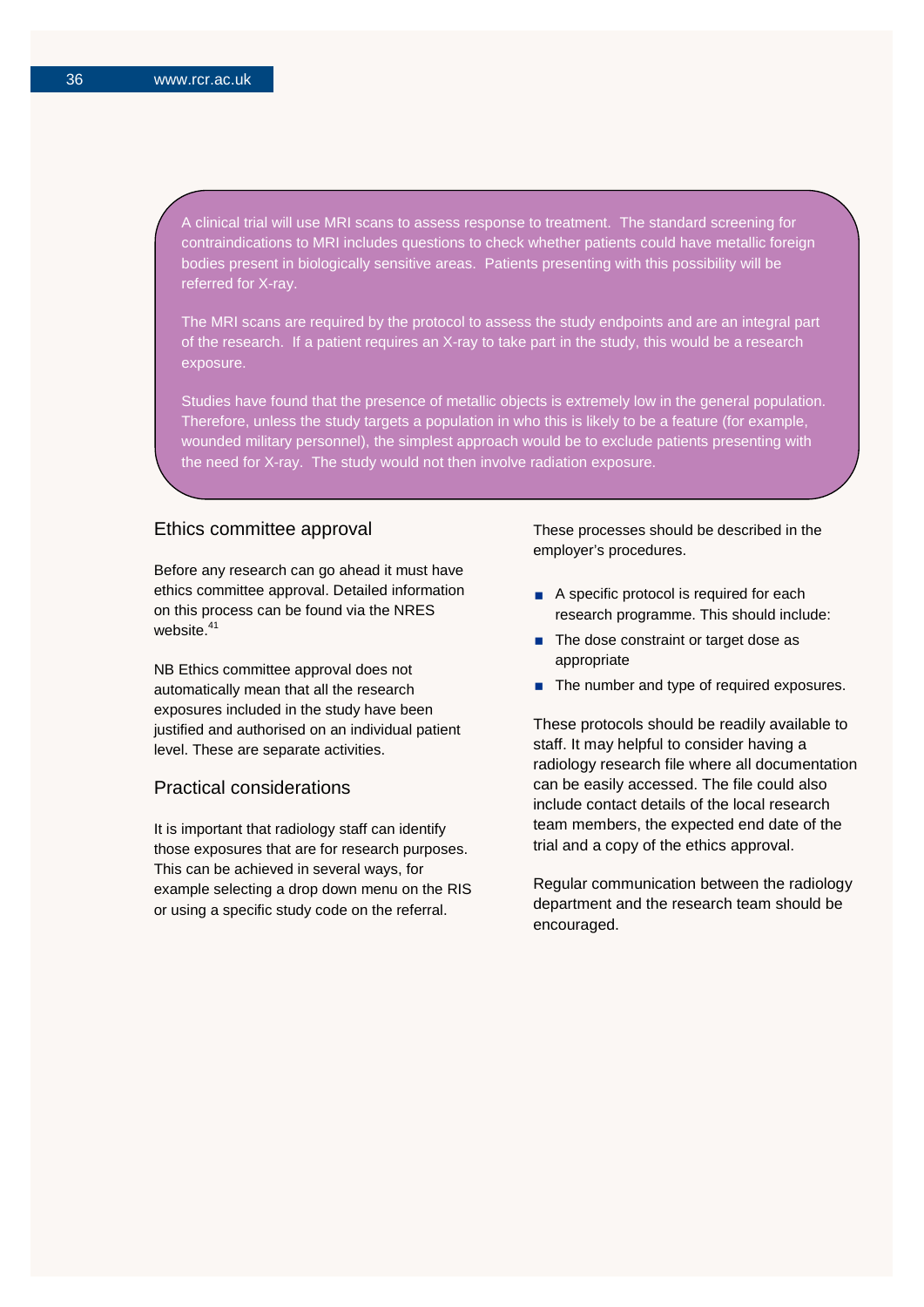## 13. Health screening

Regulation 3(c) applies to medical exposures performed on individuals as part of a healthscreening programme, including any exposure of an asymptomatic individual.

Health screening relating to IR(ME)R is the process of using ionising radiation to identify a disease or condition in apparently healthy people who are considered to be at increased risk.

The investigation of asymptomatic individuals falls into two categories.

### Screening programmes

These are national screening programmes where the potential benefits of screening a specific group of people have been assessed and compared to any detriment for the population as a whole.

The programmes are evidenced based with stringent quality requirements and defined referral criteria for those who will be invited for screening. They take into account the need to provide adequate information to those offered the service and have clearly defined care pathways in place for individuals who may require further investigation or treatment.

An example of this would be the National Breast Screening Programme.

### Individual health assessment (IHA)

In 2011 the Department of Health amended IR(ME)R to explicitly include individual health assessment within the scope of the regulations.<sup>12</sup> This term is used for investigations on asymptomatic individuals who may consider they are at risk from disease and wish to exclude any unknown underlying health issues. Individual health assessments (IHAs) are directed at individuals rather than groups or populations.

The requirements of IR(ME)R, which include complying with processes for referral, justification, optimisation and evaluation, apply to IHAs as for any other medical exposure.

The balance for benefit verses detriment when justifying exposures for IHAs may not be as clearly defined as for other exposures and may be based on risk factors rather than symptoms.

In 2007 Committee on Medical Aspects of Radiation in the Environment (COMARE) published a report on 'personally initiated CT scanning for health assessment of asymptomatic patients.<sup>'42</sup> The report made several recommendations, one of which was that services offering whole body CT scanning assessments stop immediately as there is little evidence that the benefit outweighs detriment.<sup>43</sup>

Regulation 7(7)(c) requires that practitioners and operators should pay special attention when optimising health-screening programmes. Special attention has not been defined in law, however, an example of special attention for justification may be that it is always a consultant radiologist who justifies these exposures rather than a radiographer. It is unlikely the processes of optimisation will differ from the standard requirements of the regulations which include justification, dose awareness, staff training and competence, equipment performance and so on.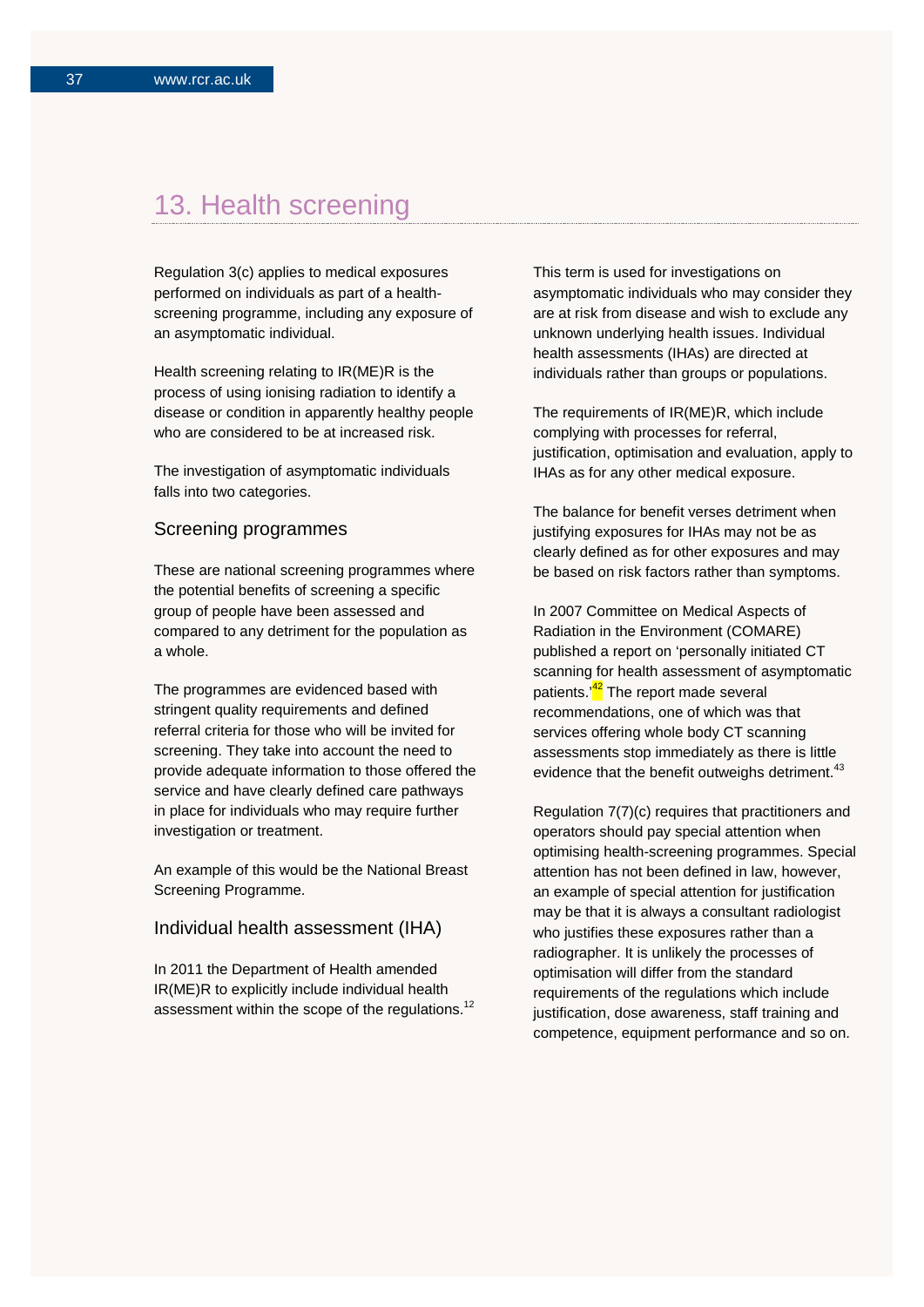$\overline{a}$ 

#### **Heath screening scenario**

On a three-year cycle, an invitation to attend for a screening mammogram is offered to women within an age range as described by the National Breast Screening Programme. Non-statutory guidance says that there is no requirement to have a named referrer for an individual who has a medical exposure as part of a national screening programme. Set referral criteria are checked with the individual by a healthcare professional. The questions asked include age, previous mammography imaging, any current symptoms and so on. This ensures the exposures are appropriately justified and will exclude individuals where an alternative care pathway should be followed.

#### **Independent health assessment scenarios**

A 38-year-old female is concerned that she may have colon cancer as this has been diagnosed in a close relative. She enquires about the possibility of having a CT scan at an IHA CT scanning service, for peace of mind.

She is asked to complete a comprehensive health questionnaire which is reviewed by a consultant radiologist. The radiologist will use the information provided to assess individual risk factors and, where appropriate, to justify an examination.

A 60-year-old male who is a smoker with a strong family history of coronary artery disease but no medical symptoms, enquires about the possibility of having a cardiac CT scan at an IHA CT scanning service.

An extensive health questionnaire is completed, reviewed and justified. The individual has a calcium score CT scan examination.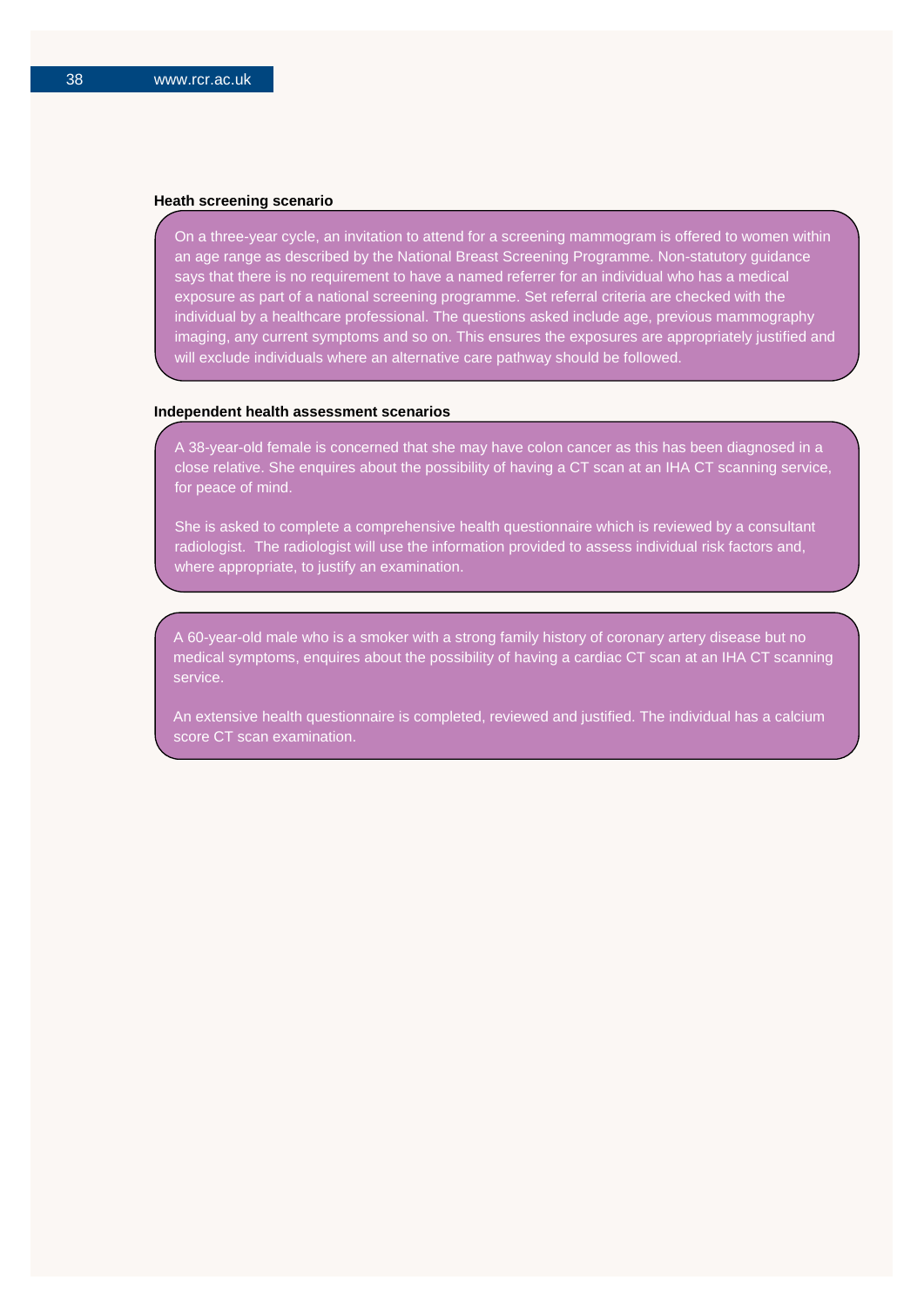## 14. Occupational health surveillance

Occupational health surveillance is defined in Regulation 2 as 'medical surveillance for workers.' The regulations apply to any individual undergoing a medical exposure as part of health surveillance which may be required for their work. Examples are commercial pilots, divers and miners. The responsibilities associated with the roles of referrer, practitioner and operator apply.

Since IR(ME)R came into force there is less reliance on routine medical exposures to determine fitness to undertake certain occupations.

## Military personnel, oil rig workers and air crew

These groups of employees may be required to undergo dental radiography. Imaging may be used to detect any pre-existing dental disease which can be treated pre-emptively to reduce the likelihood of an expensive repatriation if symptoms develop while in a remote location.

## Divers and other workers using compressed air

In most circumstances, a routine chest X-ray is no longer required as part of an initial medical

assessment. They should only be undertaken if justified based on clinical judgement, taking into account medical history and results of the medical examination. However, submarine escape trainees may still require a routine posterior to anterior (PA) chest X-ray as part of their initial medical assessment.

Guidance is available relating to medical assessments for these workers, including information on when imaging is appropriate. This can be found on the Health and Safety Executive (HSE) website.<sup>44</sup>

## Mining and other quarry workers

The HSE has provided advice for occupational health professionals for this cohort of workers. The healthcare professionals involved in each surveillance programme may develop the scheme for their workers as appropriate.

When health surveillance is deemed necessary, a healthcare professional will refer and justify imaging with prescribed time frames.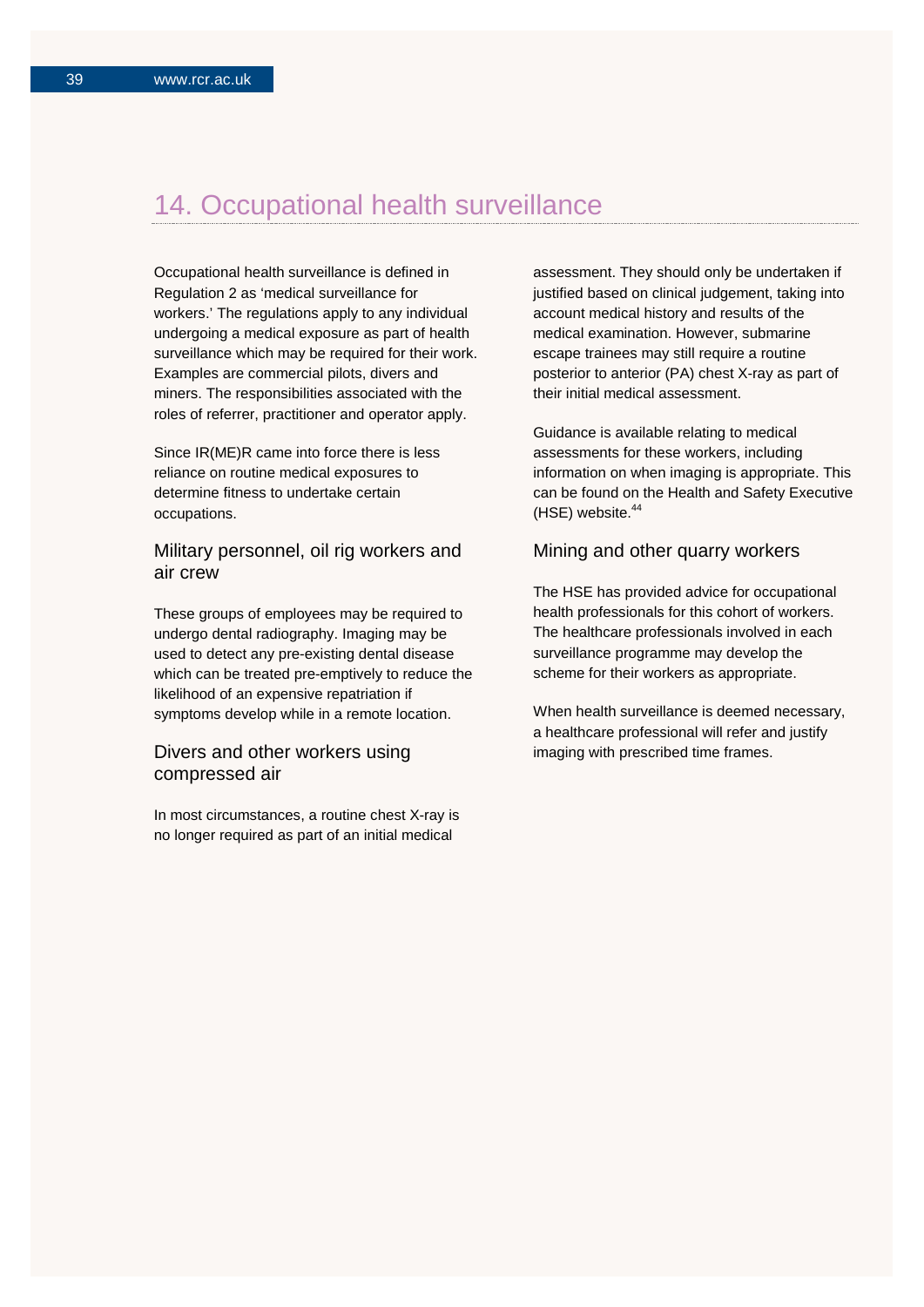## 15. Medico-legal exposures

A medico-legal exposure is defined in Regulation 2 as a 'procedure performed for insurance or legal purposes without a medical indication,' for example, those related to legal proceedings or those for emigration purposes.

The regulations have a number of requirements that must be met in addition to those that apply to any medical exposure. These specific requirements are described in Regulations 6(3)(a) and 7(7)(a).

The requirements are that:

- $\blacksquare$  The practitioner must pay special attention when justifying medico-legal referrals
- The practitioner and operator must pay special attention to the need to keep doses arising from medico-legal exposures as low as reasonably practicable.

Special attention has not been defined in law, however, an example of special attention for justification may be that it is always a practitioner that justifies these exposures rather than an operator using authorisation guidelines.45

The employer is required to have in place a written procedure regarding medical exposures for medico-legal purposes (Schedule 1[c]). Table 8 lists the requirements for medico-legal exposures under the regulations and gives some examples of how the written procedure could describe implementation of these.

#### **Table 8. IR(ME)R requirements for medico-legal exposures**

| <b>Requirement</b>                             | <b>Things to consider</b>                                                                                          |
|------------------------------------------------|--------------------------------------------------------------------------------------------------------------------|
| Special attention when justifying the exposure | Could all medico-legal exposures be justified by a<br>radiologist?                                                 |
| Special attention when optimising the exposure | A description of any additional optimisation that<br>may be put in place, for example, reduced number<br>of views. |

Consideration could also be given to including a description of how medico-legal exposures may be identified.

A letter from a solicitor is sent to the imaging department requesting a cervical spine X-ray on a patient who is claiming to have suffered whiplash following a car crash. The letter is reviewed by a radiologist who then arranges for the appropriate examination to be undertaken.

In this scenario, while it is the solicitor that has requested the medical exposure, they cannot be the referrer under IR(ME)R as they are not a registered healthcare professional. The radiologist who receives the letter should complete a referral for the appropriate

examination and will, therefore, be the referrer for this medico-legal exposure. An example of special attention may be that all medical exposures for insurance purposes are justified by a consultant radiologist.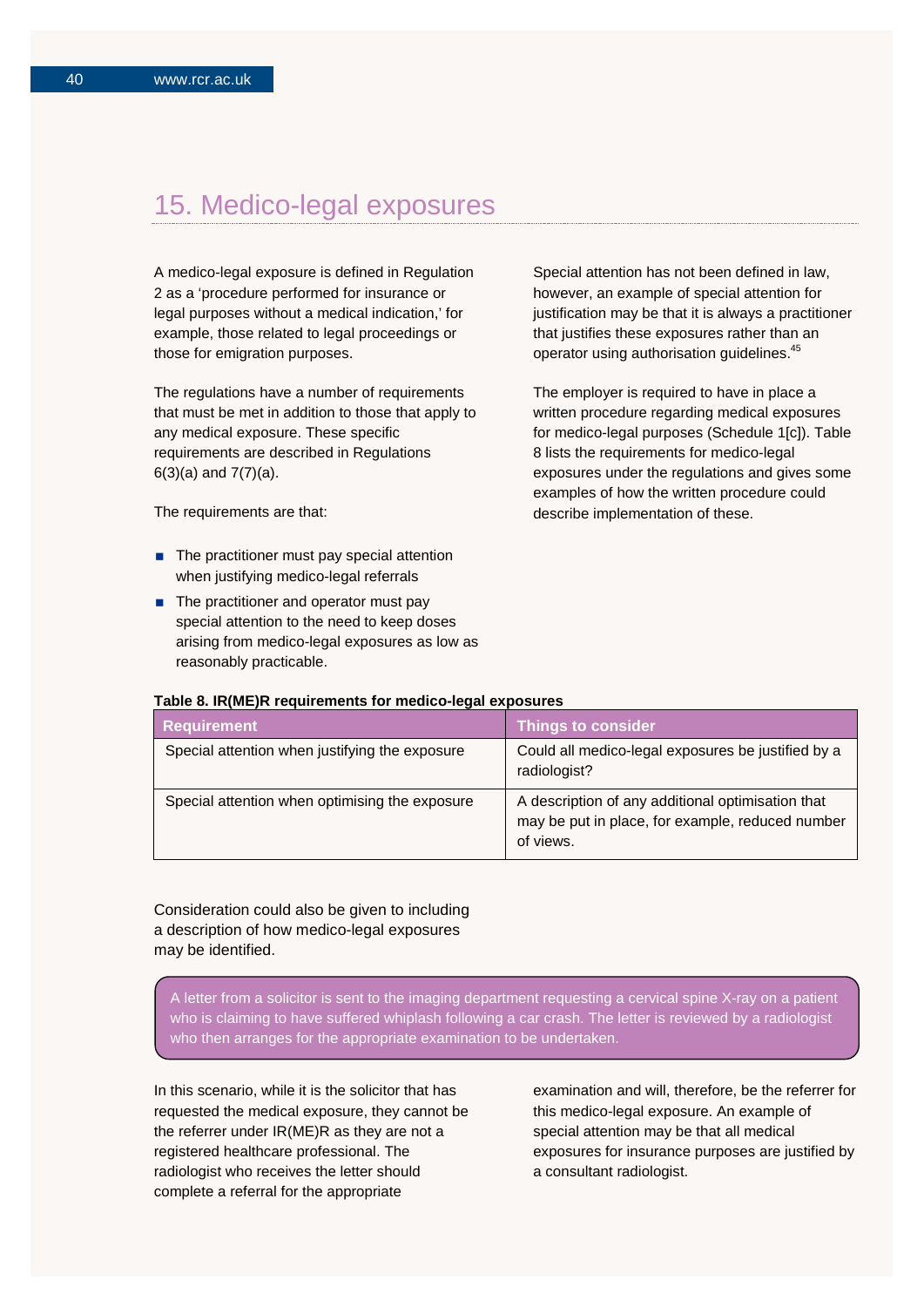## Emigration chest X-rays

Many countries require individuals to undergo chest radiography as part of the visa application process. These exposures are medico-legal exposures.

In practice, the majority of these X-rays are undertaken in a very limited number of departments as many countries only accept images from a specified list of providers.

### Imaging for suspected drug smuggling

These examinations are medico-legal exposures when the individual has no clinical symptoms.

A request for a CT scan of the abdomen and pelvis of an individual suspected of swallowing packages containing drugs arrives in the radiology department. The request is directed to a consultant radiologist who checks the referral complies with an agreed protocol and acts as referrer and practitioner for this examination.

The radiographer performing the examination completes the ID and pregnancy checks (if appropriate) in accordance with departmental standard procedures. The procedure is explained and the individual signs a form consenting to the examination. The appropriate optimised CT protocol is selected to ensure the lowest dose for the required image quality. The scan is performed and a clinical evaluation of the images is made.

The referral may have come from the Customs and Excise service but it is the consultant radiologist who acts as the referrer and practitioner for the examination. Although

consent is not part of IR(ME)R, the radiographer ensures that the individual is aware of the reason for the examination.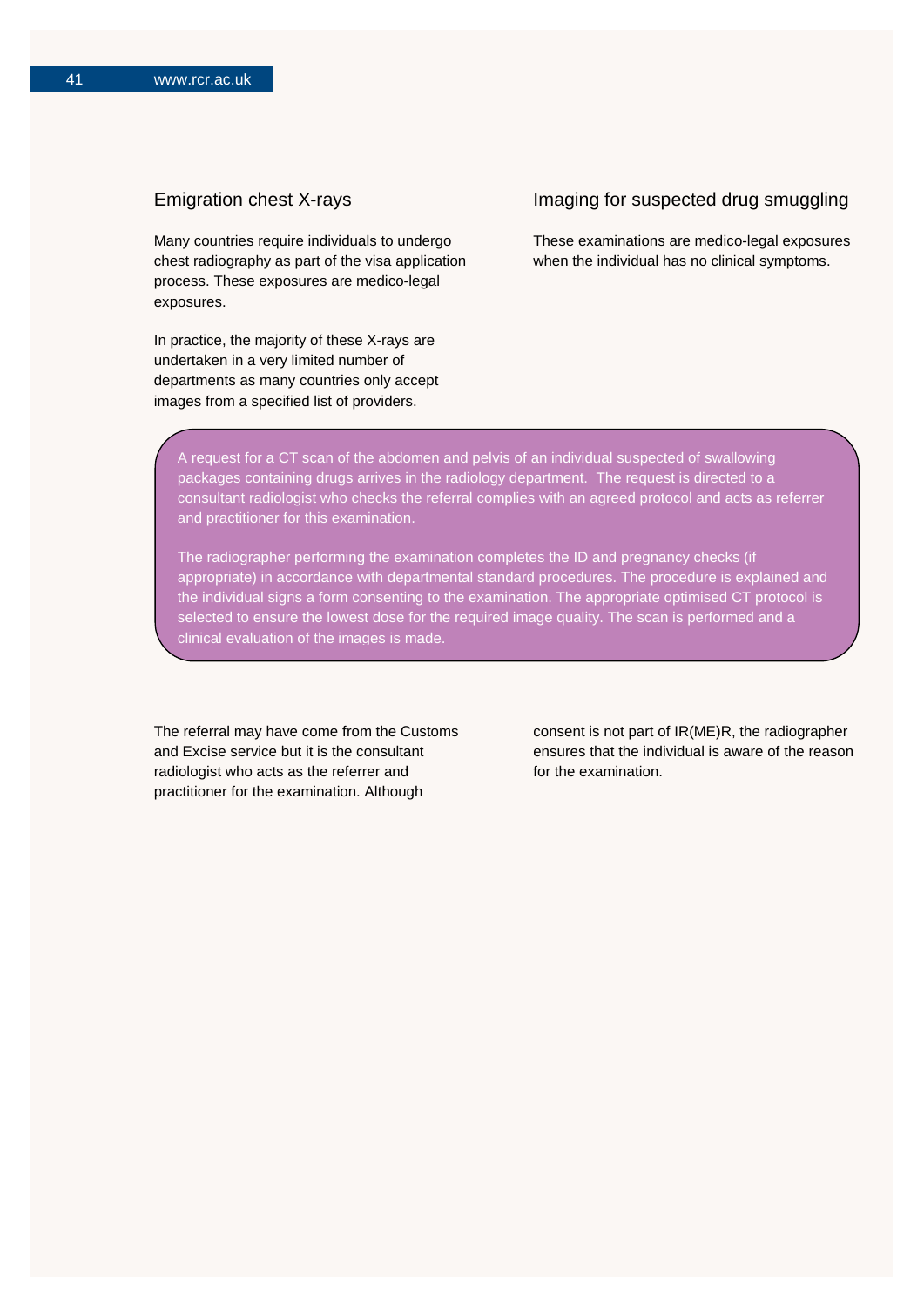## 16. Paediatrics

Regulation 7 (7)(b) states that the practitioner and operator shall pay special attention when optimising medical exposures for children.

Special attention has not been defined in law, however, an example of special attention when optimising exposures for children may be, for example, the use of specific X-ray rooms in a department where children are imaged. This decision may be made taking into account exposure optimisation for paediatrics affecting dose or perhaps a more child friendly environment.

Regulation 6 (2)(a) describes how all medical exposures must be justified to take into account the net benefit. It also says that the specific question to be answered and the characteristics of the individual must be taken into consideration. For paediatric exposures, this could be demonstrated by the use of ultrasound as a primary imaging modality to answer the clinical question of abdominal pain, for example.

When justifying referrals, the guidelines used for adults may not necessarily be appropriate for children. If guidelines are used to assist the justification and authorisation process they

should be child specific and special care should be taken to identify the child patient.

The regulations define a child as person under the age of eighteen in England and Wales or under the age of sixteen in Scotland.

Under IR(ME)R the processes of referral, justification, optimisation and evaluation are the same for children as for adults as are the roles and responsibilities of the employer, referrer, practitioner and operator. However, special consideration and attention should be applied to child patients for a number of reasons.

Children carry a greater risk of radiation induced injury than adults, especially for younger children and girls. The effect of radiation upon the rapidly growing and dividing cells of the young child is heightened. This increased risk must be accounted for when considering detriment versus benefit.

The specific disorders and diseases of childhood are not necessarily managed in the same way as an adult patient. There are some examples below.

- The investigation of developmental hip dysplasia or non-accidental injury (NAI) in a baby (specific only to children).
- Imaging of the chest for suspected infection there are fewer indications for initial imaging and follow-up in the younger patient (due to the different course and pattern of risk for the younger patient with chest infections).
- Then investigating abdominal pain in a child, ultrasound is commonly the first examination employed (this demonstrates the 'special attention' applied when justifying the referral).

While patient anxiety, fear, lack of co-operation and inability to keep still are not exclusive to childhood, the likelihood of practical difficulties in obtaining a radiological examination are much greater with children. 46

Experience and expertise are required when imaging the young. 47 Good radiographic

technique, for example correct collimation (rather than post-process image cropping), centring on the region of interest, use and development of paediatric exposure charts (age and size specific) and protocols are key to safe and appropriate imaging of children.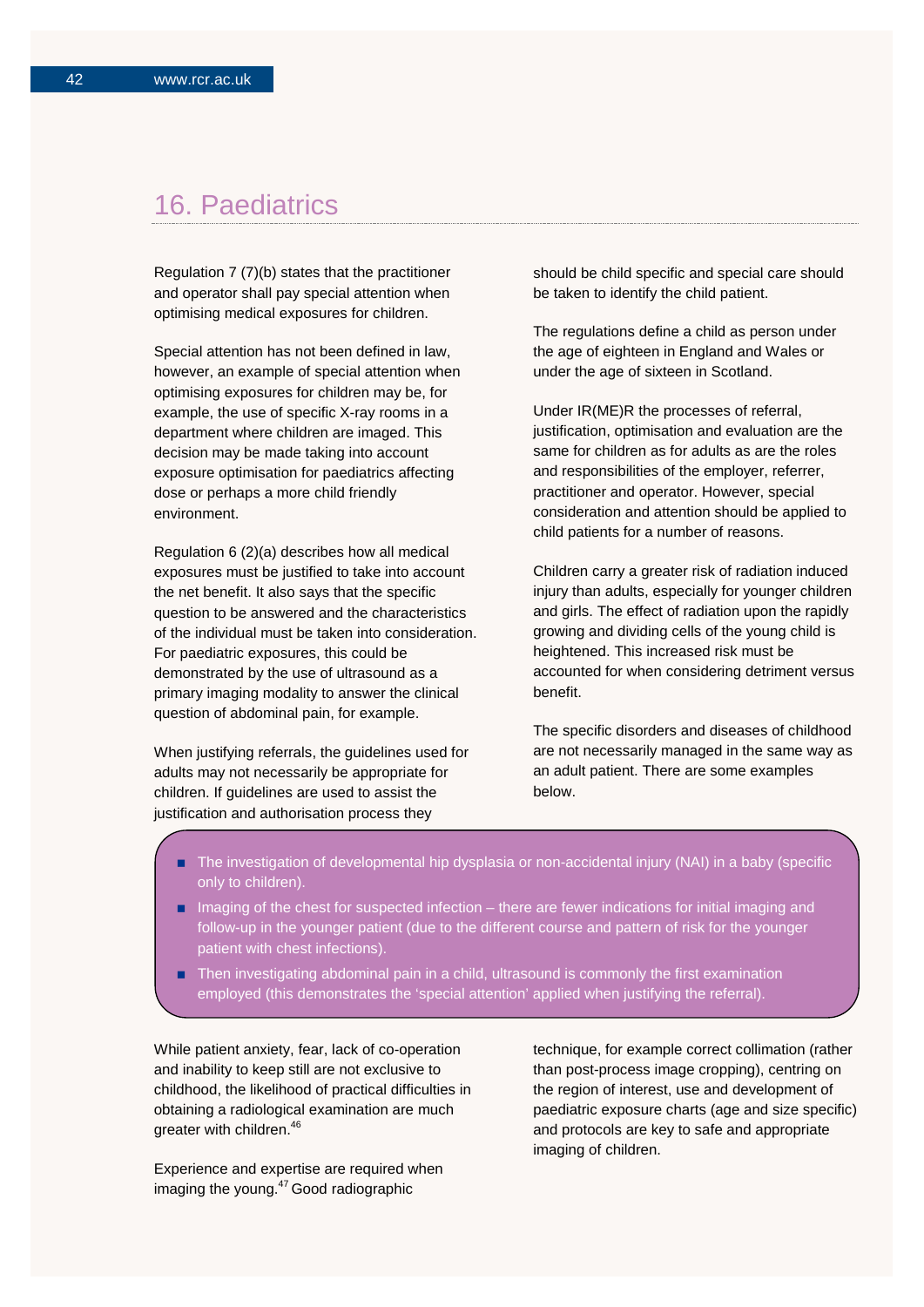#### **Suspected non-accidental injury (NAI)**

An 18-month-old child attends the X-ray department for a chest X-ray for a suspected chest infection. While reporting the image, the radiologist notices a number of healing rib fractures. The radiologist discusses the case with the clinician treating the child who then contacts a paediatric specialist. This specialist refers the child for a NAI skeletal survey.

In this scenario, the original referral for the chest X-ray is not a medico-legal exposure as it was performed for clinical reasons. The fact that the image may be used at a later date as evidence in legal proceedings is irrelevant. However, the

subsequent skeletal survey would be considered as a medico-legal exposure.<sup>48</sup> A comprehensive NAI protocol should be carried out to ensure a full and appropriate imaging record is completed.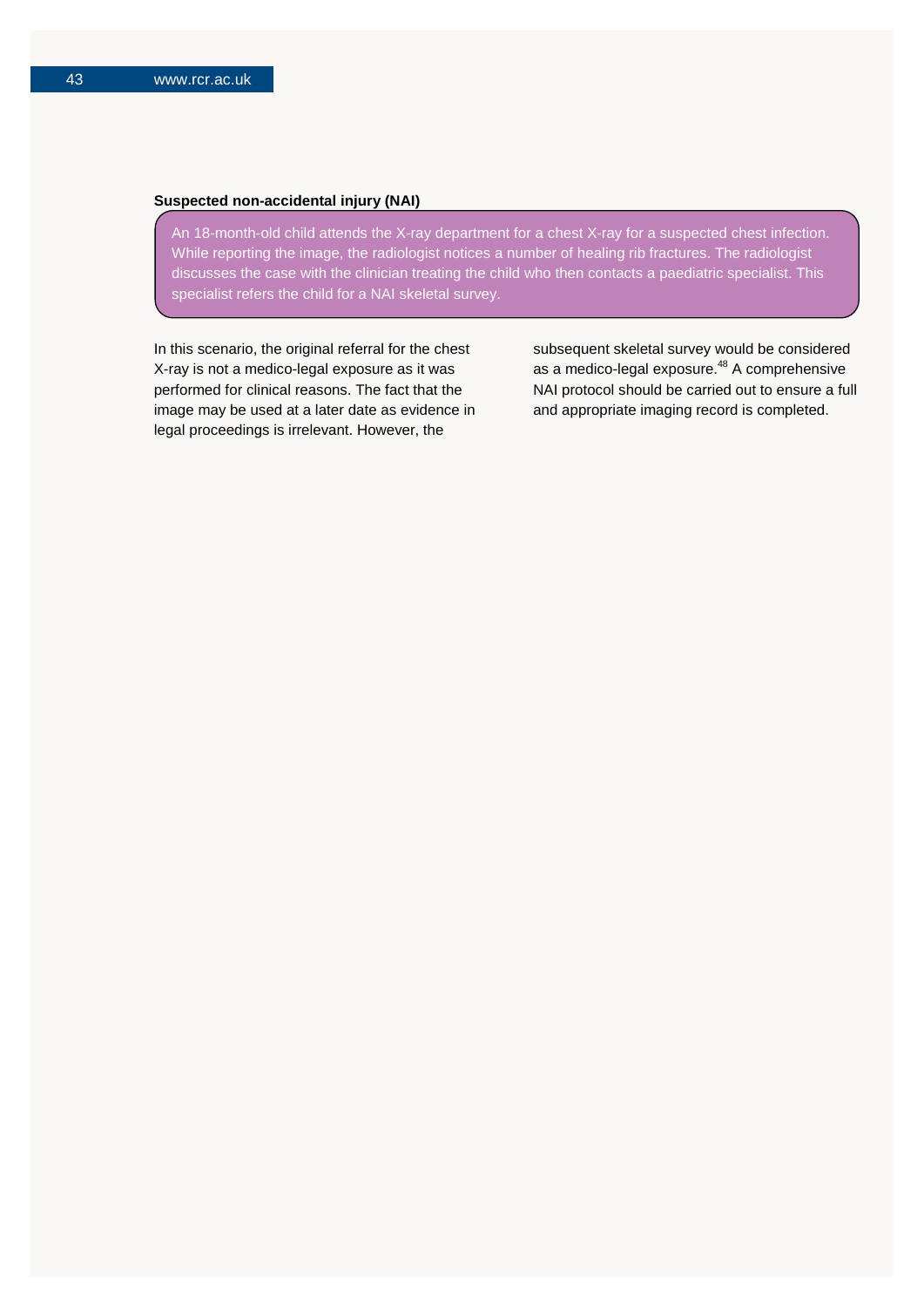## 17. High-dose examinations

It is a requirement of IR(ME)R that special attention is paid to medical exposures involving high doses to the patient (Regulation 7[7][d]) which may include CT, fluoroscopic and interventional procedures. Some aspects of this special attention should arise through an appreciation of the higher dose levels in these modalities, combined with the required processes of justification and optimisation, and the procedures for pregnancy and so on described elsewhere in this document.

However, specific additional considerations are required where individual organ doses could approach, or be up to, a few Grays (Gy) of radiation, as can occur, for example, in certain interventional cardiology and CT procedures. Such doses can exceed the minimum threshold for tissue reactions including hair loss, skin erythema, more severe skin effects, cataracts and induction of cardiovascular disease.

Departments where these procedures are conducted should have in place a procedure for recording and investigating cases where doses exceed a threshold trigger level, above which

deterministic effects could occur. This trigger level could be based on a DAP value for the relevant examination type and/or on the cumulative dose at a reference point, a value which is usually displayed on the imaging equipment. Facilities for dose mapping that will significantly improve the ability to identify such cases may be available on new equipment. There are also some emerging technologies that allow the storing of such dose maps, and this information could be of use in those high-dose procedures that are staged. The departmental procedure should include a process for the clinical follow-up of relevant cases. Departments should also consider specifically including radiation effects within the process of obtaining informed consent for relevant types of procedure.

Staff should be aware that high dose levels similar to those mentioned above can also be delivered in CT-fluoroscopy procedures. Given the high power of modern CT X-ray tubes, dose levels approaching deterministic thresholds can be reached very rapidly, on the time scale of a minute or less.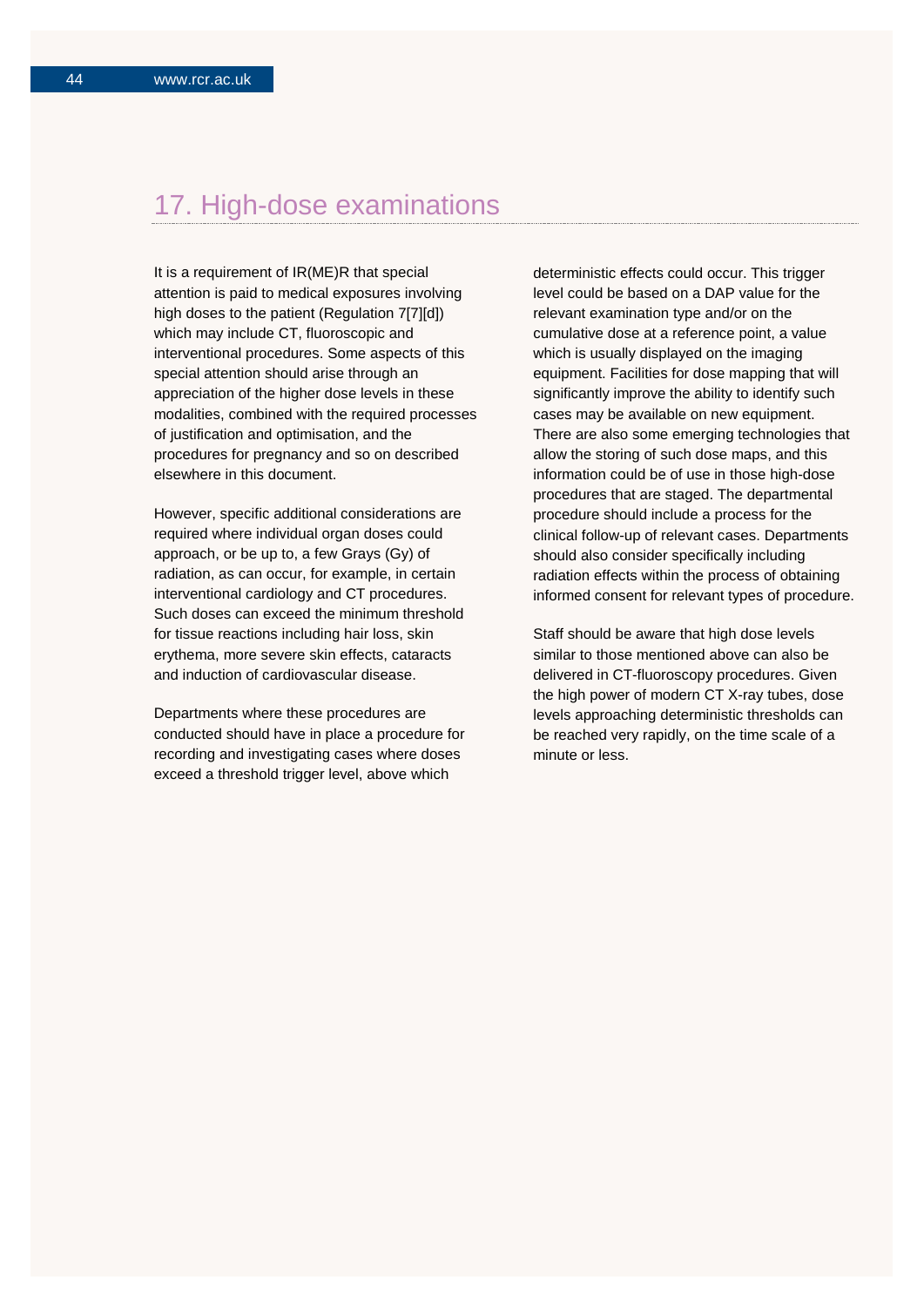## 18. Document control and audit

## Procedures and protocols

In all good 'systems' an element of management oversight is required to both provide upward assurance regarding performance to those who take ultimate 'employer' liability and also to ensure that, at the department level, performance is maintained for operational reasons. Such oversight may have many facets, however, one of these is ensuring that documentation is up to date, used by staff, reflects staff and external feedback and that only a single version is in circulation. This requires a formal document issue and control system, although the level of formality is to be determined locally depending upon the complexities of the IR(ME)R system and the culture of the department. In developing such control locally the following should be addressed.

- How are new or revised procedures signed off? Who should be expected to do so?
	- Who should issue IR(ME)R employers procedures? Where are they kept so that staff may access them? (Paper versus electronic documents/access)
	- Regarding protocols or standard operating procedures (SOPs), how are these authorised?

How are procedures and protocols reviewed?

The management of procedures should ensure that only the latest version of any document is used by staff when undertaking their activities. For procedures this is most easily accomplished via electronic shared areas on hospital servers that all staff have 'read only' access to. In this case, printing should be discouraged as it increases the probability of outdated paper copies existing in offices and shared working areas. However, with appropriate control, paper copies are also acceptable and the choice will depend upon resources and culture at a local level.

The sound management of protocols is essential to ensure patients are exposed using correct radiographic factors and techniques. This is fairly straight forward in plain radiography modalities where printed exposure charts are used. However, when the technique is wholly or partly embedded in the modality computer control system (such as interventional or CT) then a robust process is required to ensure these protocols remain well controlled. There have been many instances of software updates or reloads that have changed modality preset values for scanning. A system should be in place to ensure that such settings have not been changed following service or repair.

#### Quality assurance relating to IR(ME)R

Schedule 1e requires the employer to have procedures in place 'to ensure that quality assurance programmes are followed.'

Regulation 2 of IR(ME)R defines QA as 'any planned and systematic action necessary to provide adequate confidence that a structure, system, component or procedure will perform satisfactorily and safely complying with agreed standards and includes quality control.'

'Quality control' means the set of operations (programming, coordinating, implementing) intended to maintain or

to improve quality and includes monitoring, evaluation and maintenance at required levels of performance.

The required QA programme should cover all aspects of the diagnostic imaging process. To ensure that the QA programme is being followed, a system of regular audit is essential.

This is a different programme to that required under IRR99 where X-ray equipment and facilities undergo regular testing for compliance against a set of standards on a regular schedule.<sup>49</sup>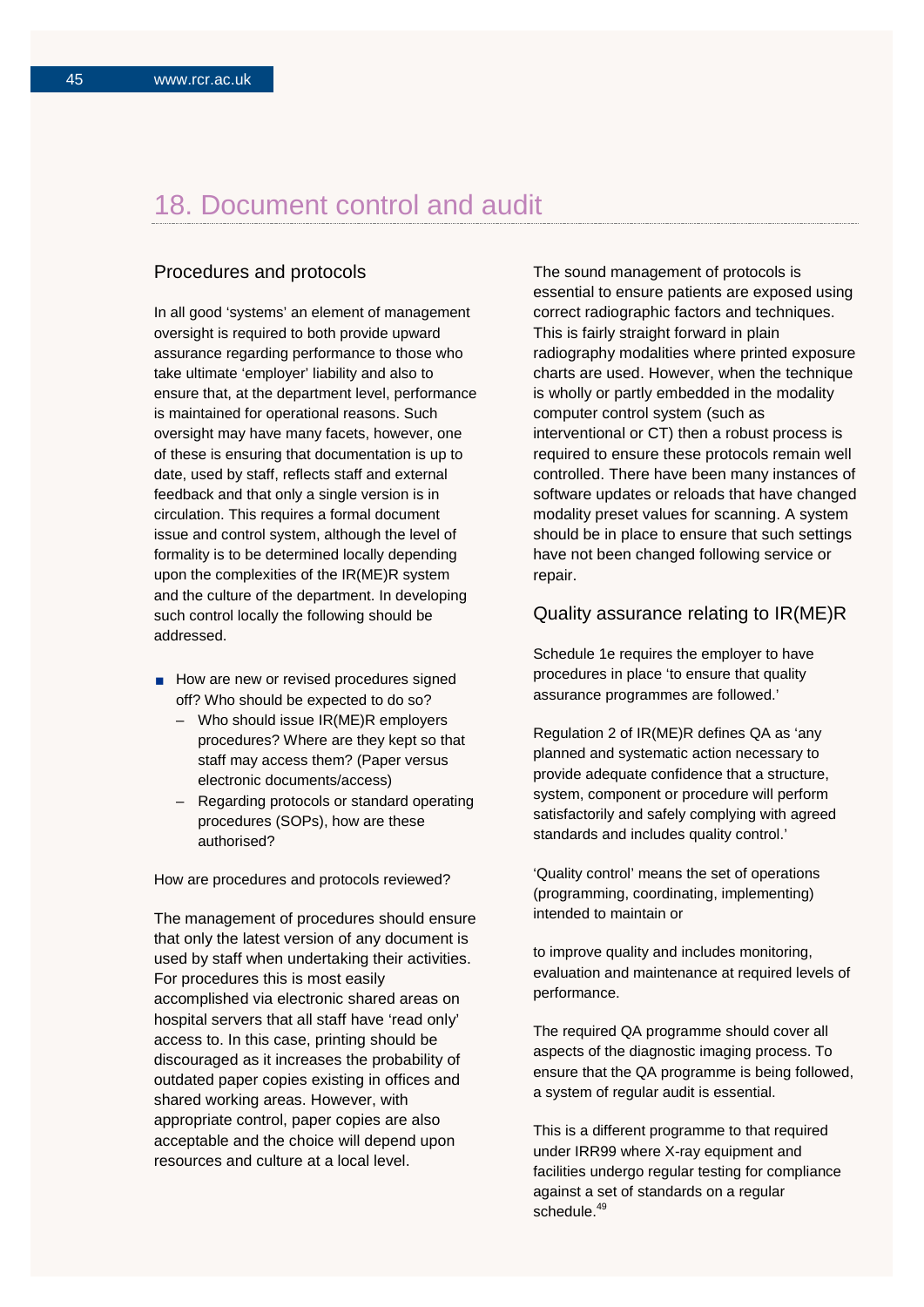A schedule of audit may be drawn up on a rolling programme to check employer procedures are in place and being followed.

Some examples of audits are included below; this list is not exhaustive.

- IR(ME)R operator/practitioner entitlement is up to date and accurate
- Operator training records are available and up to date
- DRLs have been reviewed as per the employer's procedure, doses are accurately recorded and action taken where DRLs are consistently exceeded
- **Patient ID procedure: is it possible to identify** who performed the ID check and are they entitled to do so?
- **Justification and authorisation: is it possible to** identify the practitioner for a sample of examinations?
- Clinical evaluation: is there evidence of a written clinical evaluation in a sample of patient records for medical exposures that were evaluated by non-radiology staff?

Employer's procedures are usually reviewed on a regular basis, for example, every three years**.**

## The relationship between a quality system and IR(ME)R

Regulation 4(1) requires the employer to have written procedures for medical exposures, one of which is 'procedures to ensure that quality assurance programmes are followed,' (Schedule 1[e]). Therefore, in the context of IR(ME)R, a QA programme is an organised effort that delivers the standards of patient exposure as described in the organisation's IR(ME)R procedural framework. IR(ME)R requires that this organised effort is described and this effort should form part of the whole IR(ME)R system. This wider system should include not just core IR(ME)R procedures listed in the regulations but also the control mechanisms such as control of documentation and how the system is audited. This is achieved by conducting quality control checks. The IR(ME)R requirement for QA of procedures comprises the aspects described above – proper control of procedures and checking that they are adhered to.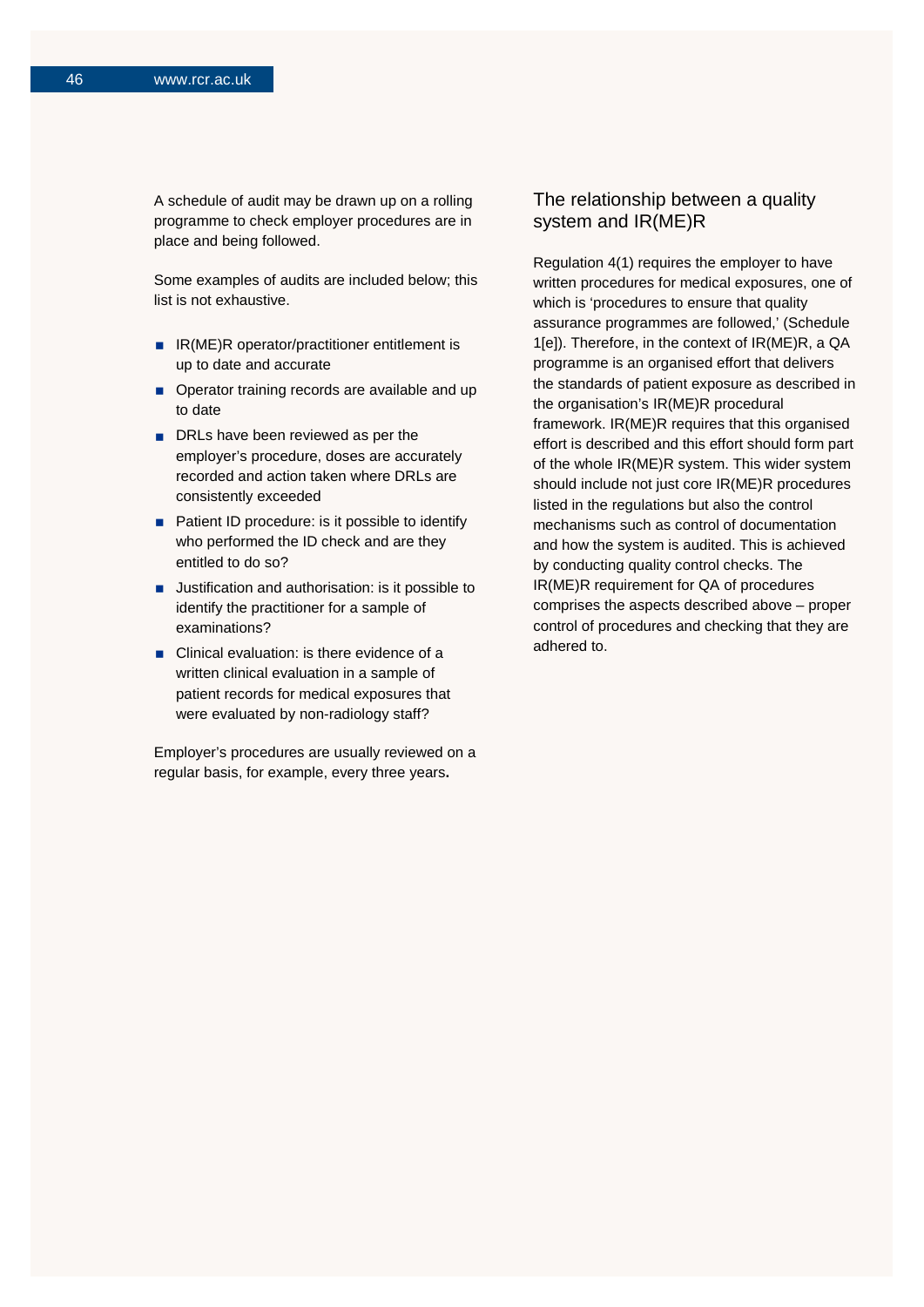## 19. Inspection and reporting of incidents

## **Incidents**

Under Regulation 4(5), the employer is required by IR(ME)R to report '..that an incident has or may have occurred in which a person, while undergoing a medical exposure was, otherwise than as a result of a malfunction or defect in equipment, exposed to ionising radiation to an extent much greater than intended.'

To do this 'he shall make a preliminary investigation of the incident and, unless that investigation shows beyond a reasonable doubt that no such overexposure has occurred, he shall forthwith notify the appropriate authority and make or arrange for a detailed investigation of the circumstances of the exposure and an assessment of the dose received,' (Regulation 4[5]).

To ascertain if an incident is reportable, a local investigation needs to be carried out at the earliest opportunity following the incident. This investigation should include details of what happened, where it happened and when, the staff involved and reasons why the incident occurred.

A radiographer realises after performing a CT scan that they have carried out an examination on the wrong patient. They inform their manager about the incident. The radiographer also completes an incident report. The manager, with input from the MPE, undertakes an investigation to determine what happened and whether it is reportable to the IR(ME)R inspectors. The manager speaks to the staff involved to gather all relevant information. The MPE undertakes a dose estimate and calculates the risk to the individual from the unintended exposure.

Following a discussion between the referrer and the investigation team, a decision is made with regard to informing the patient. The scan is reported and saved against the correct patient record with a note about the incident having occurred – any unexpected findings are communicated to the appropriate clinician.

In most cases where an incident has occurred and this is identified at the time an apology should be given to the patient. When patients are informed of errors and explanations of risks are given it is advisable to consider risks in broad categories.<sup>50,51</sup> Organisations may need to consider appropriate training of radiographic staff and it may be helpful to develop supporting documents to aid this process (such as a leaflet). Where incidents are identified at a later date and the risk is small, consideration should be given to whether informing the patient may cause unnecessary distress.

Organisations should develop local policies for this and it is hoped there will be more detailed guidance produced by the professional bodies in the future.

IR(ME)R is enforced by different organisations within each of the four home nations. These are known within the regulations as the 'appropriate authorities'. They are as follows:

- **England The Care Quality Commission**  $(CQC)^{52}$
- Northern Ireland The Regulation and Quality Improvement Authority (RQIA)<sup>53</sup>
- Scotland The Scottish Ministers<sup>54</sup>
- Wales Healthcare Inspectorate Wales (HIW) 55,56

The Department of Health IR(ME)R 'Notes on Good Practice' further clarify when to report by adding the following statement, 'Patients who undergo a procedure that was not intended, as a result of mistaken identification or other procedural failure, and consequently have been exposed to an ionising radiation dose, should be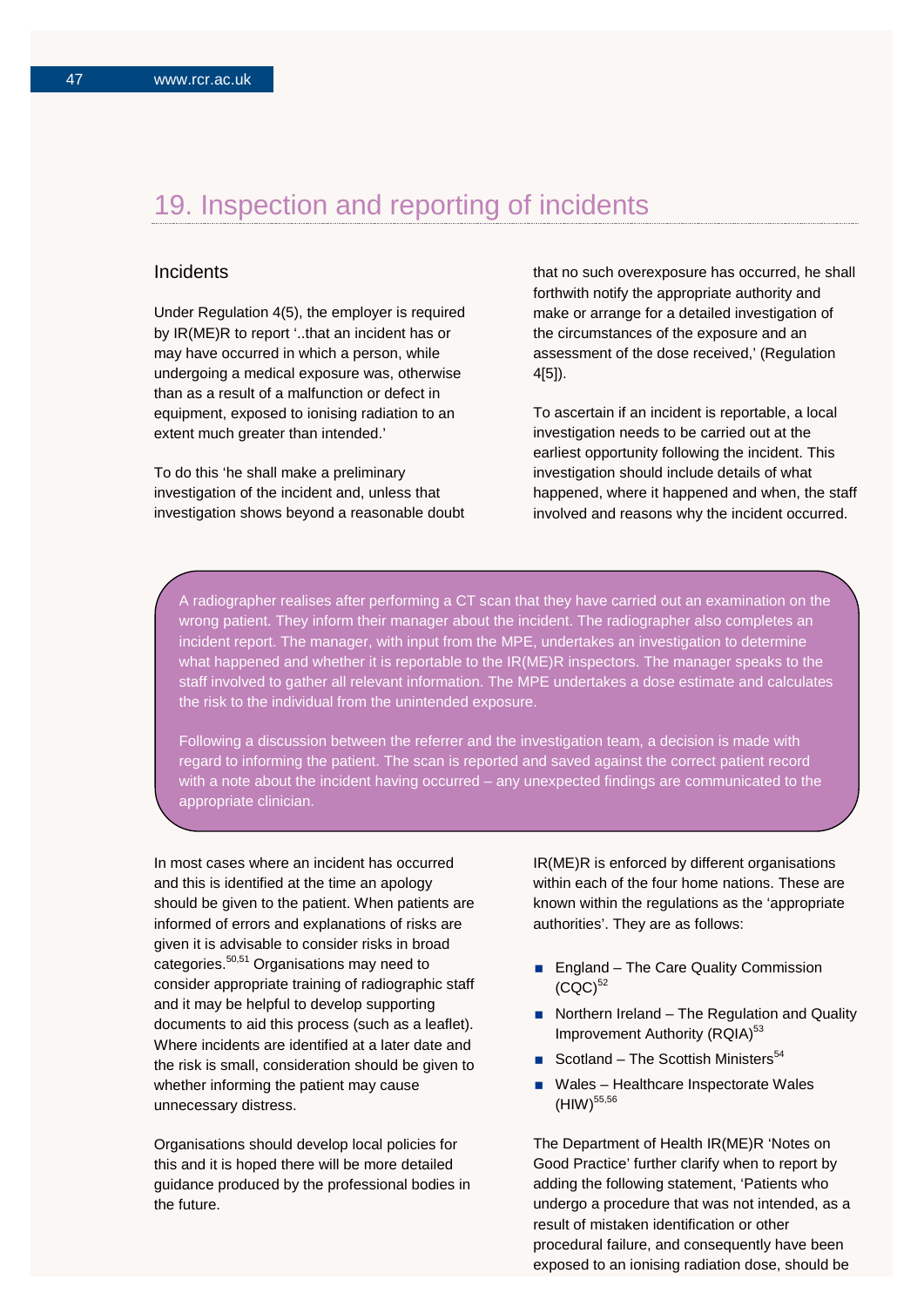considered as having received an unintended dose of radiation.' 6

Ideally, all near miss incidents should follow the same pathway as an incident so that lessons learnt can be applied and have the potential to prevent an actual incident from occurring. The process of investigation of incidents and near misses, including responsibilities and timescales, may be laid out within employer's written procedure to standardise the process of investigation, although this is not required under legislation.

Incidents involving equipment malfunctions are reportable to the HSE.<sup>57</sup>

#### **Inspections**

Inspections may either be proactive, as part of an inspection programme, or reactive in response to an incident or anonymous 'whistle blower'. Inspectors may request, in advance, copies of procedures and records. In planning for a proactive inspection if notice is given, the organisation would be advised to ensure all relevant personnel are available to answer the inspectors' questions so that all required answers are immediately forthcoming – this reduces the need for sending on records and responses postinspection. It should be noted that inspections can be unannounced.

The inspectors will carry identity badges and documentation and will have been appointed for purposes including the collection of evidence which may be used for enforcement purposes and for making enquiries relating to compliance with the regulations. Before any inspection, relevant staff should be briefed to ensure they provide the required information to aid the inspectors.

During an inspection, inspectors may ask for access to any person within the organisation and any document relevant to their line of enquiry. At the end of the inspection, representatives of the host organisation will usually be given feedback and the opportunity to ask questions of the inspectors. Following such an inspection, the inspectors will generate a draft report of their findings that the organisation may comment on for matters of accuracy. The final report will be issued and may be made available on the inspectorate's website. The results will be shared with the host employer.

The findings of an inspection may also lead to enforcement action by the inspectorate to remedy any shortcomings in practice that are found. These enforcements actions may include criminal proceedings against the employer and/or individuals with responsibility under IR(ME)R, namely referrers, practitioners and operators. However, it is more commonly seen that an improvement notice will be served for regulation breaches against the employer.

The regulations in Great Britain are enforced under section 15 of the Health and Safety at Work Act 1974. In Northern Ireland they are enforced under Article 17 of the Health and Safety at Work (Northern Ireland) Order 1978.<sup>4,5</sup>

Approved by the Society and College of Radiographers: 22 January 2015

Approved by the British Institute of Radiology: 27 February 2015

Approved by The Royal College of Radiologists Clinical Radiology Faculty Board: 27 February 2015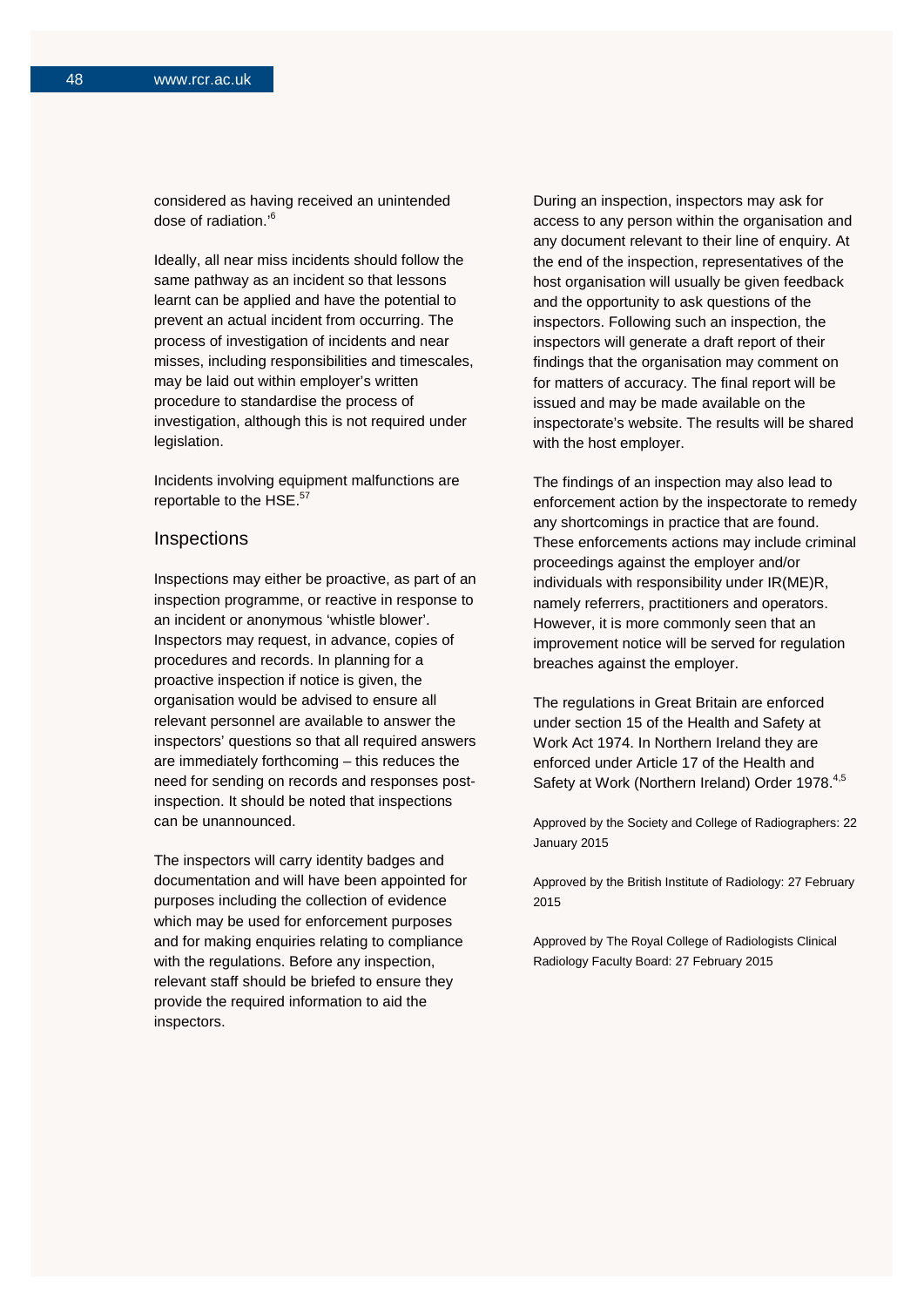## References

- 1. Department of Health. *The Ionising Radiation (Medical Exposure) Regulations 2000*. London: The Stationery Office, 2000.
- 2. The Royal College of Radiologists, Society and College of Radiographers, Institute of Physics and Engineering in Medicine. *A guide to understanding the implications of the ionising radiation (medical exposure) regulations in radiotherapy.* London: The Royal College of Radiologists, 2008.
- 3. Teunen D. The European Directive on health protection of individuals against the dangers of ionising radiation in relation to medical exposures (97/43/EURATOM). *J Radiol Prot* 1998; **18**(2): 133–137.
- 4. Health and Safety Executive. *Health and Safety at Work etc. Act 1974.* London: The Stationery Office, 1974.
- 5. Health and Safety Executive. *Health and Safety at Work (Northern Ireland) Order 1978.* London: The Stationery Office, 1978.
- 6. Department of Health. The Ionising Radiation (Medical Exposure) Regulations 2000 (together with notes on good practice). London: The Stationery Office, 2000.
- 7. [www.scottishdental.org/index.aspx?o=7224](http://www.scottishdental.org/index.aspx?o=7224) (last accessed 22/04/2015).
- 8. V Jones, JM Oduko, E Pitcher, S Sellars, Z Vegnuti*. Guidance for the implementation of the Ionising Radiation (Medical Exposure) Regulations (2000, 2006).* London: Public Health England, 2014.
- 9. General Chiropractic Council, IR(ME)R Explanation Guide and Procedures, 2014, [http://www.gcc](http://www.gcc-uk.org/publications/explanation-guide/)[uk.org/publications/explanation-guide/](http://www.gcc-uk.org/publications/explanation-guide/) (accessed 6th January 2015).
- 10. General Chiropractic Council. *Ionising radiation (medical exposure) regulations 200 (as amended) Ionising (medical exposure regulations (Northern Ireland) 2000 (as amended). (IR[ME]R). An explanation guide for chiropractors.* London: General Chiropractic Council, 2014.
- 11. International commission on radiological protection. The 2007 Recommendations of the International Commission on Radiological Protection. *Ann ICRP* 2007; **37:** 2–4.
- 12. Department of Health. *The Ionising Radiation (Medical Exposure) (Amendment) Regulations 2006, Statutory Instrument No. 2523.* London: The Stationery Office, 2006.
- 13. Department of Health. *The Ionising Radiation (Medical Exposure) (Amendment) Regulations 2011, Statutory Instrument No.1567.* London, The Stationery Office, 2011.
- 14. Department of Health. *The Ionising Radiation (Medical Exposure) (Amendment) Regulations (Northern Ireland) 2010, Statutory Rules of Northern Ireland No. 29.* London, The Stationery Office, 2010.
- 15. The Royal College of Radiologists. *iRefer: Making the best use of clinical radiology***,** (seventh edition). London: The Royal College of Radiologists, 2012.
- 16. Department of Health. *National Health Service Reform and Health Care Professions Act 2002.* London: The Stationery Office, 2002.
- 17. The Royal College of Nursing, Society and College of Radiographers, General Chiropractic Council, General Osteopathic Council, Chartered Society of Physiotherapy, NHS Alliance and The Royal College of Radiologists. *Clinical imaging requests from non-medically qualified professionals, 2nd edition*. London: The Royal College of Nursing, 2008.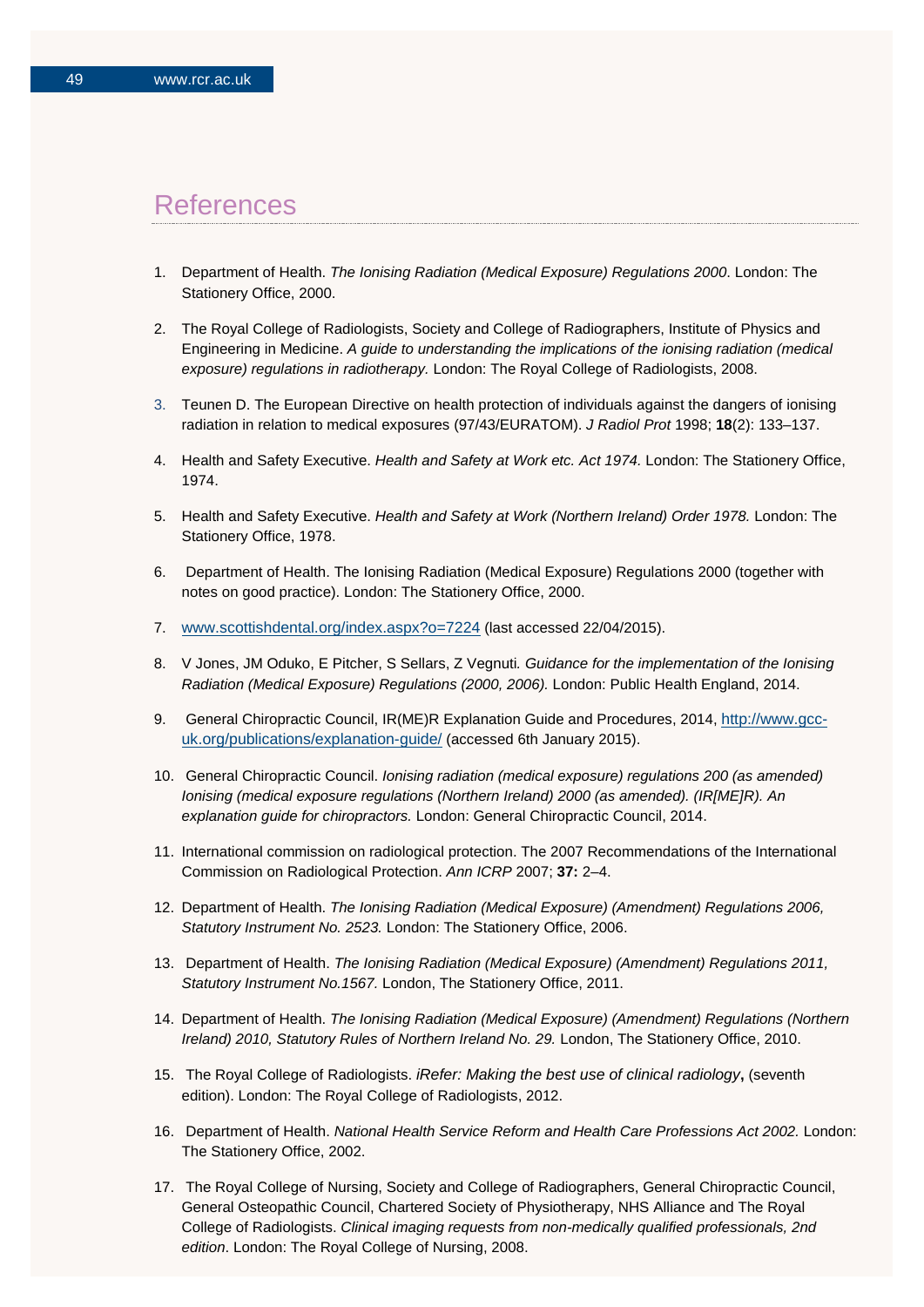- 18. The Royal College of Radiologists. *[A practical guide to implementing Ordercomms](http://www.rcr.ac.uk/docs/radiology/pdf/bfcr(14)1_order_final.pdf) and electronic [remote requesting in radiology.](http://www.rcr.ac.uk/docs/radiology/pdf/bfcr(14)1_order_final.pdf)* London: The Royal College of Radiologists, 2014.
- 19. The Royal College of Radiologists. *Recommendations for cross-sectional imaging in cancer management, second edition*. London: The Royal College of Radiologists, 2014.
- 20. Ng CS, Watson CJ, Palmer CR *et al.* Evaluation of early abdominopelvic computed tomography in patients with acute abdominal pain of unknown cause: prospective randomised study. *BMJ* 2002; **325**(7377): 1387.
- 21. [www.sor.org/learning/document-library/code-professional-conduct](http://www.sor.org/learning/document-library/code-professional-conduct) (last accessed 22/04/2015).
- 22. European Commission. *Radiation Protection No 174 European guidelines on medical physics expert*. Luxembourg: Publications Office of the European Union, 2014.
- 23. Council of the European Union. *Council Directive 2013/59/EURATOM.* Aberdeen*:* Official Journal of the European Union, 2013.
- 24. Society and College of Radiographers. *Scope of practice of assistant practitioners.* London: Society and College of Radiographers, 2012.
- 25. Health Protection Agency for the Administration of Radioactive Substances Advisory Committee. *Notes for guidance on the clinical administration of radiopharmaceuticals and use of sealed radioactive sourced.* London: Health Protection Agency*,* 2006.
- 26. [www.sor.org/career-progression/assistant-practitioners/assistant-practitioner-accreditation](http://www.sor.org/career-progression/assistant-practitioners/assistant-practitioner-accreditation) (last accessed 22/04/2015).
- 27. Society and College of Radiographers. *Student radiographers and trainee assistant practitioners as "Operators" under IR(ME)R 2000/2006.* London: Society and College of Radiographers, 2009.
- 28. Health Protection Agency, The Royal College of Radiologists, The Royal College of Radiographers. *Protection of pregnant patients during diagnostic medical exposures to ionising radiation* (RCE-9). London: Health Protection Agency, 2009.
- 29. Society and College of Radiographers. *IR(ME)R 2000 and IR(ME) Amendment Regulations 2006 and 2011.* London: Society and College of Radiographers*,* 2012.
- 30. Society and College of Radiographers. *Student radiographers and trainee assistant practitioners: verifying patient identification and seeking consent.* London: Society and College of Radiographers, 2010.
- 31. Royal College of Paediatrics and Child Health. *Pre-procedure pregnancy checking for under 16s: Guidance for clinicians.* London: Royal College of Paediatrics and Child Health, 2012.
- 32. European Commission. *Radiation protection 109. Guidance on diagnostic reference levels (DRLs) for medical exposures*. Luxembourg: European Commission, 1999.
- 33. Department of Health. *Guidance on the establishment and use of diagnostic reference levels (DRLs).* London, Department of Health, 2007.
- 34. [www.gov.uk/government/publications/diagnostic-radiology-recommended-national-reference](http://www.gov.uk/government/publications/diagnostic-radiology-recommended-national-reference-doses/diagnostic-radiology-recommended-national-reference-doses%23contents)[doses/diagnostic-radiology-recommended-national-reference-doses#contents](http://www.gov.uk/government/publications/diagnostic-radiology-recommended-national-reference-doses/diagnostic-radiology-recommended-national-reference-doses%23contents) (last accessed 22/04/2015).
- 35. Hart D, Wall BF, Hillier MC, Shrimpton PC. *Frequency and collective dose for medical and dental X-ray examinations in the UK.* Didcot: Health Protection Agency, 2010.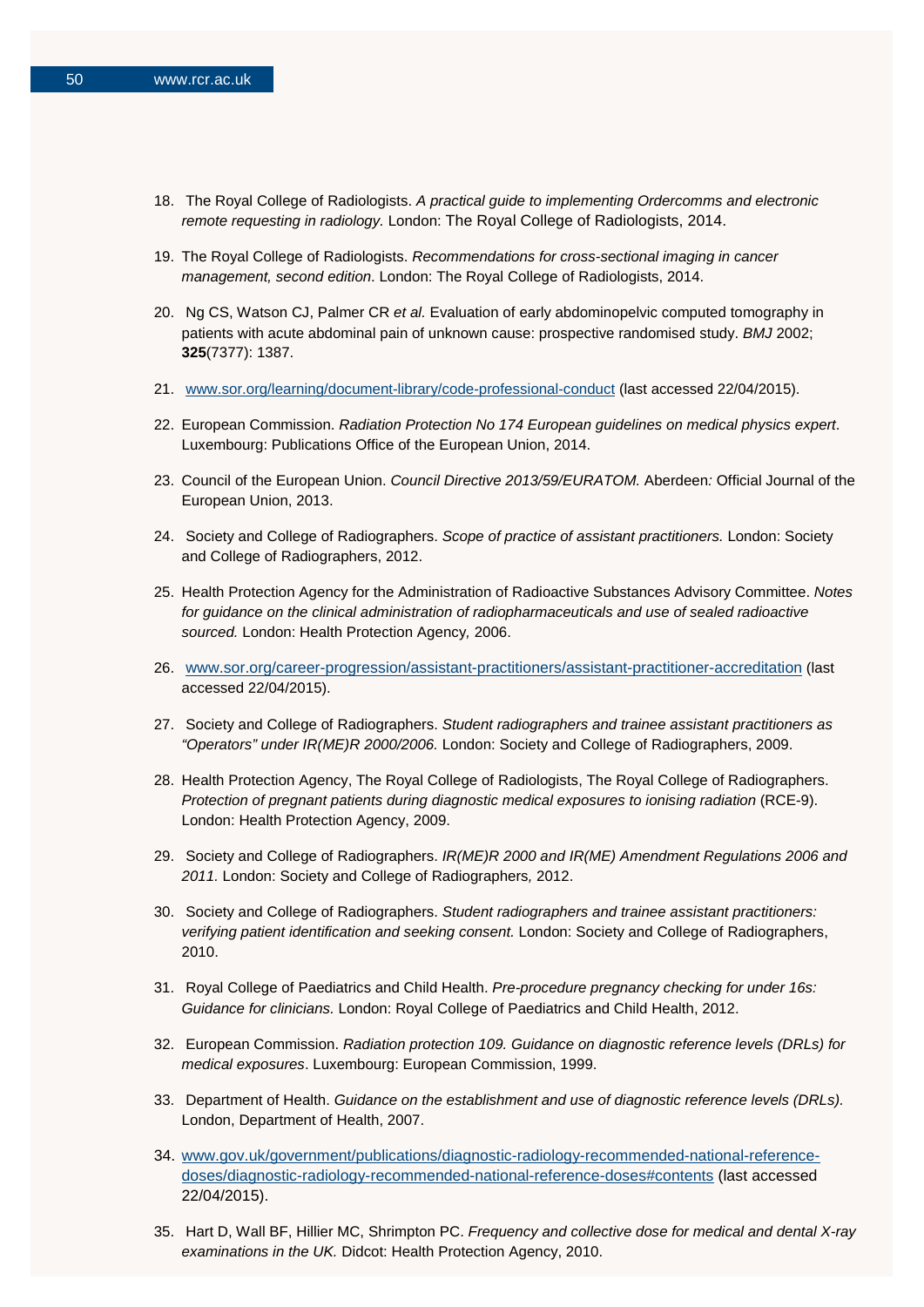- 36. [www.myesr.org/cms/website.php?id=/en/eu\\_affairs/esr\\_subcommittee\\_on\\_radiation\\_protection/ec](http://www.myesr.org/cms/website.php?id=/en/eu_affairs/esr_subcommittee_on_radiation_protection/ec_tender_project_european_diagnostic_reference_levels_for_paediatric_imaging.htm) [\\_tender\\_project\\_european\\_diagnostic\\_reference\\_levels\\_for\\_paediatric\\_imaging.htm](http://www.myesr.org/cms/website.php?id=/en/eu_affairs/esr_subcommittee_on_radiation_protection/ec_tender_project_european_diagnostic_reference_levels_for_paediatric_imaging.htm) (last accessed 22/04/2015)
- 37. Health and Safety Executive. *The Ionising Radiations Regulations 1999, Statutory Instrument No. 2523.* London, The Stationery Office, 1999.
- 38. Society and College of Radiographers (SCoR). *Preliminary clinical evaluation and clinical reporting by radiographers: policy and practice guidance.* London: Society and College of Radiographers, 2013.
- 39. The Royal College of Radiologists. *Standards and recommendations for the reporting and interpretation of imaging investigations by non-radiologist medically qualified practitioners and teleradiologists.* London: The Royal College of Radiologists, 2011.
- 40. National Patient Safety Agency. *Approval for research involving ionising radiation, Version 2*. London: National Patient Safety Agency, 2008.
- 41. [www.nres.nhs.uk](http://www.nres.nhs.uk/) (last accessed 23/04/2015).
- 42. Health Protection Agency. *Committee on Medical Aspects of Radiation in the Environment (COMARE). Twelfth report; The impact of personally initiated X-ray computed tomography scanning for the health assessment of asymptomatic individuals.* London: The Stationery Office, 2007.
- 43. Department of Health. *Justification of computed tomography (CT) for individual health assessment.* Expert working party report. London: Department of Health, 2014.
- 44. [www.hse.gov.uk/lung-disease/resources.htm](http://www.hse.gov.uk/lung-disease/resources.htm) (last accessed 23/04/2015).
- 45. Society and College of Radiographers. *Guidance for radiographers providing forensic services.* London: Society and College of Radiographers, 2014.
- 46. British Society of Paediatric Radiology and Society and College of Radiographers. *Imaging children; immobilisation, distraction techniques and use of sedation.* London: Society and College of Radiographers, 2012.
- 47. Association of Paediatric Radiographers and Society and College of Radiographers. *Practice standards for the imaging of children and young people.* London: Society and College of Radiographers, 2009.
- 48. Association of Paediatric Radiographers and Society. *Skeletal survey for suspected NAI, SIDS and SUDI: guidance for radiographers.* London: Society and College of Radiographers, 2009.
- 49. Institute of Physics and Engineering in Medicine. *Recommended standards for the routine performance testing of diagnostic X-ray imaging systems.* York: Institute of Physics and Engineering in Medicine, 2004.
- 50. Wall BF, Haylock R, Jansen JTM, Hillier MC, Hart D, Shrimpton PC. *Radiation risks from medical X-ray examinations as a function of the age and sex of the patient.* Didcot: Health Protection Agency, 2011.
- 51. Kotre CJ, Walker A. Duty of candour and the definition of moderate harm for radiation overexposure and exposures much greater than intended in diagnostic radiology. *Br J Radiol* 2014; **87**(1034): 20130555.
- 52. [www.cqc.org.uk/content/reporting-irmer-incidents](http://www.cqc.org.uk/content/reporting-irmer-incidents) (last accessed 23/04/2015).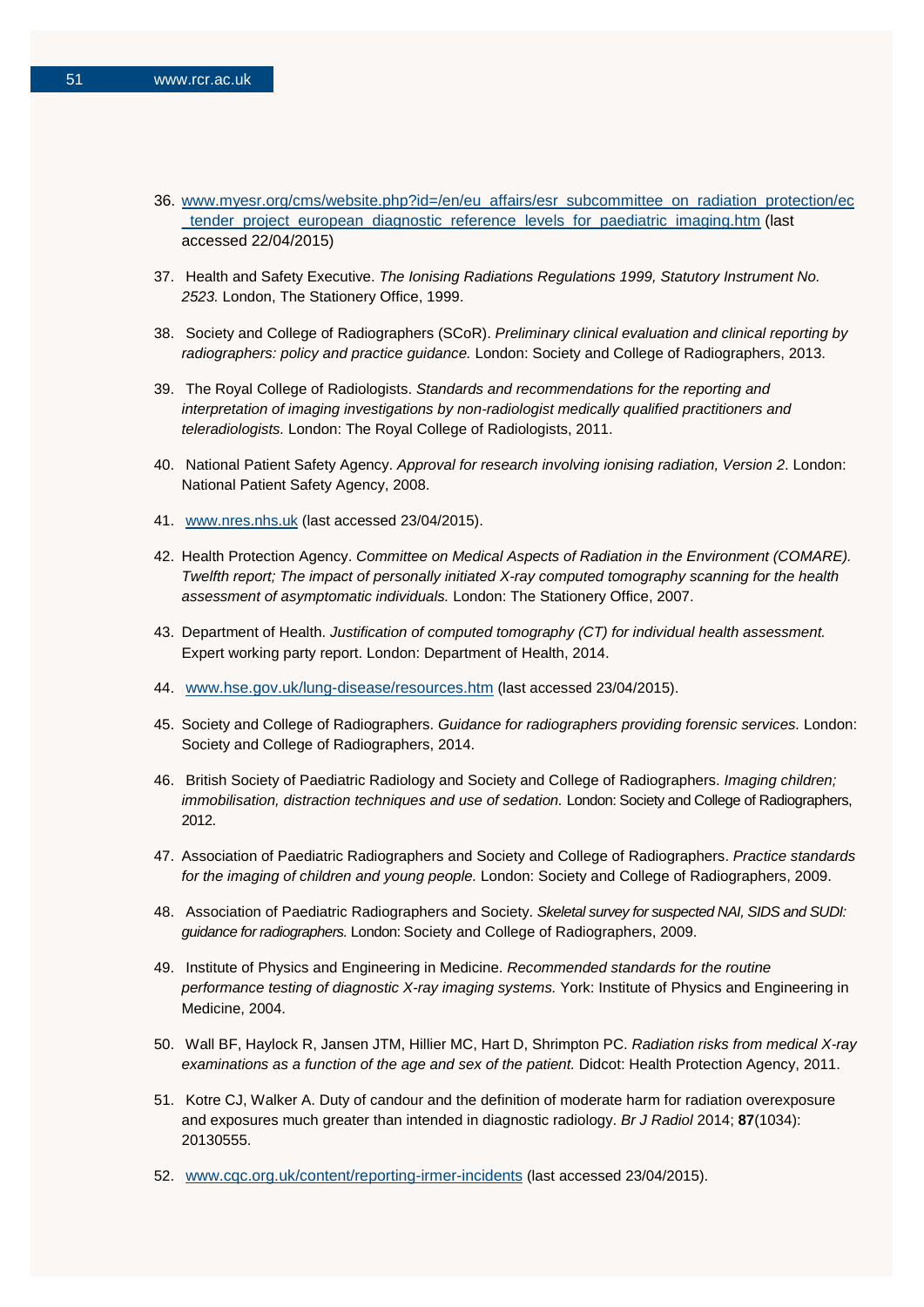- 53. [www.rqia.org.uk/what\\_we\\_do/ir\\_me\\_r.cfm](http://www.rqia.org.uk/what_we_do/ir_me_r.cfm) (last accessed 23/04/2015).
- 54. [www.gov.scot/Topics/Health](http://www.gov.scot/Topics/Health) (last accessed 23/04/2015).
- 55. [www.hiw.org.uk/irmer](http://www.hiw.org.uk/irmer) (last accessed 23/04/2015).
- 56. Healthcare Inspectorate Wales. *Notification Of IR(ME)R Incident*. Merthyr Tydfil: Healthcare Inspectorate Wales, 2014.
- 57. [www.hse.gov.uk/radiation/ionising/notification.htm](http://www.hse.gov.uk/radiation/ionising/notification.htm) (last accessed 23/04/2015).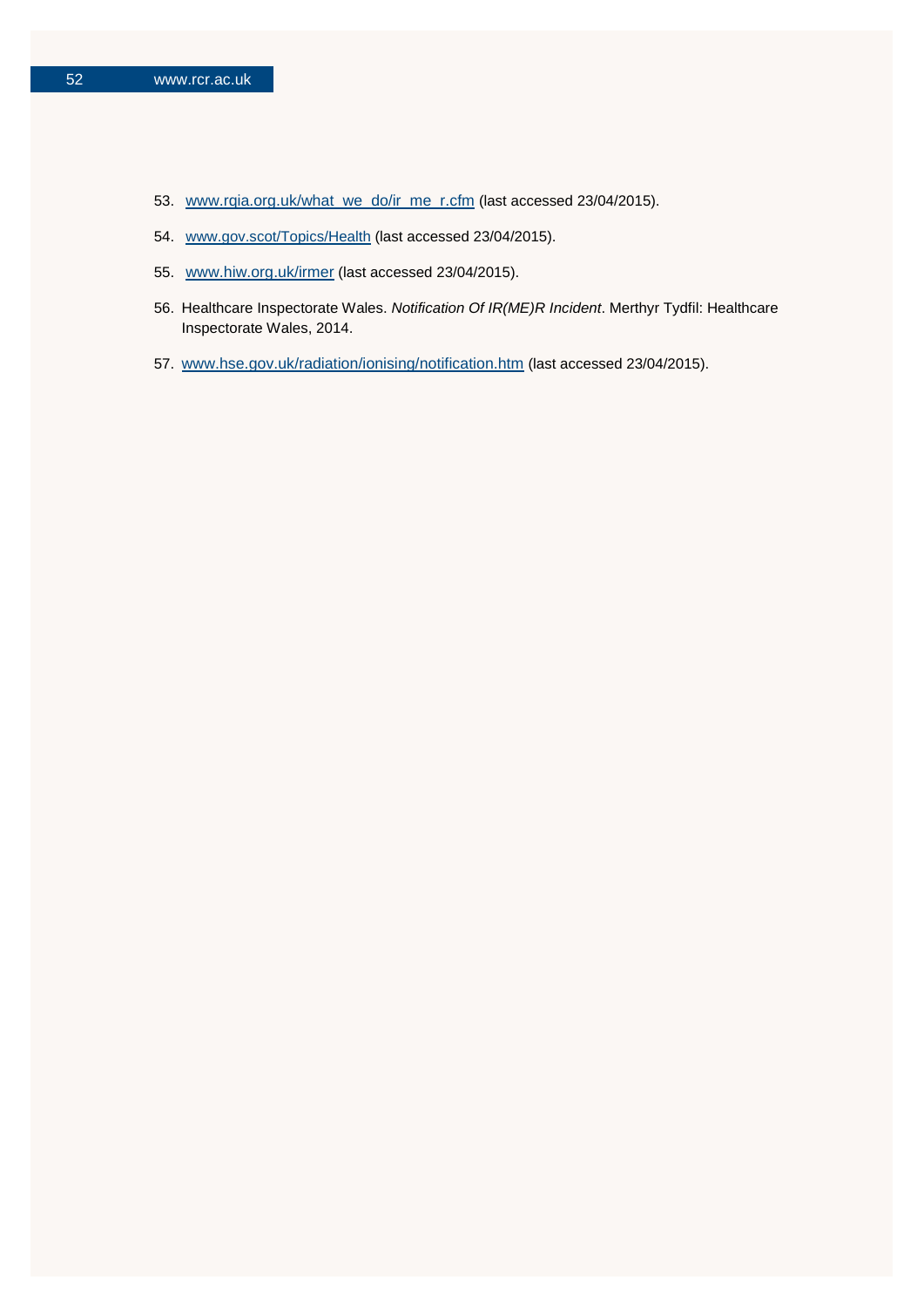# Appendix 1. IR(ME)R schedule 1 procedures<sup>1</sup>

The written procedures for medical exposures shall include:

- a. Procedures to identify correctly the individual to be exposed to ionising radiation;
- b. Procedures to identify individuals entitled to act as referrer or practitioner or operator;
- c. Procedures to be observed in the case of medico-legal exposures;
- d. Procedures for making enquiries of females of childbearing age to establish whether the individual is or may be pregnant or breastfeeding;
- e. Procedures to ensure that quality assurance programmes are followed;
- f. Procedures for the assessment of patient dose and administered activity;
- g. Procedures for the use of diagnostic reference levels established by the employer for radio diagnostic examinations … Specifying that these are expected not to be exceeded for standard procedures when good and normal practice regarding diagnostic and technical performance is applied;
- h. Procedures for determining whether the practitioner or operator is required to effect one or more of the matters set out in regulation 7(4) including criteria on how to effect those matters and in particular procedures for the use of dose constraints established by the employer for biomedical and medical research programmes falling within regulation 3(d) where no direct benefit for the individual is expected from the exposure;
- i. Procedures for the giving of information and written instructions as referred to in regulation 7(5);
- j. Procedures for the carrying out and recording of an evaluation for each medical exposure including, where appropriate, factors relevant to patient dose;
- k. Procedures to ensure that the probability and magnitude of accidental or unintended doses to patients from radiological practices are reduced so far as reasonably practicable.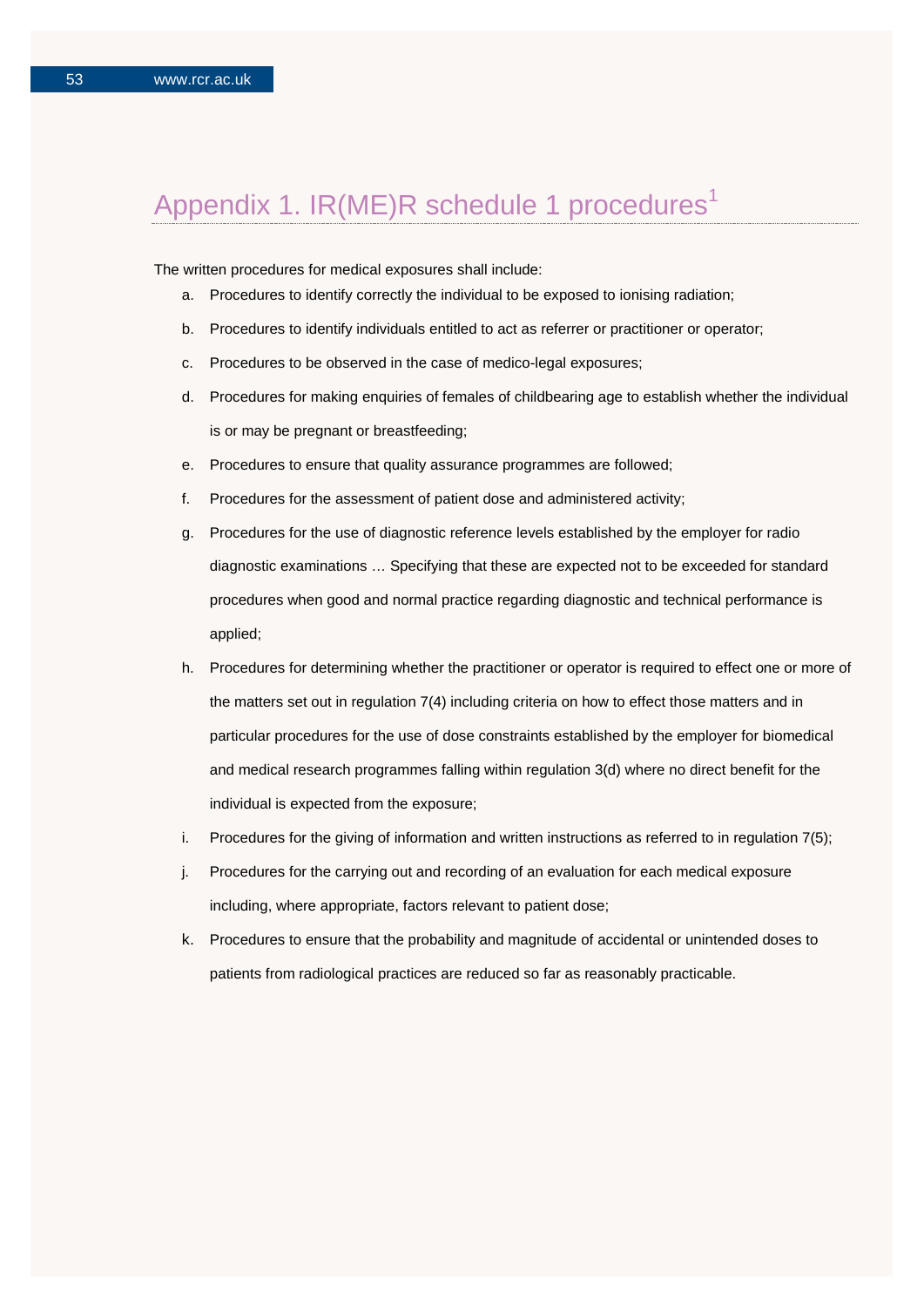## Appendix 2. Things to consider when writing employer's procedures

Things to consider when writing employers' IR(ME)R procedures; this list is not exhaustive.

#### **1. ID procedure**

- Who is responsible for carrying out ID checks? Is it the person undertaking the exposure?
- When does the ID check happen?
- How is this completed? Ask active questions? Check hospital identification wrist band if available?
- Consider language barriers/age/mental capacity/inpatients/theatre and unconscious patients
- What if there is more than one operator involved in the examination, for example, two radiographers in CT or a cardiologist and radiographer in the catheter labs?

#### **2. Entitlement of duty holders**

- Describe how the employer is made aware of their responsibilities under IR(ME)R
- Describe how the task of entitlement is delegated by the employer
- Describe how entitlement takes place and by who
- Describe how competence is assessed and by who
- Outline how the scopes of practice are reviewed, for example, annual appraisal
- Clarify who holds the training records.

#### **3. Medico-legal exposures**

- What medico-legal exposures are undertaken?
- Describe the special attention for justification
- Describe the special attention for optimisation.

#### **4. Enquiries for females of child bearing age**

- Who is responsible for checking pregnancy status? Is it the person undertaking the exposure?
- What is the age range? Explanation of when 10/28 day rule applies
- Use of a flow chart may be helpful
- **Describe what happens if more than one operator is involved in the examination, for example, two** radiographers in CT or a radiologist and radiographer in fluoroscopy
- When is pregnancy checking required? When and where might this check happen?
- How is this completed? Is it documented? Where is it documented?
- Consider language barriers/age/mental capacity/inpatients/theatre and unconscious patients
- If a female is unsure or says that she is pregnant, what happens?
- How is the exposure justified if unsure or pregnant, for example, is this justification completed by a radiologist?
- How are projections or examinations limited to reduce the dose to the fetus?
- Reference local child safeguarding procedures and contact details for support for staff.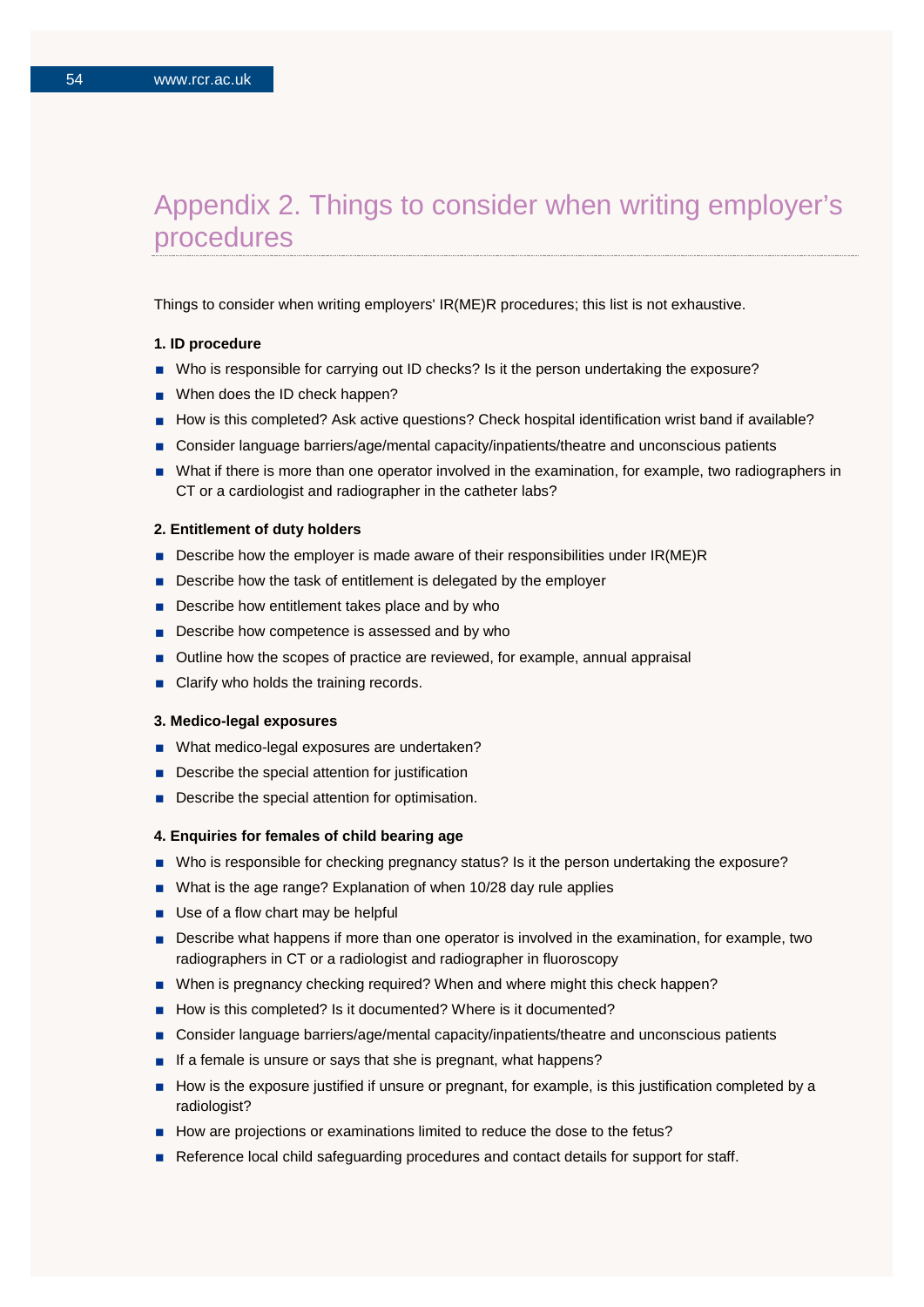#### **5. Quality assurance procedure**

- Outline the document control required for IR(ME)R documentation
- How often will the procedures/protocols be reviewed? Every three years?
- What if practice changes between these times?
- **n** Include:
	- Version number
	- Author
	- Authorised by
	- Issue date
	- Review date
	- Page no.

#### **6. Assessment of patient dose**

- How is dose recorded?
- Consider what dose information is recorded for all modalities. What units are recorded?
- Who carries documents regarding the dose information? Consider areas away from radiology
- $\blacksquare$  How is this information made available to staff?
- How often is it reviewed?

#### **7. Diagnostic reference levels (DRLs)**

- What DRLs are in place? Local, national, paediatric?
- Are they on display or included within the exposure chart?
- $\blacksquare$  How often are they reviewed and by who?
- How would you know if they were being consistently exceeded?
- What actions should be taken by the staff and the employer if they are being consistently exceeded?
- **Procedure should state that DRLs are not expected to be exceeded when good and normal practice is** applied.

#### **8. Research**

- Dose constraints when no direct medical benefit is expected to the individual from the exposure
- Target doses for patients who are expected to receive a diagnostic or therapeutic benefit from the exposure
- Special attention for justification
- Consider volunteers
- Volunteers/patients must be informed of risk regarding radiation in advance how is this achieved?

#### **9. Clinical evaluation and patient dose**

- How is clinical evaluation recorded? Where is it recorded on RIS or PACS, in the patient's notes?
- Who records the clinical evaluation? Consider evaluations that take place outside the radiology department, for example, orthopaedic clinic, intensive therapy unit (ITU)
- The operator carrying out this task should be identifiable and entitled in the employers procedures
- What should the evaluation contain?
- Describe the process in place for unexpected findings.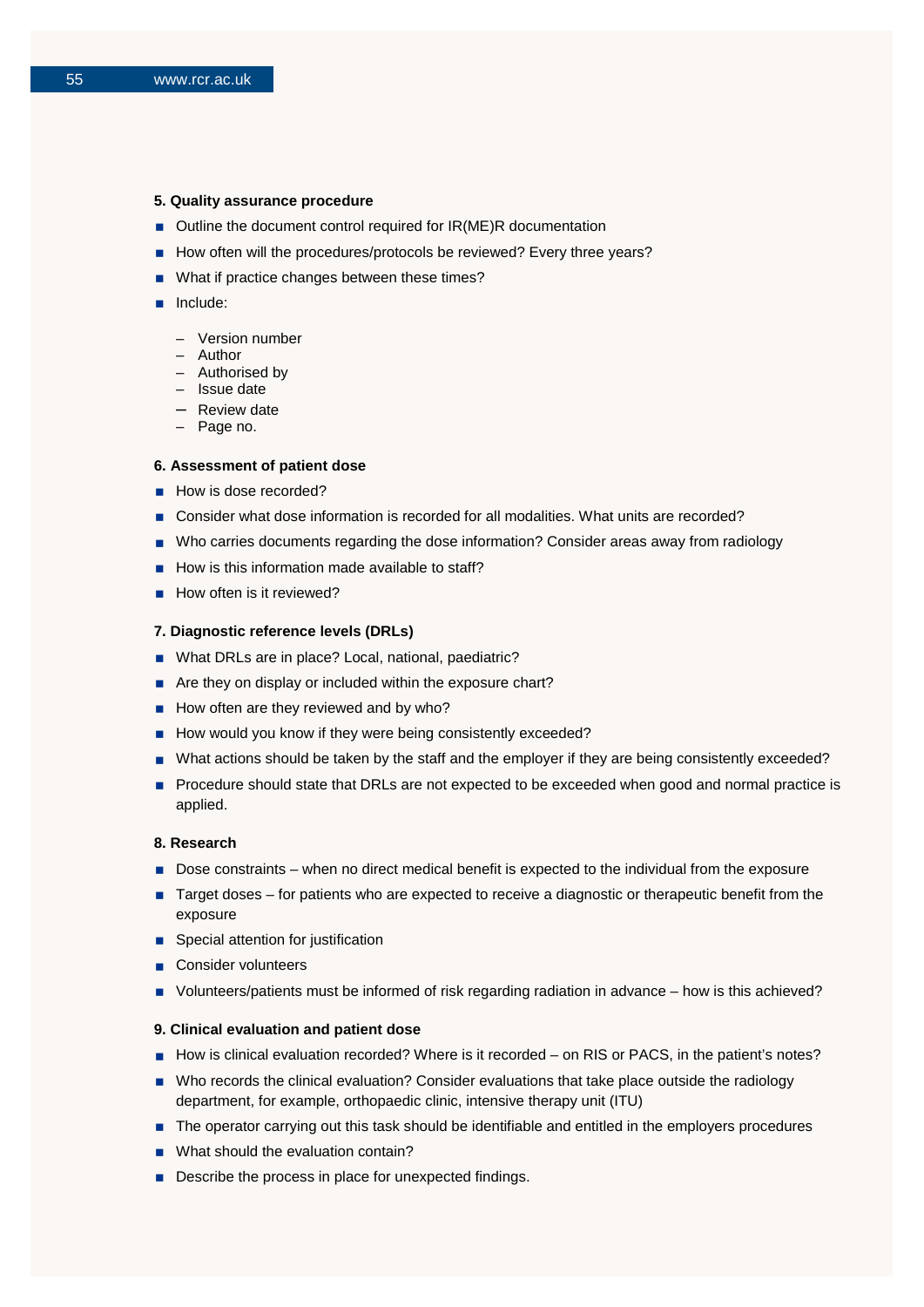### **10. Reducing the probability and magnitude of accidental or unintended exposure**

- **Employer's procedures and protocols should be in place and regularly reviewed by the author to ensure** they reflect local practice
- All equipment should regularly undergo QA by operators and medical physicists to ensure it is functioning correctly
- Additional equipment QA checks should be carried out by radiographers if over 10% of images are deemed unacceptable
- How is feedback shared with staff following incidents?
- Training and competence assessments should be undertaken, including when new equipment and procedures are introduced
- $\blacksquare$  Induction programmes for new staff
- Clinical audit including audit of procedures
- Application of good practice and technique
- **Investigation of near miss incidents demonstrate learning from incidents**
- Peer review of images looking at image quality to include positioning, collimation etc.

### **11. Referral**

- How is a referral made? Is this electronic, written request form or letter?
- Clarify what referral criteria are made available to referrers and who is responsible for ensuring availability.

### **12. Justification and authorisation**

- Describe how authorisation is carried out? Demonstrated by writing on request form (where) or electronically?
- How is the duty holder identified?
- $\blacksquare$  Is this a standardised approach?
- Are there authorisation guidelines issued by a practitioner for operators to authorise against? Consider are the duty holder's roles clearly defined in the guidelines?

### **13. Incident reporting**

- What is reported? Are all incidents including 'near misses' recorded?
- Who is responsible for reporting the incident? Describe the process to be followed
- **Involve the MPE/radiology practitioner assistance (RPA)**
- Who is involved and carries out the investigation?
- When is external reporting necessary?
- How is feedback delivered to staff?
- Include timescales for reporting and investigating.

#### **14. Audit**

- What audits are regularly completed? Describe the process?
- $\blacksquare$  How often are they completed?
- Describe how the results are used.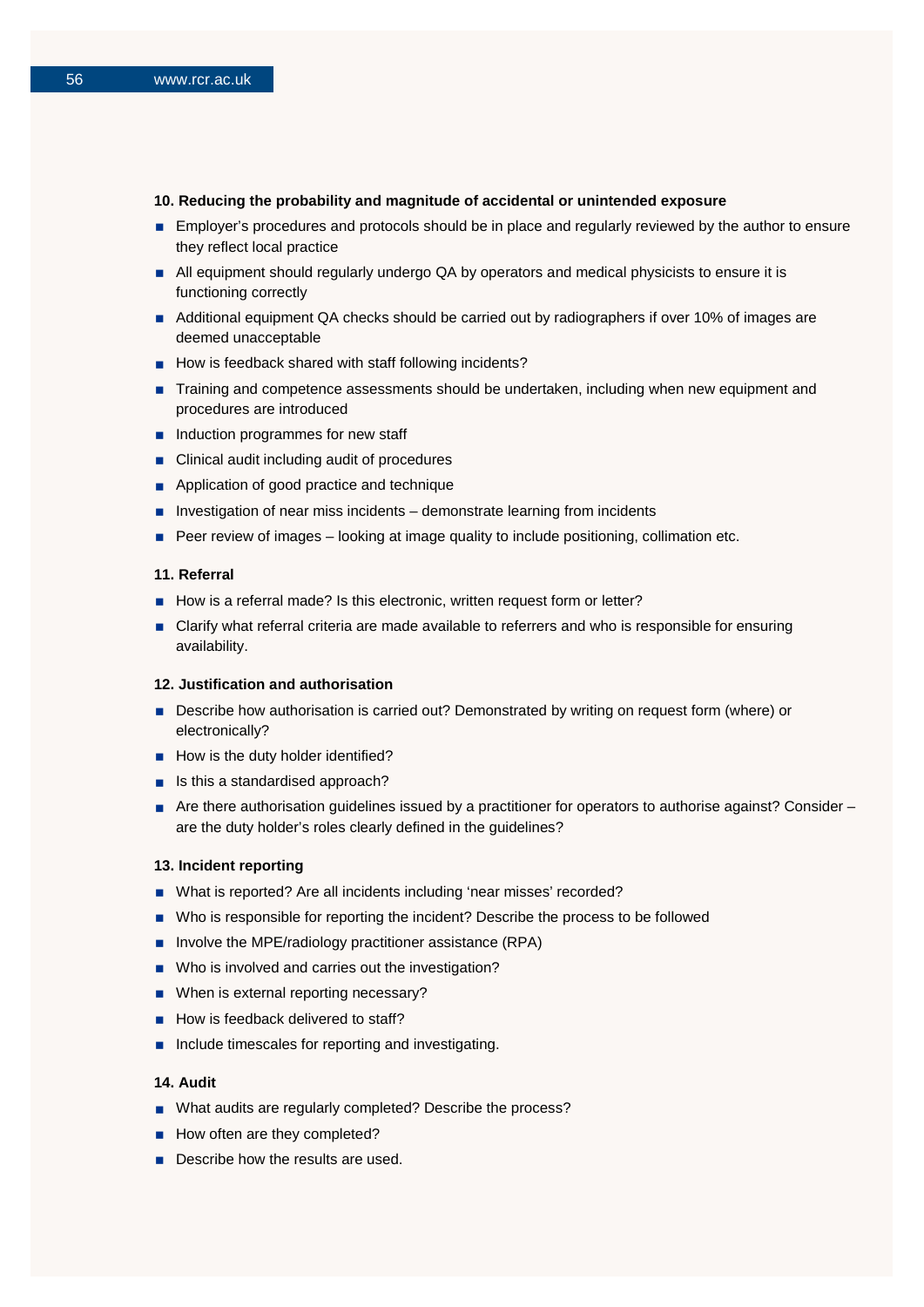## **15. Training**

- **Dutline the approach taken to training and education**
- Describe the induction process
- **Clarify who holds training records**
- Describe when and how scopes of practice are reviewed
- Clarify the situation for students, trainees and third party employees.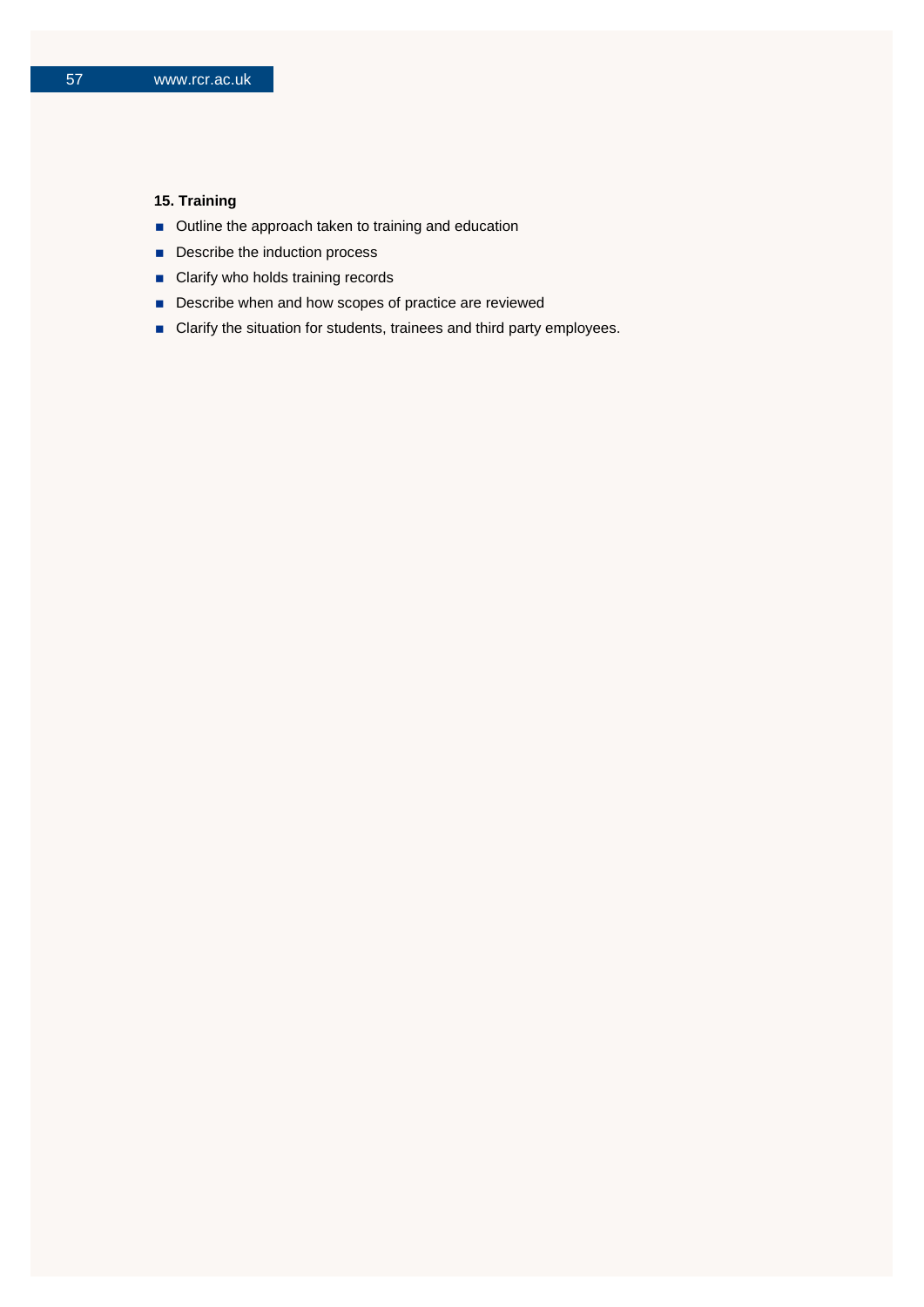# Appendix 3. Example scope of entitlement

## Competencies for entitlement as a duty holder under IR(ME)R at …….. hospital

| Name of duty holder:                | Job title: |
|-------------------------------------|------------|
| Qualification(s) and date obtained: |            |
|                                     |            |
|                                     |            |
| Registration number:                |            |
| Training records held by:           |            |

| <b>Referrer functions at  hospital</b>        | <b>Assigned as competent</b>                            |
|-----------------------------------------------|---------------------------------------------------------|
|                                               | Date and signature/initials of duty holder and assessor |
| Refer for all X-ray examinations              |                                                         |
| Refer for all general X-ray examinations      |                                                         |
| Refer for all CT examinations                 |                                                         |
| Refer for interventional radiology procedures |                                                         |
| Refer for mammography                         |                                                         |
| Refer for DXA                                 |                                                         |
| Refer for barium studies                      |                                                         |

| <b>Practitioner functions athospital</b>                                     | In training<br>Date and<br>signature/initials of duty<br>holder and assessor | <b>Assigned as competent</b><br>Date and<br>signature/initials of duty<br>holder and assessor |
|------------------------------------------------------------------------------|------------------------------------------------------------------------------|-----------------------------------------------------------------------------------------------|
| Competent to justify requests for all X-ray<br>examinations                  |                                                                              |                                                                                               |
| Competent to justify requests for all general<br>X-ray examinations          |                                                                              |                                                                                               |
| Competent to justify requests for all CT<br>examinations                     |                                                                              |                                                                                               |
| Competent to justify requests for all<br>interventional radiology procedures |                                                                              |                                                                                               |
| Competent to justify requests for<br>mammography                             |                                                                              |                                                                                               |
| Competent to justify requests for DXA                                        |                                                                              |                                                                                               |
| Competent to justify requests for barium<br>studies                          |                                                                              |                                                                                               |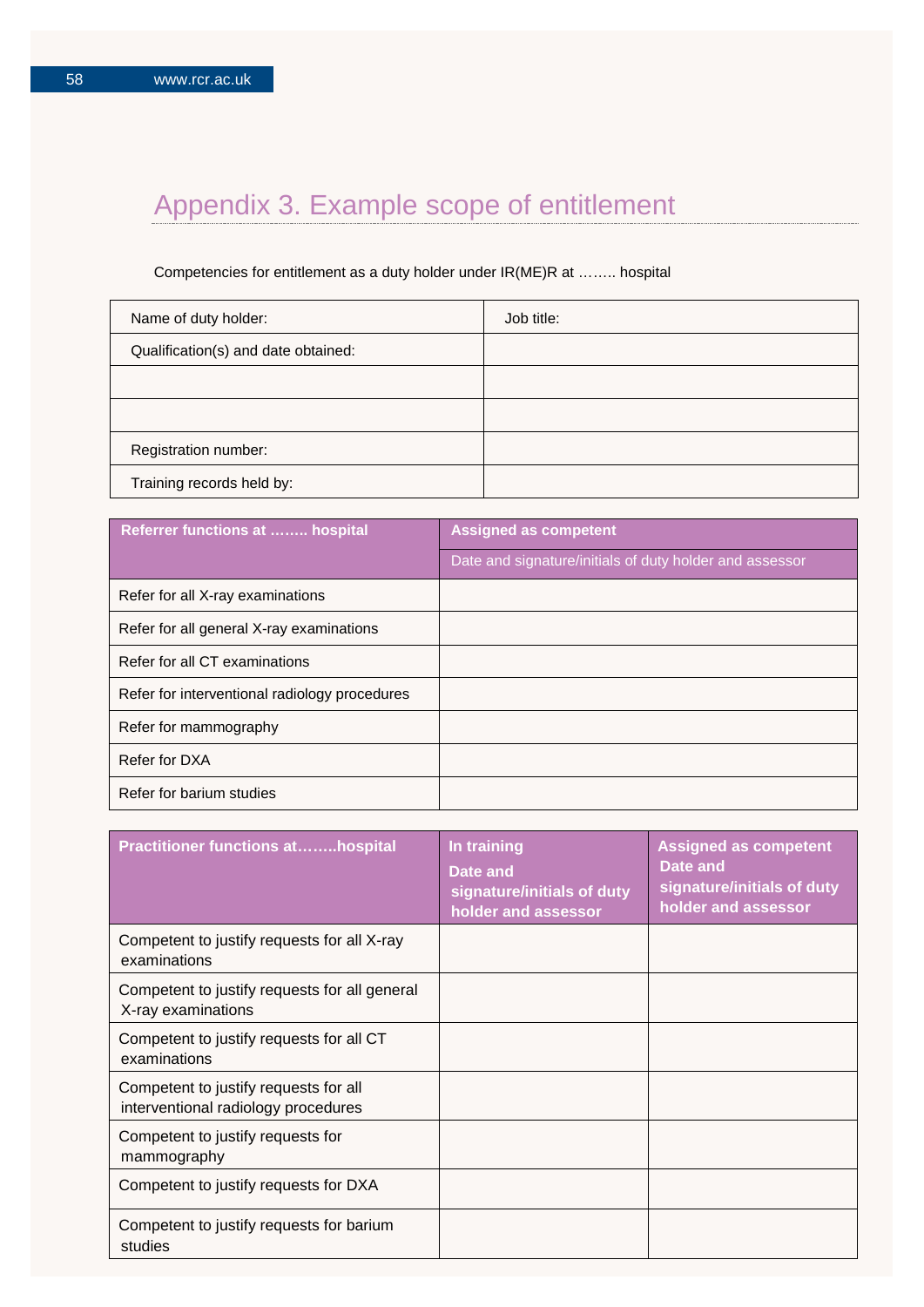| <b>Operator functions at XXXXX hospital</b>                                  | In training                                                             | <b>Assigned as</b><br>competent                                         |
|------------------------------------------------------------------------------|-------------------------------------------------------------------------|-------------------------------------------------------------------------|
|                                                                              | <b>Date and</b><br>signature/initials of<br>duty holder and<br>assessor | <b>Date and</b><br>signature/initials of<br>duty holder and<br>assessor |
| Competent to carry out patient identification                                |                                                                         |                                                                         |
| Competent to carry out pregnancy enquiries                                   |                                                                         |                                                                         |
| Competent to authorise against general X-ray<br>guidelines                   |                                                                         |                                                                         |
| Competent to undertake all general X-ray<br>examinations in Rooms 1, 2 and 3 |                                                                         |                                                                         |
| Competent to undertake CT in CT1                                             |                                                                         |                                                                         |
| Competent to undertake CT in CT2                                             |                                                                         |                                                                         |
| Competent to use the equipment for interventional<br>examinations in Room 4  |                                                                         |                                                                         |
| Competent to undertake mammography                                           |                                                                         |                                                                         |
| Competent to undertake DXA                                                   |                                                                         |                                                                         |
| Competent to undertake barium studies                                        |                                                                         |                                                                         |
| Competent to process CR plates                                               |                                                                         |                                                                         |
| Competent to clinically evaluate general X-ray<br>examinations               |                                                                         |                                                                         |
| Competent to clinically evaluate CT examinations                             |                                                                         |                                                                         |
| Competent to clinically evaluate interventional<br>procedures                |                                                                         |                                                                         |
| Competent to clinically evaluate mammography                                 |                                                                         |                                                                         |
| Competent to clinically evaluate DXA                                         |                                                                         |                                                                         |
| Competent to clinically evaluate barium studies                              |                                                                         |                                                                         |
| Competent to clinically evaluate orbits pre MRI                              |                                                                         |                                                                         |
| Competent to carry out quality assurance on<br>equipment                     |                                                                         |                                                                         |
| Entitled by:                                                                 | Date:                                                                   |                                                                         |
| Name of entitler:                                                            | Date:                                                                   |                                                                         |
| Signature of duty holder:                                                    | Date:                                                                   |                                                                         |

IR(ME)R procedures read by duty holder: Date: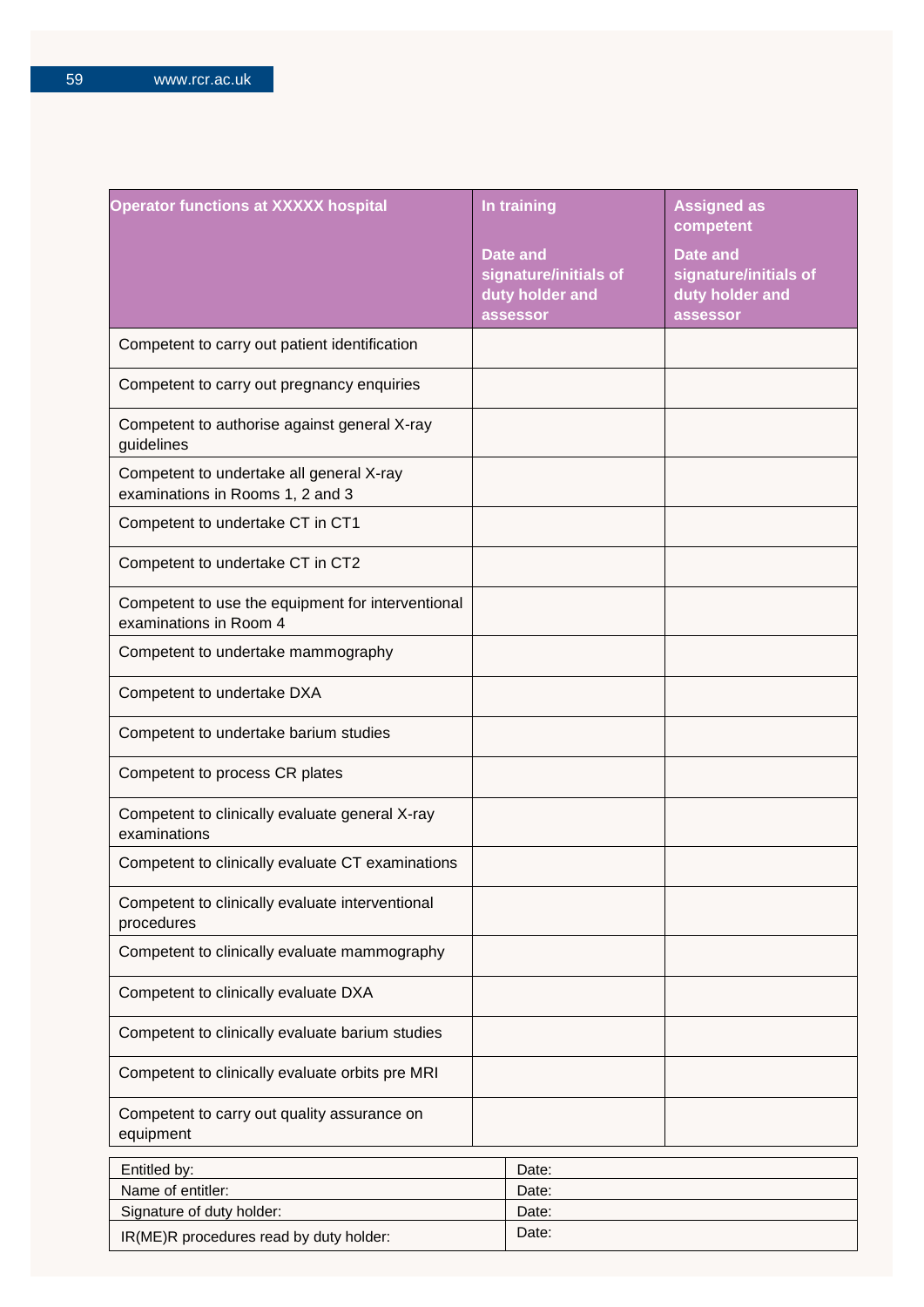### **Competencies for entitlement as duty holder under IR(ME)R at breast imaging unit……..hospital NHS trust mobile units within the ………………………..trust**

Name of duty holder:...............................................................Job title:.......................................................... Qualification(s) and date obtained: .................................................................................................................

Training records held by: ................................................................................................................................

| <b>Operator functions at breast imaging unit</b><br>trust and mobile screening units | In training<br><b>Date/signature/initials of</b><br>duty holder and assessor | <b>Assigned as competent</b><br><b>Date/signature/initials of</b><br>duty holder and assessor |
|--------------------------------------------------------------------------------------|------------------------------------------------------------------------------|-----------------------------------------------------------------------------------------------|
| Competent to verify patient identification                                           |                                                                              |                                                                                               |
| Competent to authorise against<br>authorisation guidelines                           |                                                                              |                                                                                               |
| Competent to undertake standard 2 view<br>screening mammography                      |                                                                              |                                                                                               |

| <b>Operator function at breast imaging unit</b><br>hospital NHS trust                                                                      | In training<br>Date/signature/initials of<br>duty holder and assessor | <b>Assigned as competent</b><br>Date/signature/initials of<br>duty holder and assessor |
|--------------------------------------------------------------------------------------------------------------------------------------------|-----------------------------------------------------------------------|----------------------------------------------------------------------------------------|
| Competent to undertake non-standard<br>screening (eg. implants, further views)<br>Room 1 breast imaging unit<br>Room 2 breast imaging unit |                                                                       |                                                                                        |
| Competent to operate<br>Room 2 for stereotactic breast biopsy<br>procedures                                                                |                                                                       |                                                                                        |
| Competent to undertake mammography -<br>core biopsy in<br>Room 1 breast imaging unit<br>Room 2 breast imaging unit                         |                                                                       |                                                                                        |
| Competent to undertake quality assurance<br>tests on all mammography equipment.<br>static and mobile                                       |                                                                       |                                                                                        |
| Competent to use NBSS breast screening<br>information system                                                                               |                                                                       |                                                                                        |
| Competent to use Trust RIS/PACS                                                                                                            |                                                                       |                                                                                        |

| IR(ME)R procedures read by duty holder |  |
|----------------------------------------|--|
|                                        |  |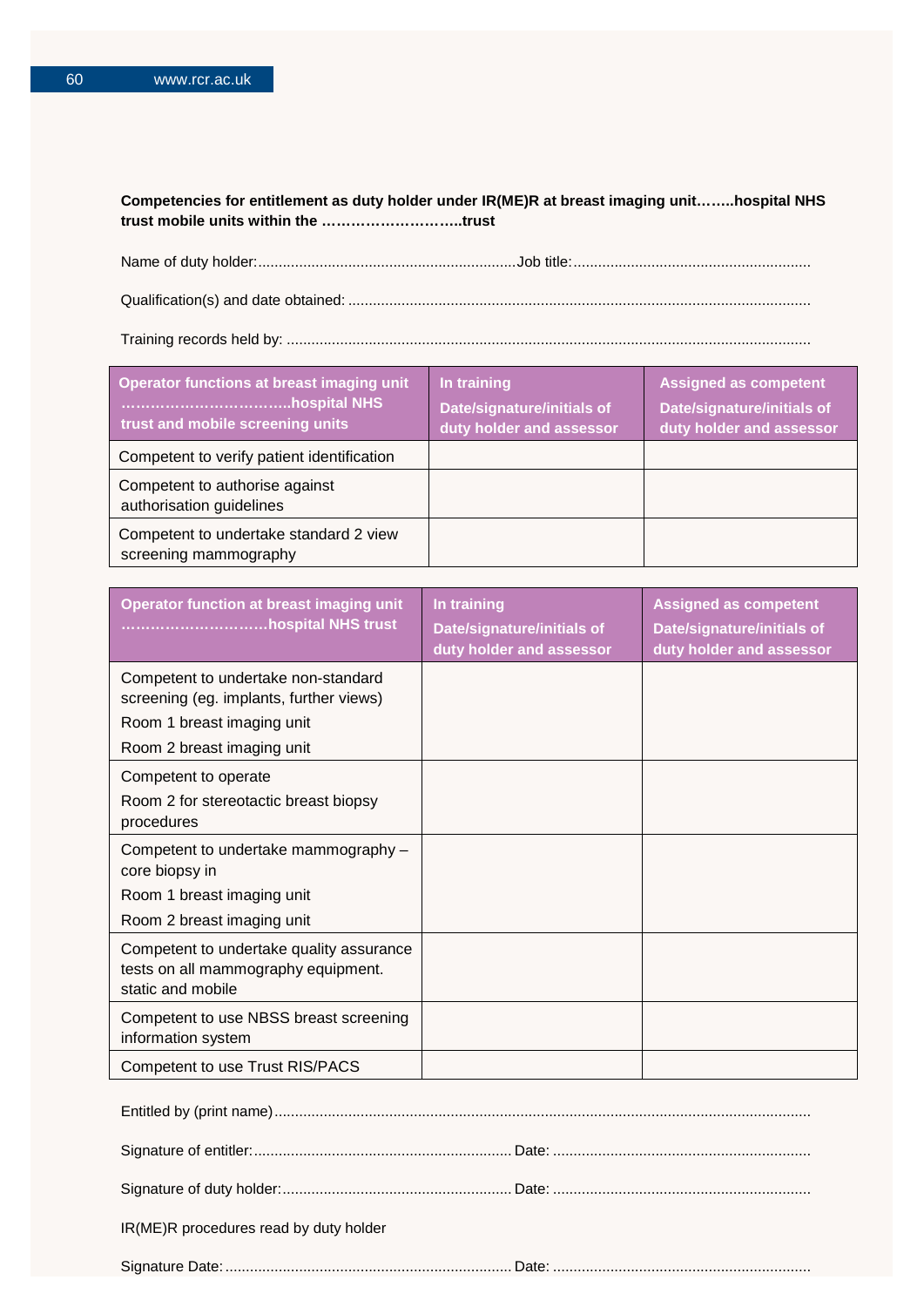# Appendix 4. Example of a local training record

| <b>Name</b>                                                             |  |                  |                                                    |                            |             | <b>Document No.</b>        |             | ΤR<br>1 |
|-------------------------------------------------------------------------|--|------------------|----------------------------------------------------|----------------------------|-------------|----------------------------|-------------|---------|
| Job title                                                               |  | eg. Radiographer |                                                    |                            |             |                            |             |         |
| Site/room/equipment                                                     |  |                  | eg. Royal Hospital, Room 1, DR X-ray machine DX321 |                            |             |                            |             |         |
| <b>Task</b>                                                             |  |                  | $\checkmark$                                       | <b>Trainer</b><br>initials |             | <b>Trainee</b><br>initials | <b>Date</b> |         |
| Switch radiographic equipment on and off including<br>isolator switches |  |                  |                                                    |                            |             |                            |             |         |
| Select patient from work list                                           |  |                  |                                                    |                            |             |                            |             |         |
| Aware of exposure charts and protocols                                  |  |                  |                                                    |                            |             |                            |             |         |
| Add additional projections to pre-set programme                         |  |                  |                                                    |                            |             |                            |             |         |
| Amend exposure factors                                                  |  |                  |                                                    |                            |             |                            |             |         |
| Collimate accurately and appropriately                                  |  |                  |                                                    |                            |             |                            |             |         |
| Knowledge of internal filtration                                        |  |                  |                                                    |                            |             |                            |             |         |
| Knowledge of available external filtration/silicon<br>wedges            |  |                  |                                                    |                            |             |                            |             |         |
| Adjust contrast and brightness of image                                 |  |                  |                                                    |                            |             |                            |             |         |
| Rotate image                                                            |  |                  |                                                    |                            |             |                            |             |         |
| Annotate image                                                          |  |                  |                                                    |                            |             |                            |             |         |
| Crop image appropriately                                                |  |                  |                                                    |                            |             |                            |             |         |
| Carry out all general X-rays as per protocol                            |  |                  |                                                    |                            |             |                            |             |         |
| Record exposure factors/dose following exposures                        |  |                  |                                                    |                            |             |                            |             |         |
| Send image to PACS                                                      |  |                  |                                                    |                            |             |                            |             |         |
| Carry out QA on equipment                                               |  |                  |                                                    |                            |             |                            |             |         |
| Location of 'Out of Order' sign                                         |  |                  |                                                    |                            |             |                            |             |         |
| This person has been trained and deemed competent on the above tasks    |  |                  |                                                    |                            | <b>Date</b> |                            |             |         |
| Signature of trainer:                                                   |  |                  |                                                    |                            |             |                            |             |         |
| Name of trainer:                                                        |  |                  |                                                    |                            |             |                            |             |         |
| Signature of duty holder:                                               |  |                  |                                                    |                            |             |                            |             |         |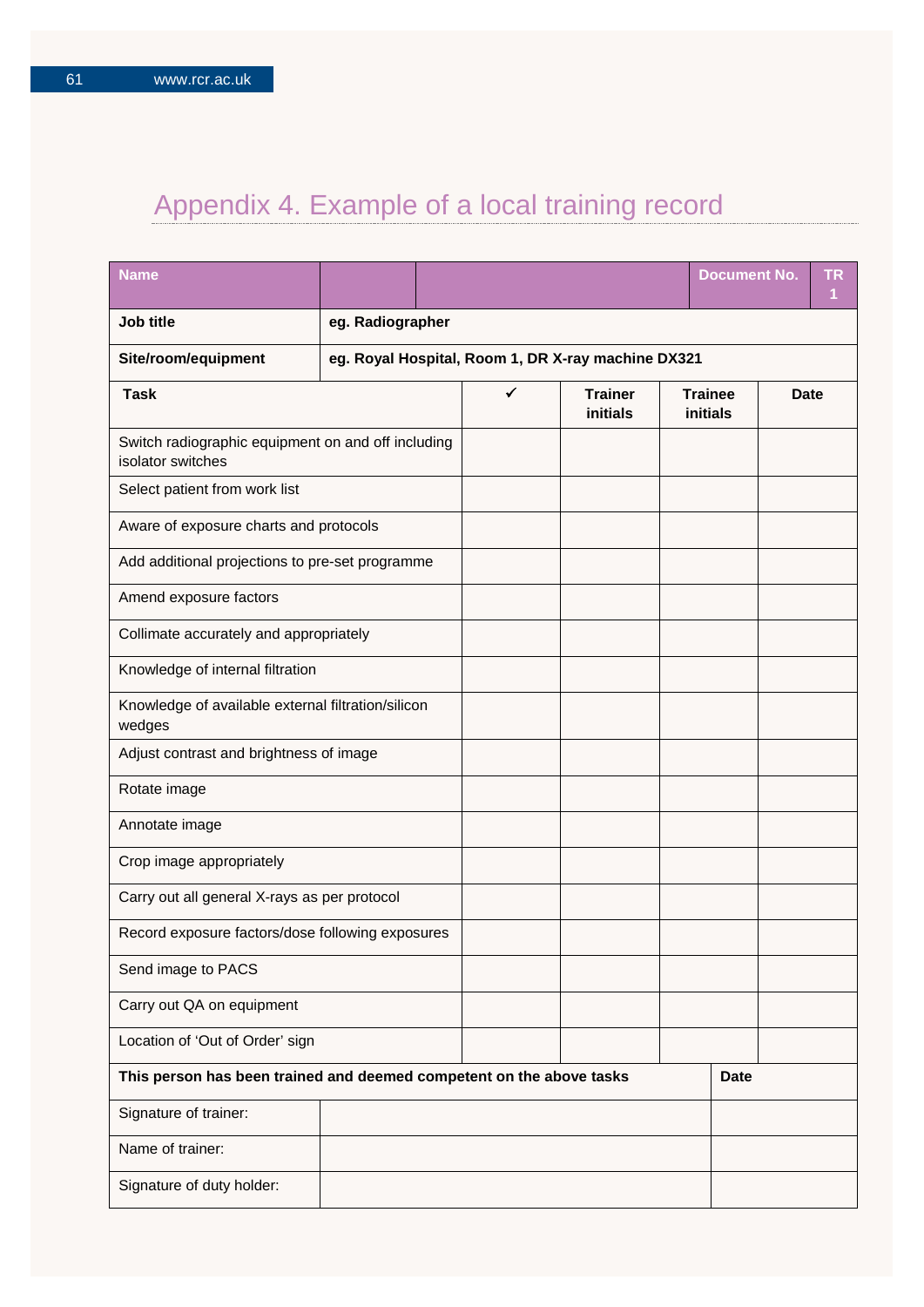# Appendix 5. Example of authorisation guidelines

**Breast screening service authorisation guidelines breast imaging unit …….. hospital trust** Every woman that attends the unit for breast screening must be checked to see if they meet the requirements of the NHSBSP and the breast imaging unit at …….. hospital trust before a mammogram can be performed.

Breast screening may be authorised if:

- $\blacksquare$  The woman is aged between 47-73 years
- Six months have elapsed since previous mammogram
- The client has not undergone bi-lateral mastectomy.

#### **Exceptional circumstances when breast screening mammography may be authorised:**

- **Nomen attending on wrong day without invitation letter** 
	- A mammogram should only be performed once the radiographer/AP contacts the screening office and verifies the client is registered with the screening unit and fulfils the above criteria 1–3 for breast screening mammography.
- Women, who have been previously invited but did not attend and now attend opportunistically
	- A mammogram must only be performed once the radiographer/AP contacts screening office and verifies the client is registered with the screening unit and fulfils the above criteria 1–3 for breast screening mammography.
- **Women over current age range** 
	- Women over the current age range can self-refer as they remain eligible for screening once every three years.

#### **Breast implants**

All breast implant clients must currently be imaged at the breast imaging unit. The protocol and exposure factors for breast implants are in each mammography room behind the control panel.

| Employer's procedures – authorisation guidelines                 |  |
|------------------------------------------------------------------|--|
| Author: Dr A Jones, Breast screening lead consultant radiologist |  |
|                                                                  |  |
|                                                                  |  |
|                                                                  |  |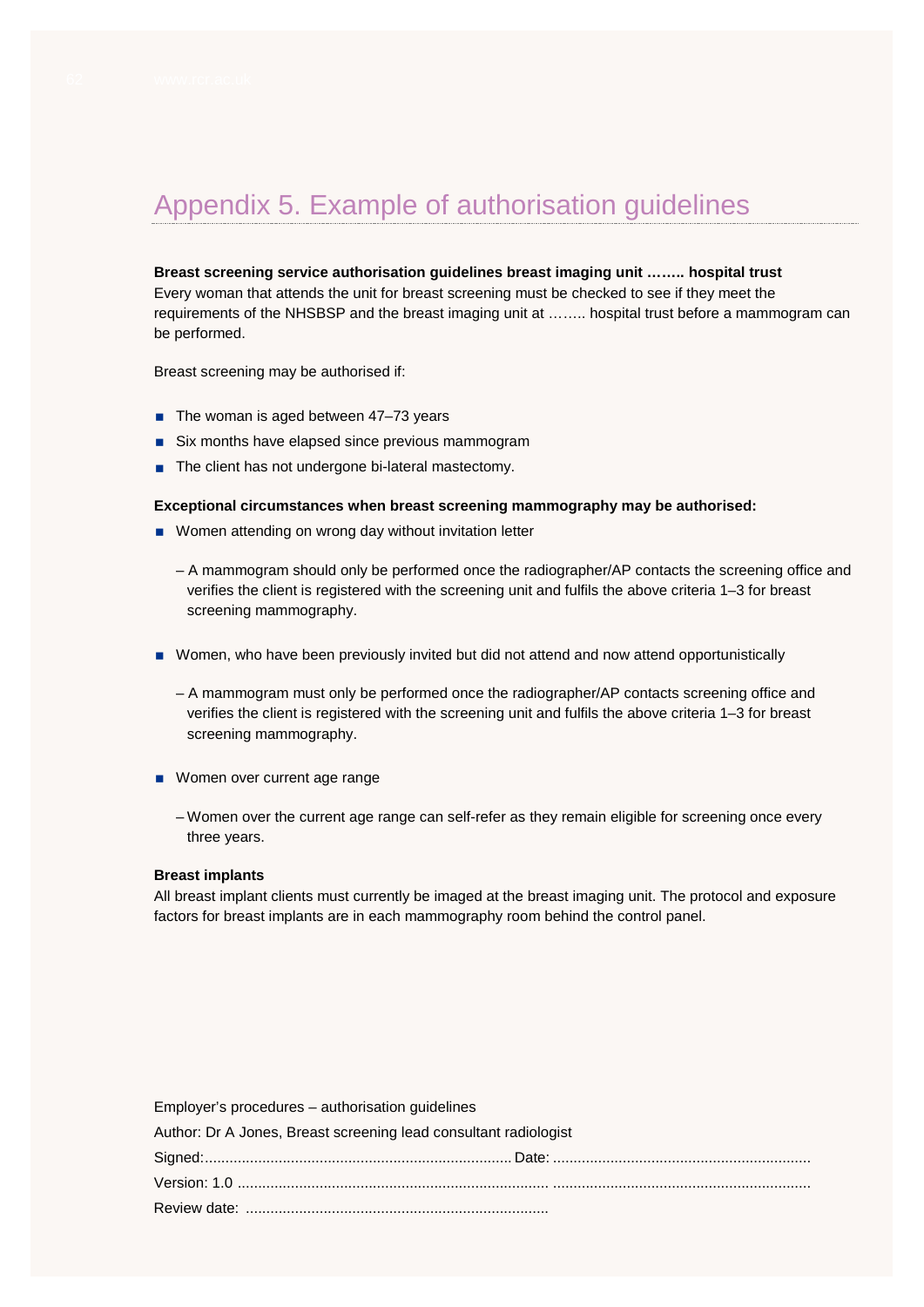# Appendix 6. Example of group entitlement

## Referrers

| <b>Staff group</b>             | <b>Registration</b>      | <b>Scope of referral</b>                                                        |
|--------------------------------|--------------------------|---------------------------------------------------------------------------------|
| Medical consultant             | <b>GMC</b> registration  | Diagnostic examinations                                                         |
|                                |                          | Interventional examinations<br>within specialty                                 |
| Non-consultant hospital doctor | <b>GMC</b> registration  | Diagnostic examinations                                                         |
| General practitioners          | <b>GMC</b> registration  | Diagnostic examinations<br>(excluding CT)                                       |
| Dental practitioners           | GDC registration         | General radiography and CBCT<br>of the jaw and CXR for inhaled<br>foreign body. |
| Radiographers                  | <b>HCPC</b> registration | Orbits X-ray - foreign body<br>identification for MRI                           |
| Ultrasonographers              | <b>HCPC</b> registration | Abdominal X-rays                                                                |
| Emergency nurse practitioners  | NMC registration         | Extremity radiography of patients<br>>5 years                                   |
| Physiotherapists               | <b>HCPC</b> registration | General radiography of<br>extremities and spine                                 |
| Speech therapists              | <b>HCPC</b> registration | Video fluoroscopy                                                               |

## **Practitioners**

| <b>Staff group</b>        | <b>Registration and training</b>                                      | <b>Scope of justification</b>                                                                 |
|---------------------------|-----------------------------------------------------------------------|-----------------------------------------------------------------------------------------------|
| Consultant radiologists   | FRCR and GMC registration                                             | Diagnostic examinations<br>Interventional examinations                                        |
| ARSAC certificate holders | GMC registration plus training<br>approved by ARSAC committee         | NM diagnostic, therapeutic and<br>research procedures listed in<br>personal ARSAC certificate |
| Dental practitioners      | Dental degree and GDC<br>registration                                 | General radiography of the jaw                                                                |
| Cardiologists             | Membership of RCP and GMC<br>registration                             | All cardiology procedures                                                                     |
| Radiographers             | HCPC registration and<br>completion of in-house training<br>programme | All general radiography                                                                       |
| Speech therapists         | HCPC registration and<br>completion of in-house training<br>programme | Video fluoroscopy                                                                             |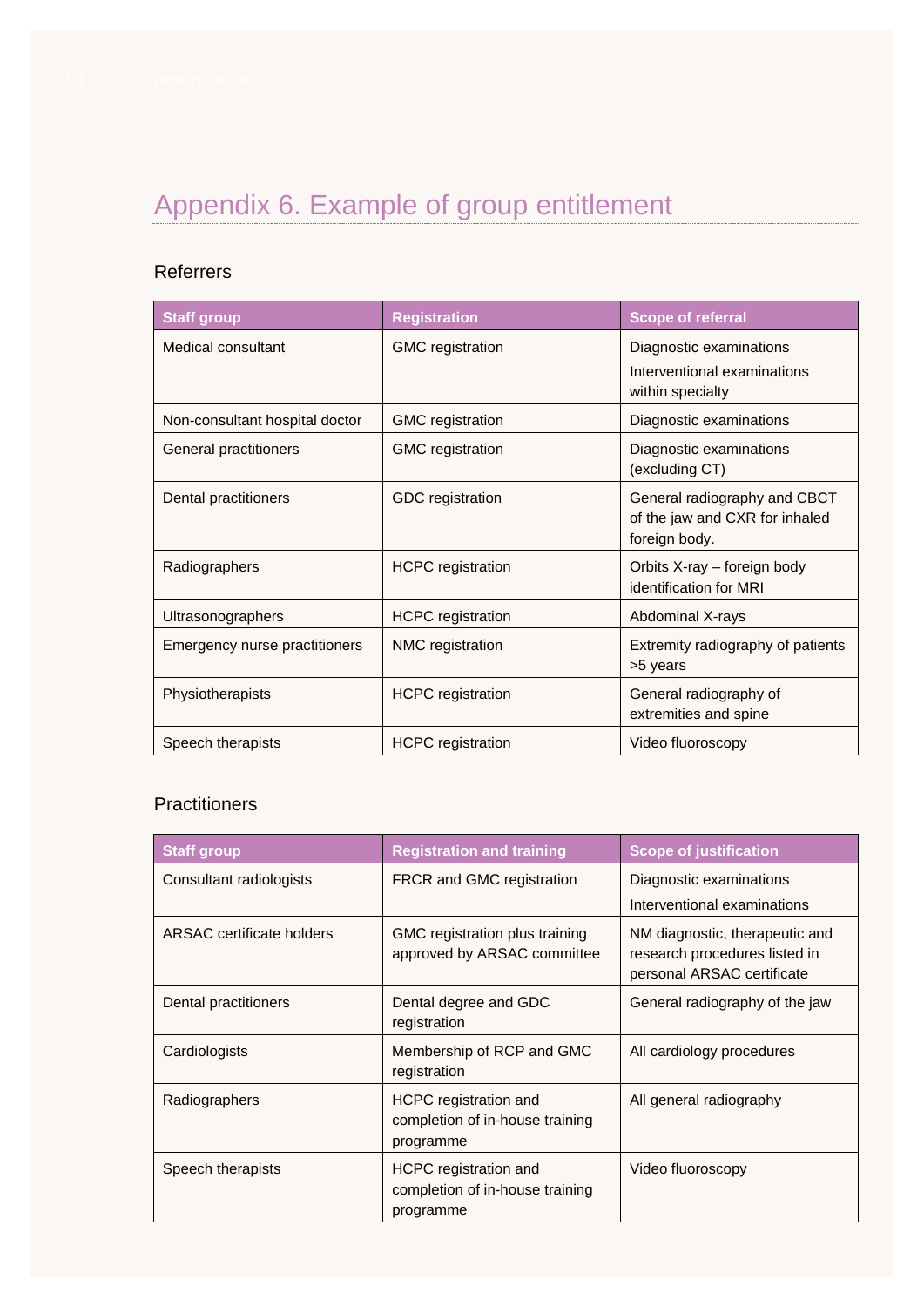# Appendix 7. Pregnancy flowchart



\*age range by local agreement and reviewed regularly

\*\*record patient response in line with employer's procedure